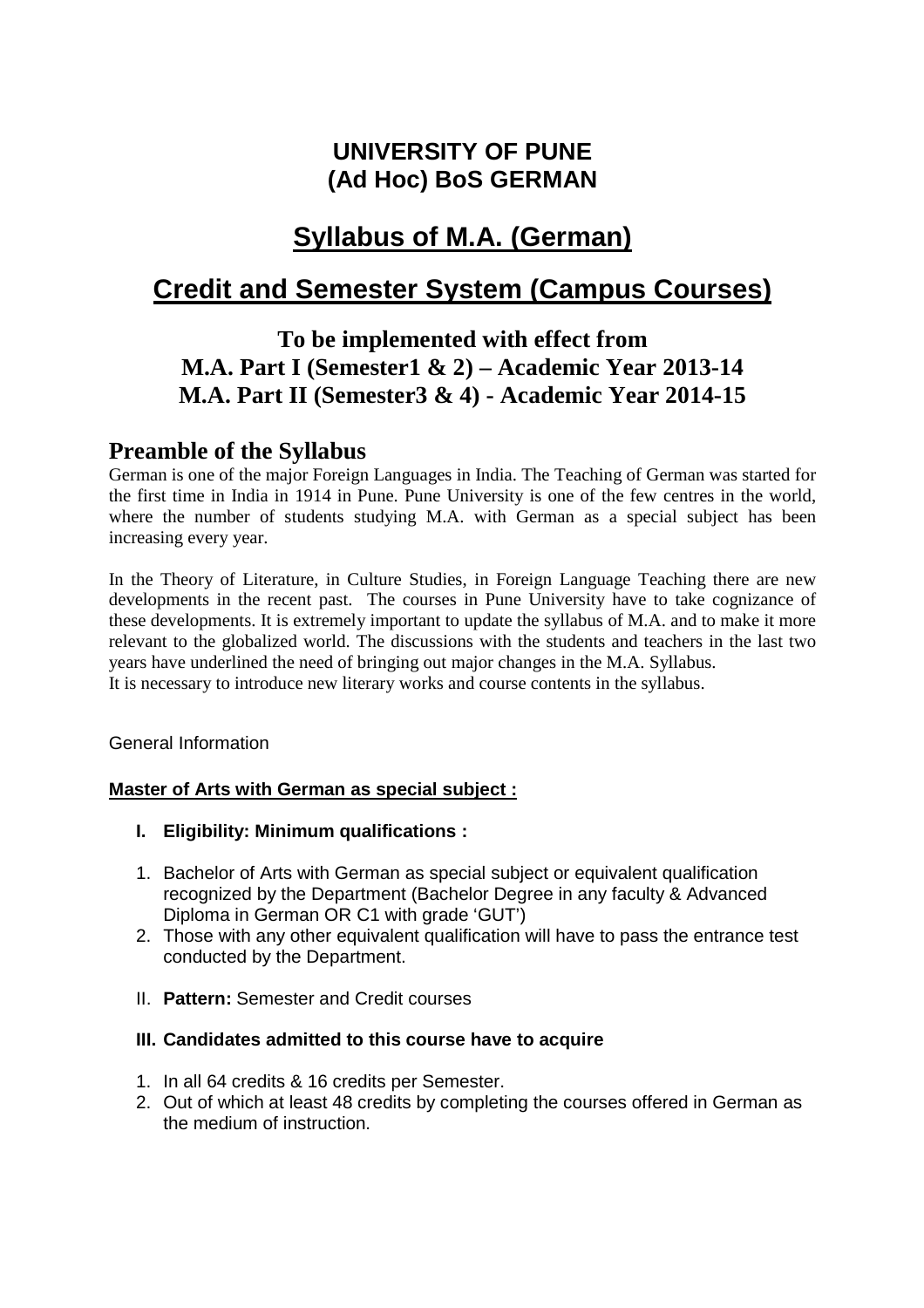- 3. Out of which 34 credits by completing 9 obligatory courses (8 courses with 4 credits each and 1 course with 2 credits), namely GR1, GR2, GR3A, GR5, GR6, GR 11, GR 12, GR 17, GR 18
- 4. In all up to 16 credits can be acquired by opting for the courses offered in any other language as a medium of instruction either in this or any other Department of the University of Pune.

## **IV. Examination:**

- **A) Pattern of Examination:** 50% Internal Assessment, 50% Written Examination as per the University rules. Specific details, if any, are mentioned in the individual courses.
- B) Standard of Passing for all the courses: As per the University rules
- C) ATKT Rules for all the courses: As per the University rules
- D) Award of Class for all the courses: As per the University rules
- E) Verification/Revaluation for all the courses: As per the University rules

## **V. Structure of the courses:**

- **1. The following courses are compulsory:** GR1, GR2, GR3A, GR5, GR6, GR 11, GR 12, GR 17, GR 18
- **2. All other courses are optional.**
- **3. There are in all 39 courses of 4 credits and 5 courses with 2 credits.**
- **4. Semester wise structure of the courses:** 
	- **In the 1st semester following courses are compulsory: GR 1 (4 credits), GR2 (4 credits), GR 3A (2 credits).**
	- **In the 1st semester students have to opt for one 2 credit course from GR 3B and one 4 credit course from GR 4.**
	- **In the 2nd Semester following courses are compulsory:** GR5, GR6
	- **In the 2nd Semester students have to select two 4 credit courses from Part A, B, C or D. From each part only one course can be selected, unless otherwise decided by the Department in the beginning of the semester.**
	- **In the 3rd Semester following courses are compulsory:** GR11, GR12
	- **In the 3rd Semester students have to select two 4 credit courses from Part A, B, C or D. From each part only one course can be selected, unless otherwise decided by the Department in the beginning of the semester.**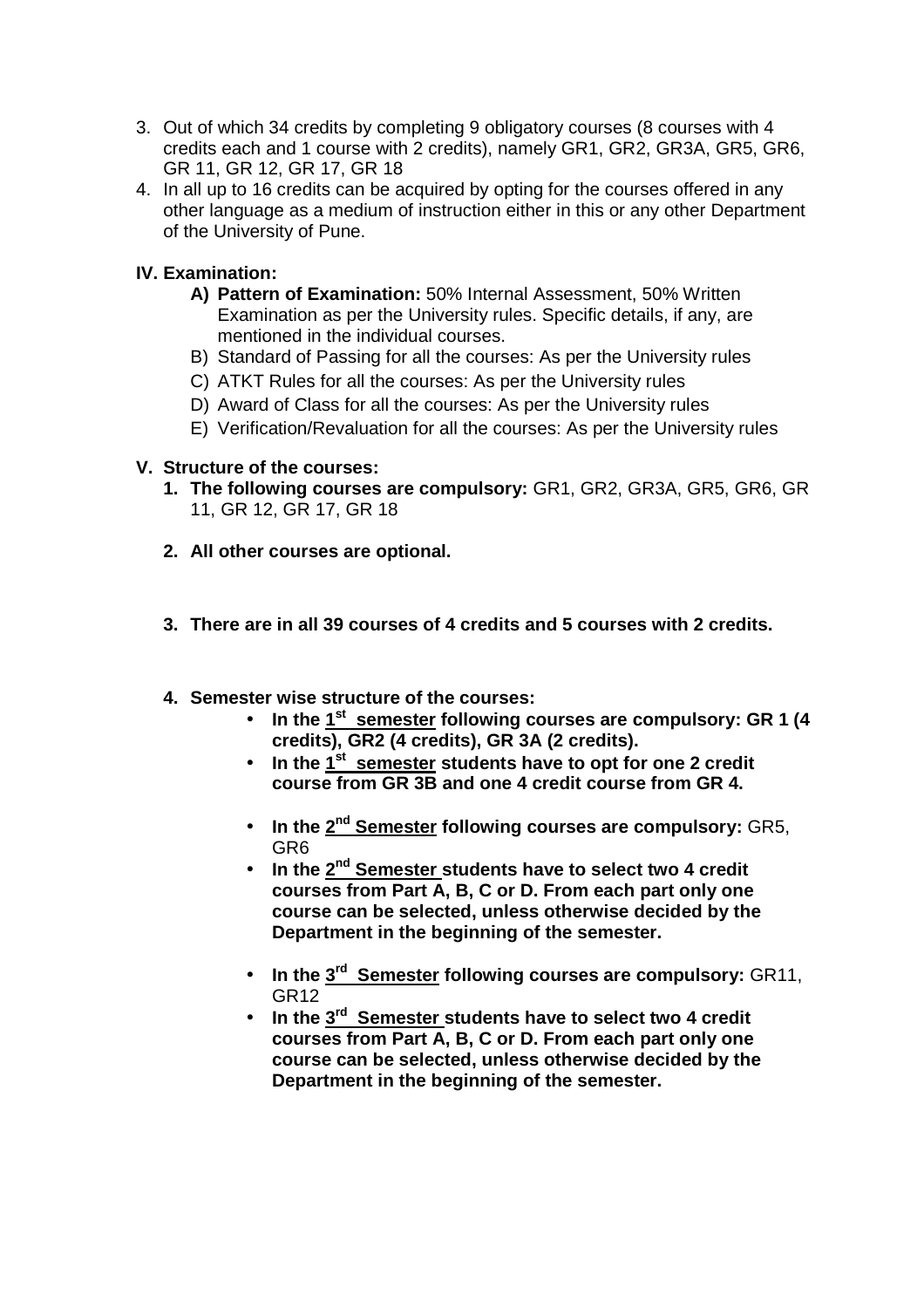- **In the 4th Semester following courses are compulsory:** GR17, GR18
- **In the 4th Semester students have to select two 4 credit courses from Part A, B, C or D. From each part only one course can be selected, unless otherwise decided by the Department in the beginning of the semester.**
- **Those who opt for GR 10, will have to opt for GR 16 & GR 22. GR 10 & GR 16 are the precondition for opting GR16 & GR22.**
- **Those who opt for GR 8B, will have to opt for GR 14B. GR 8B is the precondition for opting GR14B.**
- **Those who opt for GR 9, will have to opt for GR 15. GR 3B iv is the precondition for opting GR 9 & GR 15. However for GR 21A there is not any pre condition.**
- **5. Medium of Instruction:** German
- **6. University Terms:** As per the University rules
- **7. Qualification of Teacher:** As per the University rules

## **Master of Arts with German as a subsidiary subject :**

- 1. All the courses offered by the German Section are open for such candidates majoring in some other subject and willing to acquire up to 16 credits in German.
- 2. To opt for the courses offered in German as the medium of instruction the minimum qualifications are the same as for the candidates majoring in German.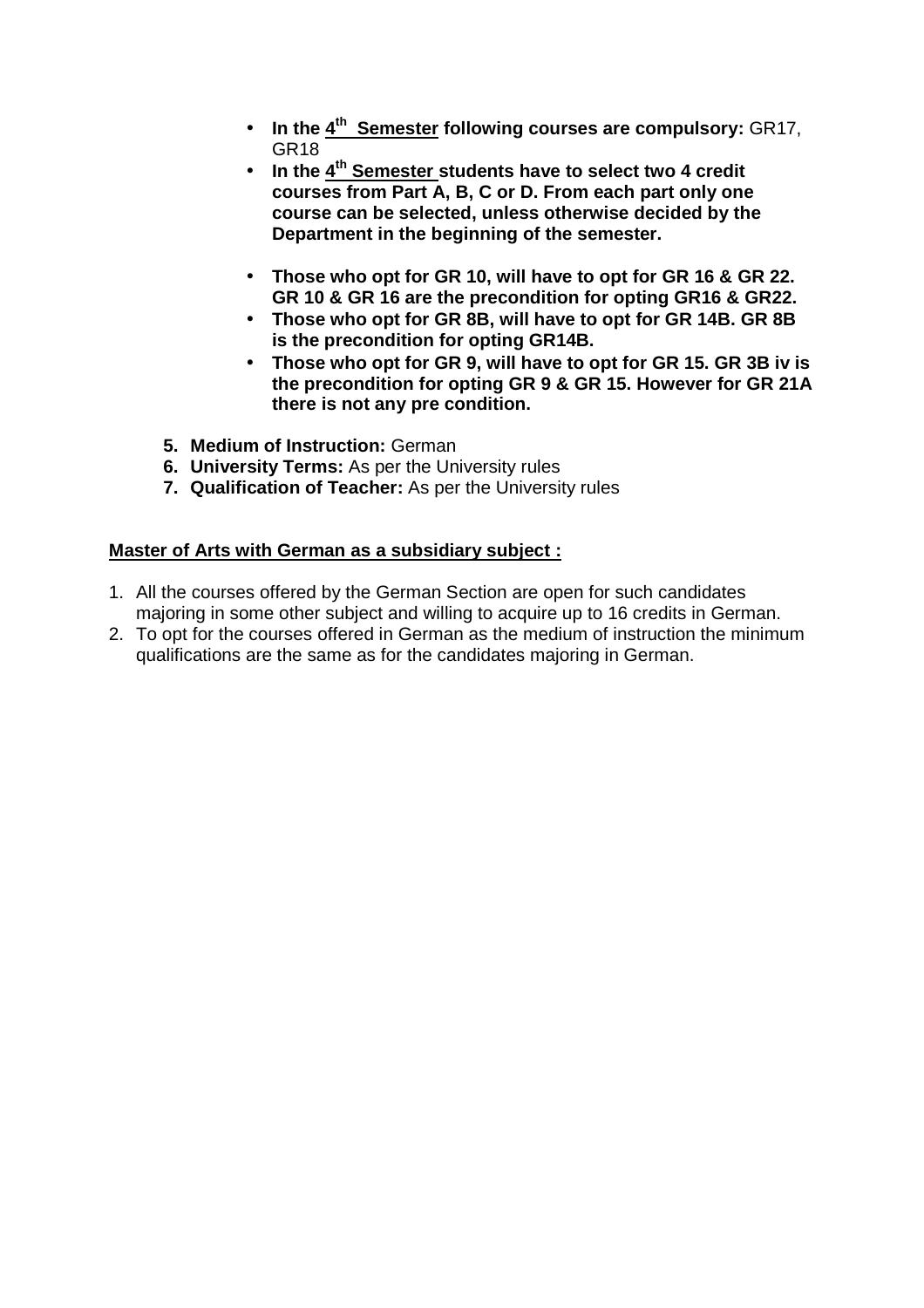- **GR 1: Trends in Literature since 1945** (Compulsory, 4 credits) Tendenzen in der Literatur seit 1945
- **GR 2**: **Linguistics Part I: Introduction to General Linguistics** (Compulsory, 4 credits)

Linguistik Teil I: Einführung in die Linguistik

- **GR 3 A**: **Techniques of writing research papers** (Compulsory, 2 credits) Einführung in Wissenschaftliches Schreiben
- **GR 3 B** (2 Credits , optional) One of the following courses should be selected)
	- i) **Creative Writing** (optional, 2 credits)

Kreatives Schreiben

- **ii) Literature and Film: Study of Literary Adaptation** (optional, 2 credits) Literatur und Film : Literarische Verfilmungen
- **iii) Introduction to German Philosophy** (optional, 2 credits) Einführung in die Deutsche Philosophie
- **iv) Translation: Theory and Practice Part I** (optional, 2 credits) Übersetzung: Theorie und Praxis Teil I
- **GR 4** (4 Credits , optional) One of the following courses should be selected)  **A: Study of a literary form I: Radio-Play** (optional, 4 credits) Studie einer literarischen Form I : Hörspiel
	- B: **Women`s Literature** (optional, 4 credits) **Frauenliteratur**
	- C: **German Poetry in 20th Century** (optional, 4 credits) Lyrik des zwanzigsten Jahrhunderts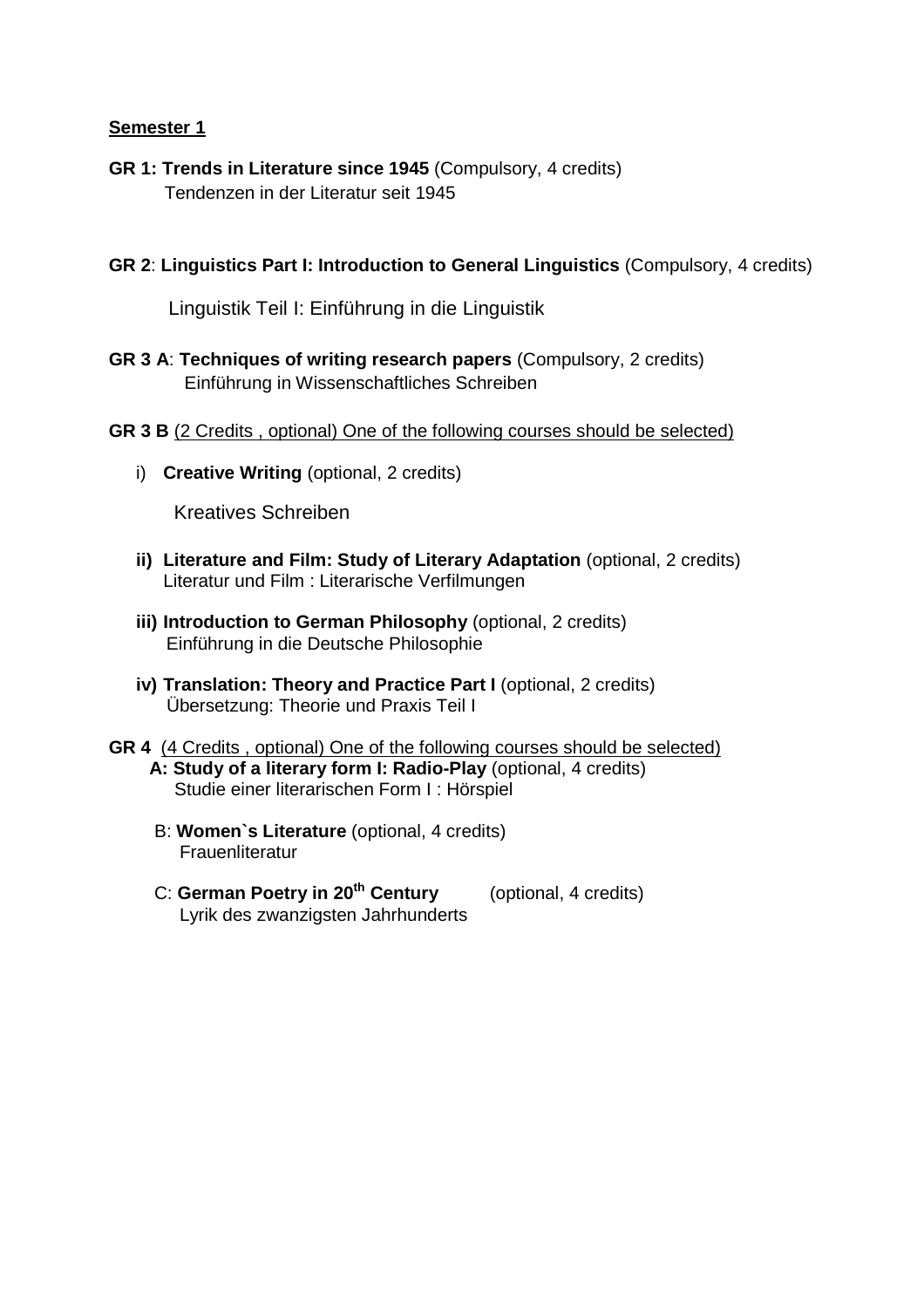- **GR 5: Literature of 18th Century** (Compulsory, 4 credits) Literatur des 18.Jahrhunderts
- **GR 6: Literary Criticism Part I** (Compulsory, 4 credits) Literaturwissenschaft Teil I

(Two courses from Part A, B, C, D should be selected) **PART A:** (4 Credits, optional)

- **GR7 A: Austrian Literature** (optional, 4 credits) Österreichische Literatur
- **GR 7 B: Autobiography: self portrait in the framework of social history** (optional, 4 credits)

Autobiographie: Selbstpoträt im Rahmen der Sozialgeschichte

### **PART B:** (4 Credits, optional)

- **GR8 A**: **The City narrated: Cities in Literature and Film** (optional, 4 credits) Die erzählte Stadt: Grossstadt in Lietratur und Film
- **GR 8 B**: **Commercial German Part I** (optional, 4 credits) Wirtschaftsdeutsch Teil I

## **PART C:** (4 Credits, optional)

**GR 9: Translation: Theory and Practice Part II** (optional, 4 credits) Übersetzung: Theorie und Praxis Teil II

## **PART D:** (4 Credits, optional)

**GR 10: Didactics of German as a Foreign Language: Part I** (optional, 4 credits) DaF- Didaktik: Teil I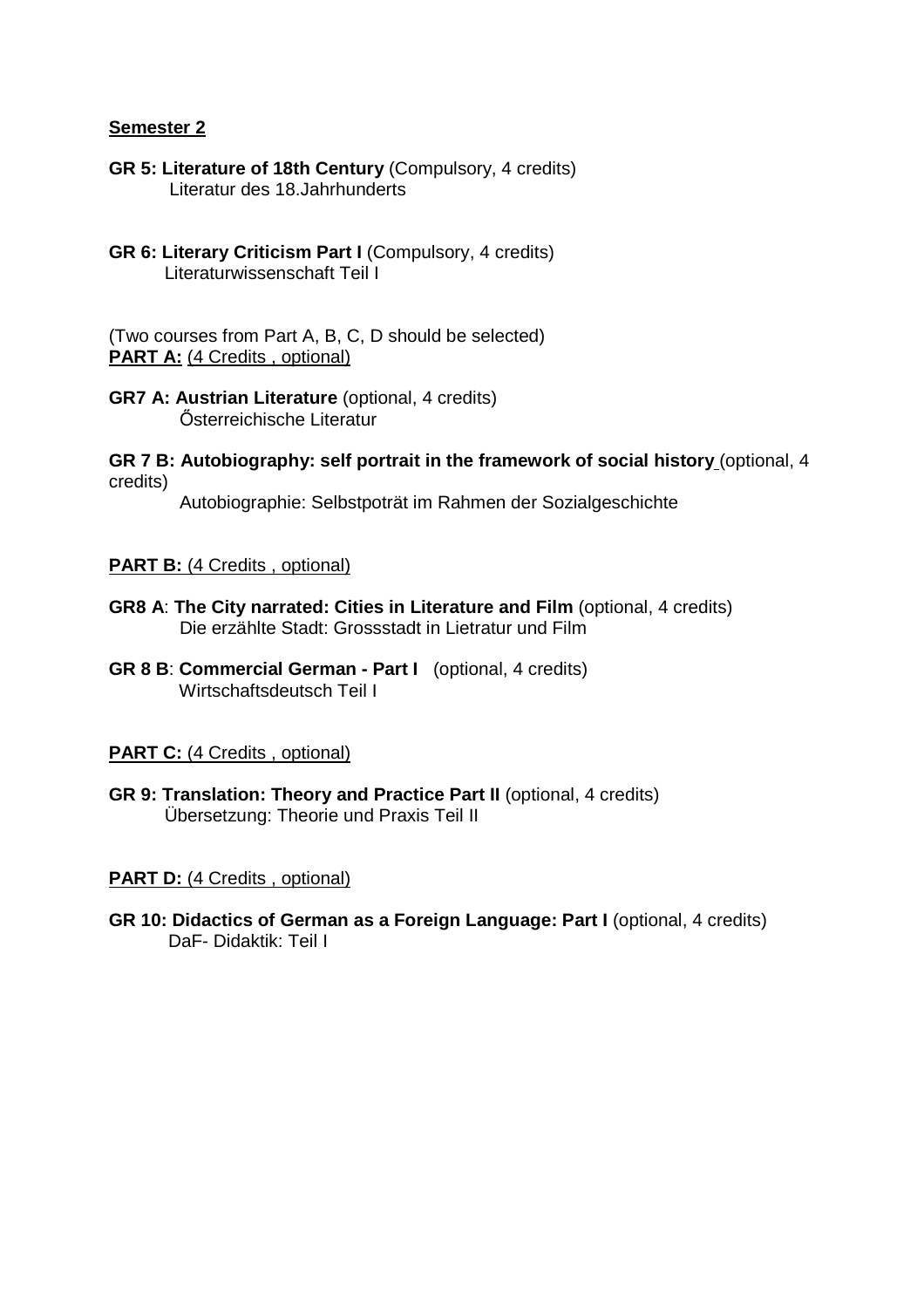**GR11: Literature of 19th Century** (Compulsory, 4 credits)

Literatur des 19.Jahrhunderts

**GR 12: Literary Criticism Part II** (Compulsory, 4 credits) Literaturwissenschaft Teil II

(Two courses from Part A, B, C, D should be selected)

## **PART A**

- **GR13 A**: **Study of a literary form II: Novelle** (optional, 4 credits) Studie einer literarischen Form II : Novelle
- **GR 13 B: Study of a special Author** (optional, 4 credits) Autorenstudie
- **GR13 C**: **Myth and Literature** (optional, 4 credits) Mythos und Literatur

## **PART B**

- **GR 14 A**: **Images of India in German literature** (optional, 4 credits) Indienbild in der deutschsprachigen Literatur
- **GR 14 B**: **Commercial German Part II** (optional, 4 credits) Wirtschaftsdeutsch -Teil II

## **PART C**

**GR 15**: **Translation: Theory and Practice Part III** (optional, 4 credits) Übersetzung: Theorie und Praxis Teil III

## **PART D**

**GR16**: **Didactics of German as a Foreign Language: Part II** (optional, 4 credits) DaF- Didaktik: Teil II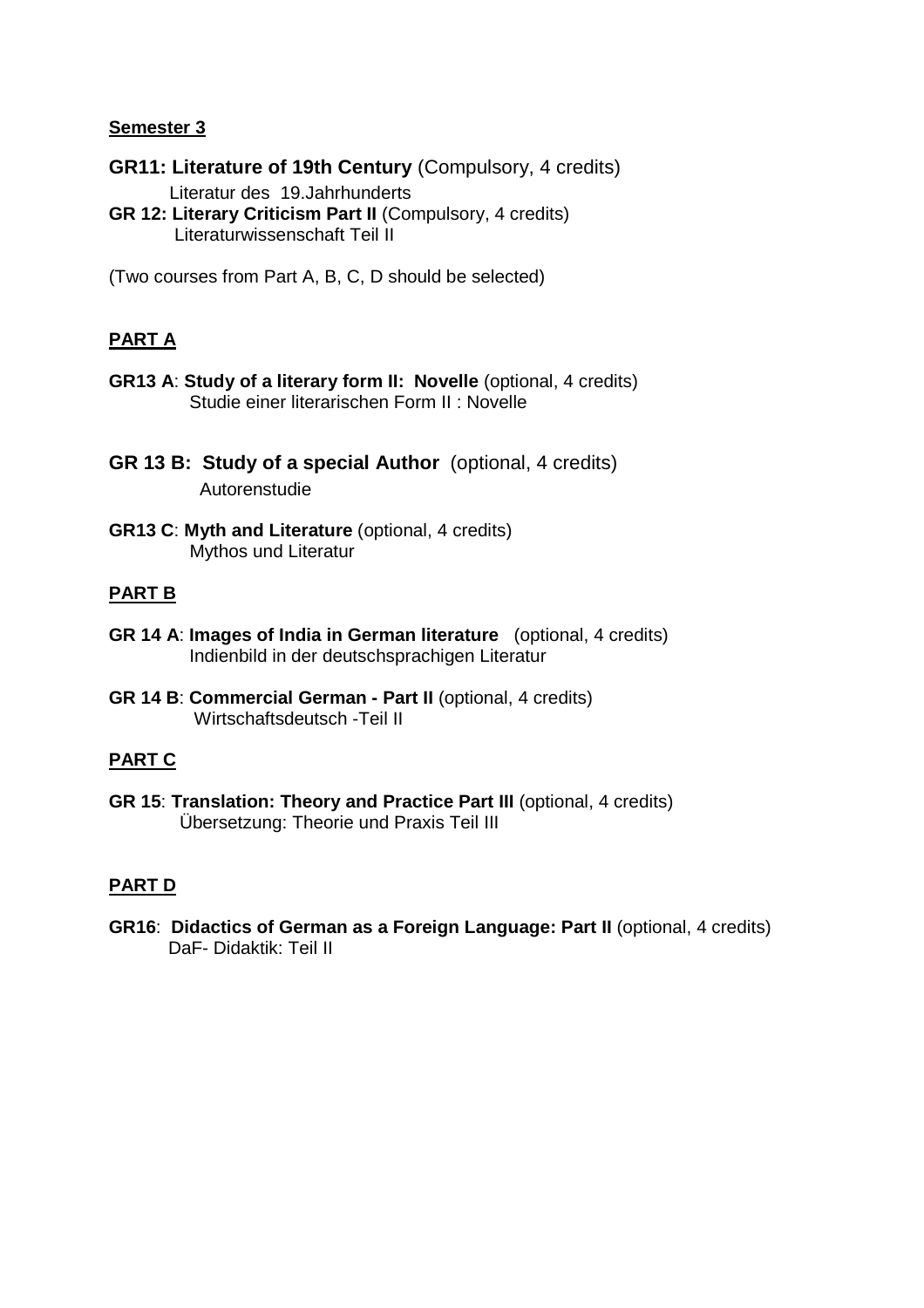- **GR 17: Literature of 20th Century** (Compulsory, 4 credits) Literatur des 20. Jahrhunderts
- **GR 18: A Short Dissertation** (Compulsory, 4 credits) **Dissertation**

(Two courses from Part A, B, C, D should be selected) **PART A**

- **GR 19A**: **Study of a literary form III: Novel** (optional, 4 credits) Studie einer literarischen Form III : Roman
- **GR 19 B**: **Study of a literary form IV: Drama** (optional, 4 credits) Studie einer literarischen Form IV : Drama
- **GR 19 C**: **Study of a literary Motif** (optional, 4 credits) **Motivstudie**
- **GR 19 D**: **Migration and Literature** (optional, 4 credits) Migration und Literatur

## **PART B**

- **GR 20 A**: **Culture Studies** (optional, 4 credits) Kulturwissenschaft
- **GR 20 B** : **Media Studies** (optional, 4 credits) Medienwissenschaften
- **GR 20 C**: **Intercultural Communication** (optional, 4 credits) Interkulturelle Kommunikation

## **PART C**

- **GR 21A** : **Translation: Theory and Practice Part IV**(optional, 4 credits) Übersetzung: Theorie und Praxis Teil IV
- **GR 21 B: Lingustics Part II** (optional, 4 credits) Linguistik Teil II

## **PART D**

**GR 22: Didactics of German as a Foreign Language: Part III** (optional, 4 credits)

DaF- Didaktik: Teil III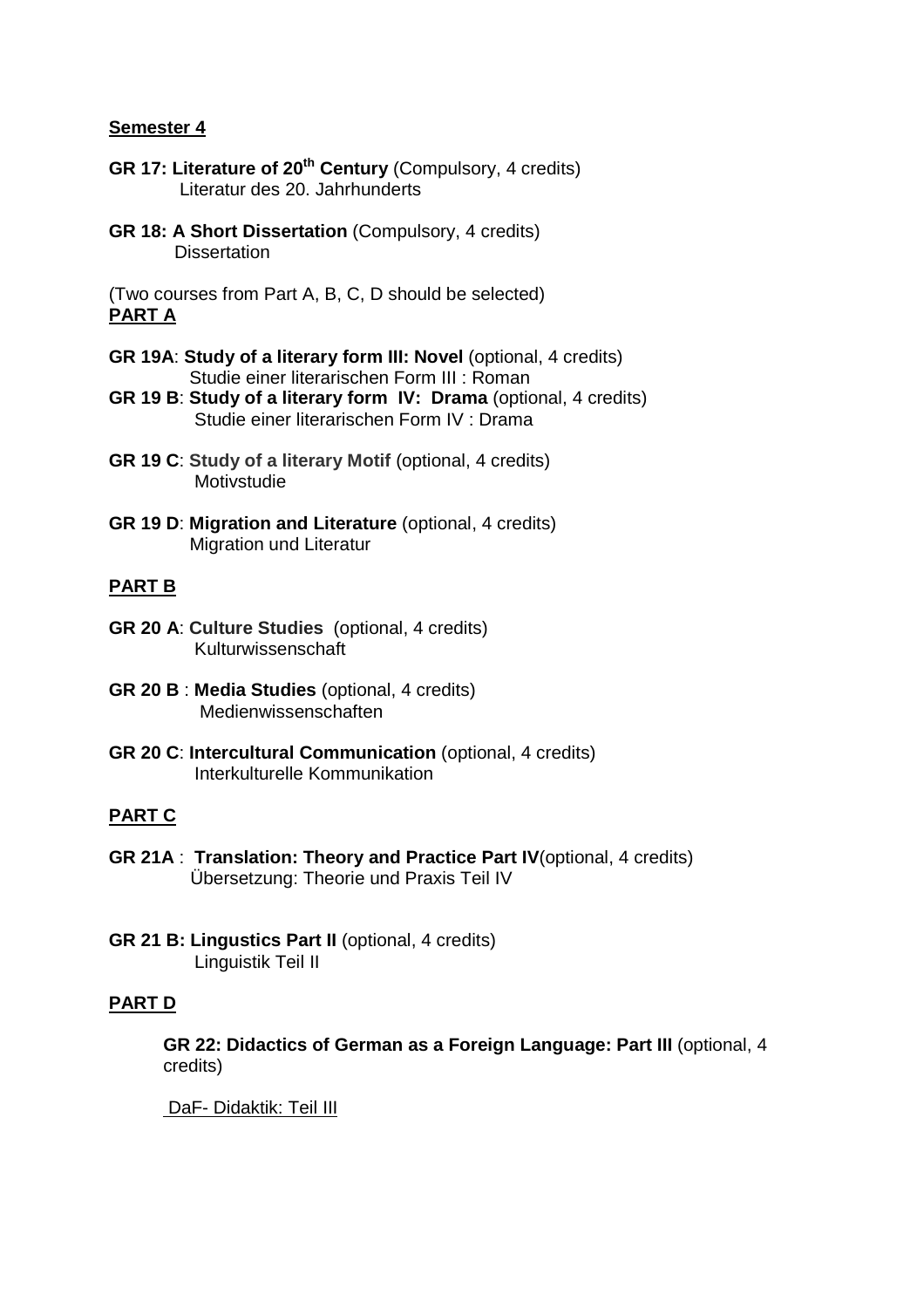## **Short Description of Courses**

## **M.A. GERMAN**

## **SEMESTER 1**

### **GR 1: Trends in Literature since 1945** (Compulsory, 4 credits) Tendenzen in der Literatur seit 1945

The aim of the course is to enable the students to have an overview of various literary movements and trends in German Literature since 1945 and to acquaint them with socio-political and cultural developments during this period. The theoretical discussion in this part is substantiated with the analysis and interpretation of selected short-stories, short narrative texts and poems.

### **GR 2**: **Linguistics Part I: Introduction to General Linguistics** (Compulsory, 4 credits)

## Linguistik Teil I: Einführung in die Linguistik

This course will give general introduction to linguistic elements of at different levels of language structure. The students will get acquainted with the different approaches to define language. The course will discuss areas like phonetics, morphology, lexicology and syntax. Thus it should create awareness about formation and use of language elements and enhance skills in German Language.

## **GR 3 A**: **Techniques of writing research papers** (Compulsory, 2 credits)

Einführung in Wissenschaftliches Schreiben

Main aim of the course is to develop skills in writing smaller research papers like term papers, book and film reviews, prepare bibliographies, write foot notes and various types of quotations from secondary sources, integrate quotes from websites, effective use of internet sites for websearch of topics and terms. Students learn to develop the theme systematically and methodically.

#### **GR 3 B** (2 Credits , optional) One of the following courses should be selected)

#### i) **Creative Writing** (optional, 2 credits)

## Kreatives Schreiben

This course offers the students a creative and innovative approach to Literature, enables them to have an insight into production of literary texts, stylistic aspects and characteristics of genres through creative writing. The main objectives of the course are to define the term 'Creative Writing', to identify possibilities, problems and advantages of creative writing, especially with reference to learning of Foreign Language and Literature, to promote writing skills and to practise creative writing : poems, shortstories, short-plays.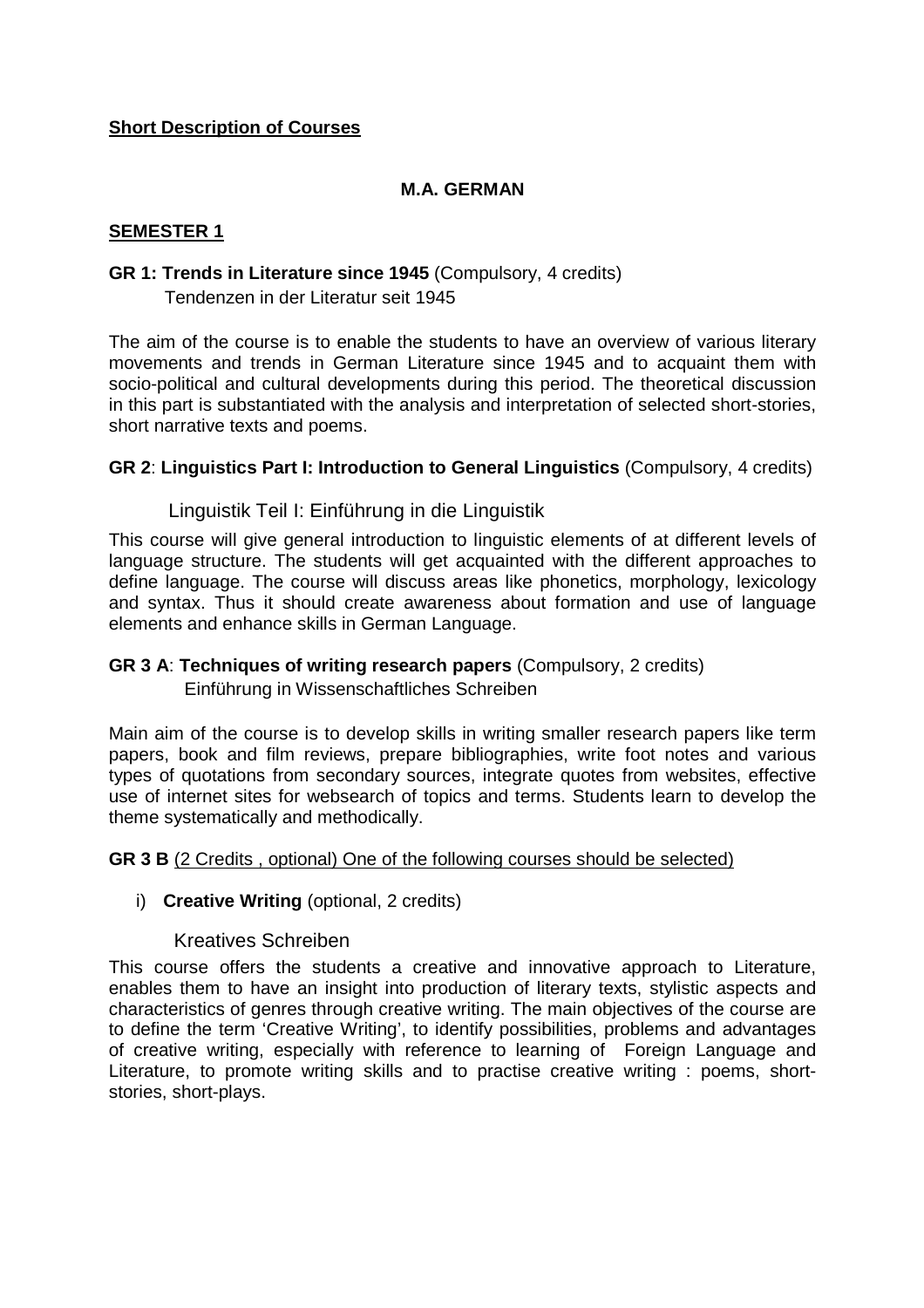ii) **Literature and Film: Study of Literary Adaptation** (optional, 2 credits) Literatur und Film : Literarische Verfilmungen

The course aims to create an awareness regarding medium specific features in the two media literature and film in the treatment of a narrative. Chief objective of this course is to introduce film specific nuances of analysis, develop comparative approach to analysing narrative strategies between these two media and underline the strengths and shortcomings of media dependent factors.

## iii) **Introduction to German Philosophy** (optional, 2 credits) Einführung in die Deutsche Philosophie

It is often seen that there is a great influence of philosophy on the literature. This course aims at making students aware of different philosophical thoughts and traditions of Germany and German speaking countries.

iv) **Translation: Theory and Practice Part I** (optional, 2 credits) Übersetzung: Theorie und Praxis Teil I

The aim of the course is to hone the translation relevant German and English language skills of the students, to give them translation practice of translating basic technical and non-literary and literary texts, to make them aware of the various factors, which play a major role in translation.

The course deals with the language skills (German and English).

#### **GR 4** (4 Credits , optional) One of the following courses should be selected) A**: Study of a literary form I: Radio-Play** (optional, 4 credits) Studie einer literarischen Form I : Hörspiel

The course enables the students to study the literary form- 'Radio-Play (Hörspiel)'- in details. The main objectives of the course are to define the literary genre 'Hörspiel', to study the characteristics of Hörspiel, to have a historical overview of this literary form, to understand its importance in the Literature of 20th Century and to read and analyse selected radio-plays with reference to content and form.

## B: **Women`s Literature** (optional, 4 credits) **Frauenliteratur**

The focus of this course is contemporary German women's literature with special reference to women's liberation movement in the decade of 1970 -80 and theoretical discussions in the areas of sociology, politics, gender studies and literary criticism. The course will discuss short stories, novels, poetry, plays, radio plays as representation of women's literature. The students should get acquainted with different themes and styles of the different genres of women's literature.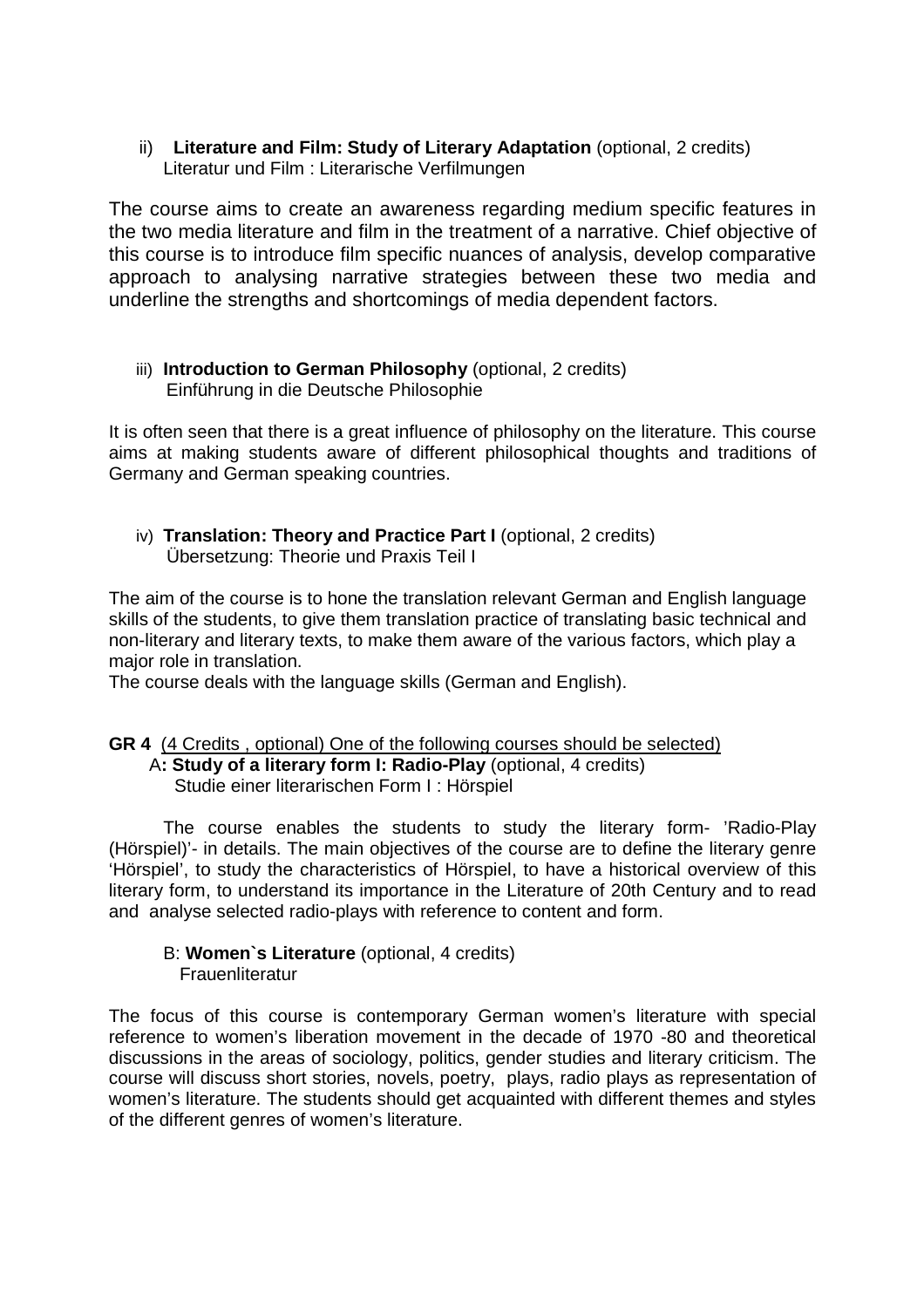### C: **German Poetry in 20th Century** (optional, 4 credits) Lyrik des zwanzigsten Jahrhunderts

The course unfolds a panorama of poetry showing the different developments and trends in the German poetry of 20th century. This is an opportunity for the students to study lyrical texts, understand , interpret and analyse them in their specific sociocultural context. The reading of poetry also includes its formal and stylistic analysis.

## **SEMESTER 2**

### **GR 5: Literature of 18th Century** (Compulsory, 4 credits) Literatur des 18.Jahrhunderts

The main focus of this paper is to enable the students to understand the context of cultural history in general and its reflection in the literary process in particular. The methods and the problems of division into epochs should be made transparent with reference to the literature of  $18<sup>th</sup>$  century. The European epoch of Enlightenment gives insights into universal historical development of modern times through the medium of literature. The students are expected to

#### **GR 6: Literary Criticism Part I** (Compulsory, 4 credits) Literaturwissenschaft Teil I

The course is a preparatory step towards literary criticism and thus gives the students introduction to the basic concepts in criticism. The emphasis of the course is to study and analyse the different literary forms and genres. The study of specific genres should help students in their further projects in the field of literature and the analysis of literary works (selected examples should be discussed.). The students should also be made aware of different concepts often used in criticism with special focus on particular theories.

 (Two courses from Part A, B, C, D should be selected) **PART A:** (4 Credits, optional)

**GR7 A: Austrian Literature** (optional, 4 credits) Österreichische Literatur

The main objective of the course is to enable the students to have an overview of history of Austrian literature and to acquaint them with the main characteristics of Austrian literature. The theoretical discussion in this part is substantiated with the analysis and interpretation of selected works from Austrian literature.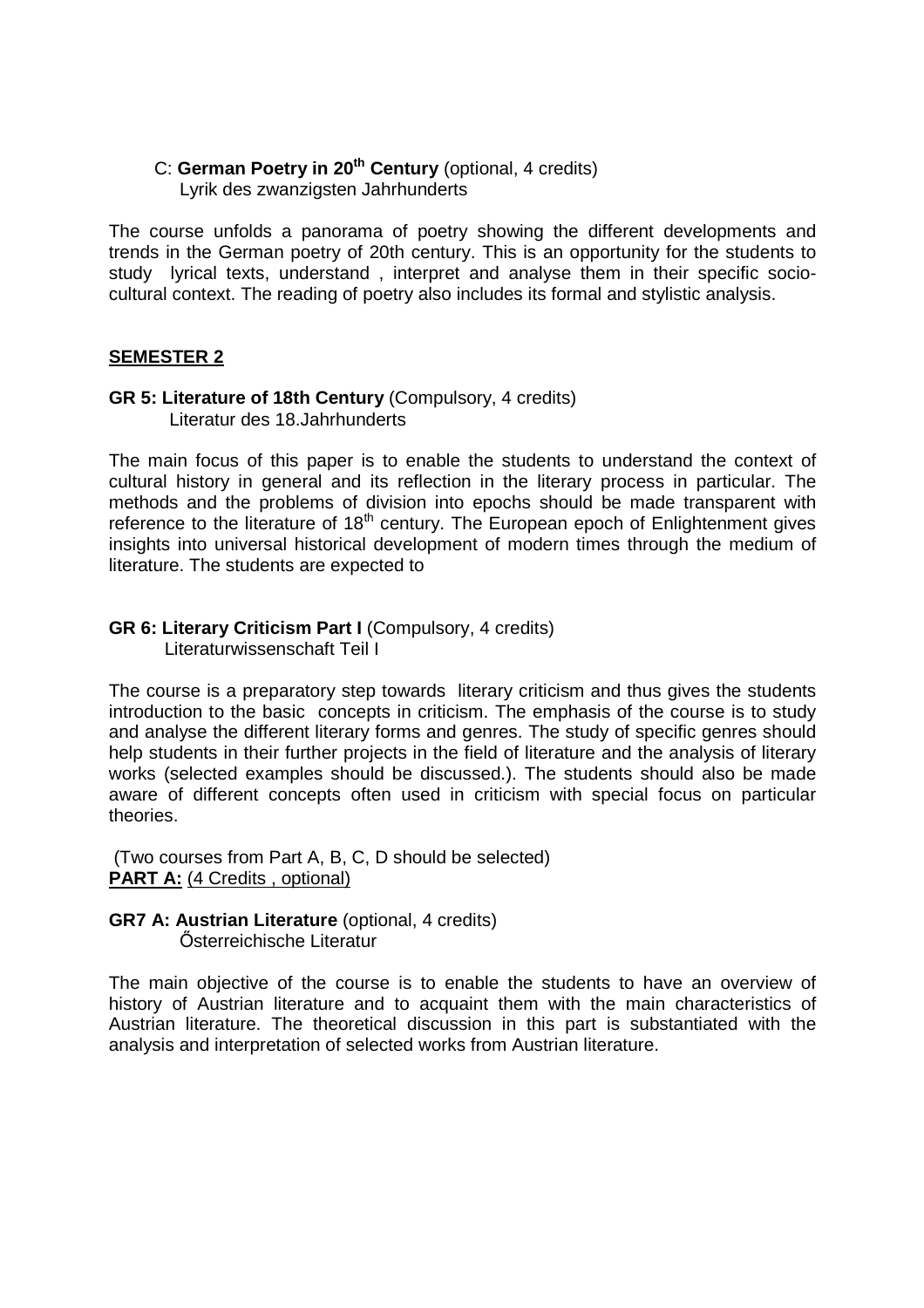## **GR 7 B: Autobiography: self portrait in the framework of social history**

(optional, 4 credits)

Autobiographie: Selbstpoträt im Rahmen der Sozialgeschichte

The focus of this course is to study different types of autobiographies. This course can be treated as a part of culture studies as autobiographies encompass a vast social, political, historical and cultural environment. This study could give the students insight into life of prominent and representative personalities as well as their philosophy of life. The course will also discuss the genre of autobiography and how it differs from and/or relates to other literary forms.

## **PART B:** (4 Credits, optional)

### **GR8 A**: **The City narrated: Cities in Literature and Film** (optional, 4 credits) Die erzählte Stadt: Grossstadt in Lietratur und Film

The course aims at exploring the process of urbanization and its multifarious impact on various walks of life reflecting in literature and film. Urbanization as a modern phenomenon has had a wide range of ramifications resulting in increasing alienation, pressures due to anonymity, violence, indifference, upheavals in human relations, changing contours of the private and public spheres etc. The course aims to expose the students to various shades of metropolitan consciousness and its immediate repercussions in literature and films particularly from Germany.

## **GR 8 B**: **Commercial German - Part I** (optional, 4 credits)

Wirtschaftsdeutsch Teil I

The course attempts to introduce the students to the use of German Language in corporate world and hone their written and oral skills for business situations and focuses on technical terminology for specific areas like professional education and training, German Industries in and around Pune, Commerce and Trade relations between India and Germany, corporate identities, commercial correspondence.

## **PART C:** (4 Credits , optional)

**GR 9: Translation: Theory and Practice Part II** (optional, 4 credits) Übersetzung: Theorie und Praxis Teil II

The aim of the course is to develop the translation skills of the students further by giving practice of translating technical and non-literary texts, give them insight into translation relevant text analysis, text types and methods of translation, and introduce them to translation theories.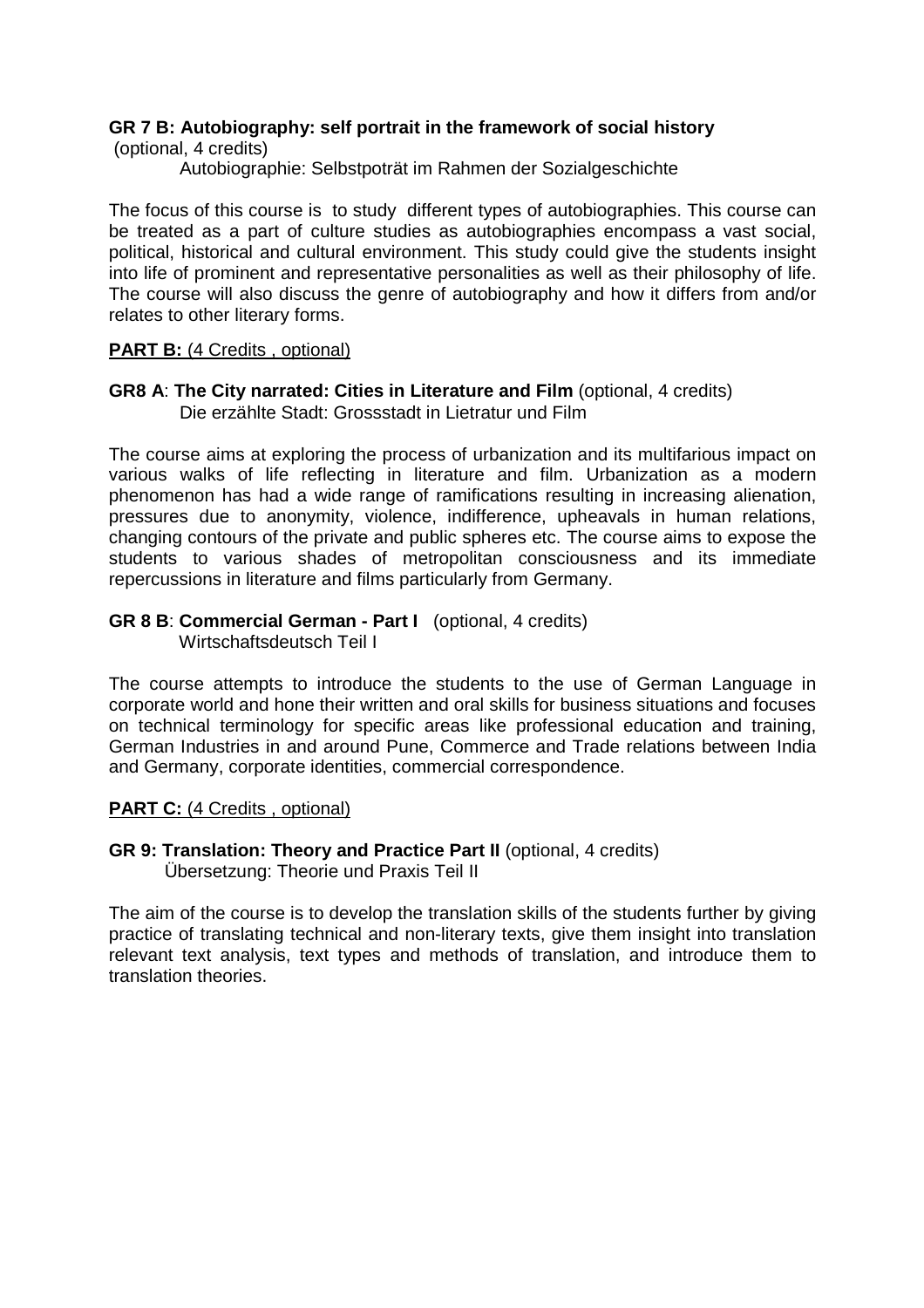### **PART D:** (4 Credits, optional)

### **GR 10: Didactics of German as a Foreign Language: Part I** (optional, 4 credits) DaF- Didaktik: Teil I

In this first part of the course the students get acquainted with the methods of Foreign Language Teaching as well as with the trends in the contemporary Didactics, with various pragmatic and psychological aspects of Foreign Language Learning. This part deals with the didactic and methodological aspects of the major areas of Foreign Language Teaching like vocabulary, phonetics and orthography. Lesson observations, analysis of textbooks of German as a Foreign Language lead the students to get new insights into the teaching practice.

### **SEMESTER 3**

## **GR11: Literature of 19th Century** (Compulsory, 4 credits)

Literatur des 19.Jahrhunderts

This course is considered as second part of study of literary history which will focus on the literature of 19th century. The course deals with the historical, political, social, cultural and economic aspects of  $19<sup>th</sup>$  Century as well as with the characteristics and trends in literature. The selection of the literary texts includes prose, poetry and plays.

#### **GR 12: Literary Criticism Part II** (Compulsory, 4 credits) Literaturwissenschaft Teil II

This course introduces students to literary theory and literary criticism. The students should get acquainted with the philosophical and social background of the different methods of interpretation of literature. The course gives an overview of the historical developments of the methods of analysis and interpretation of literature in Germany. A few selected methods will be discussed thoroughly

(Two courses from Part A, B, C, D should be selected)

## **PART A**

## **GR13 A**: **Study of a literary form II: Novelle** (optional, 4 credits) Studie einer literarischen Form II : Novelle

The course discusses special characteristics of this literary form and how different authors have dealt with it.In this course the students will read selected novelettes (Novelle), or selected passages from novelettes –Novellen- representing different epochs of German literature.Students will also get to knowabout historical developments of this particular literary genre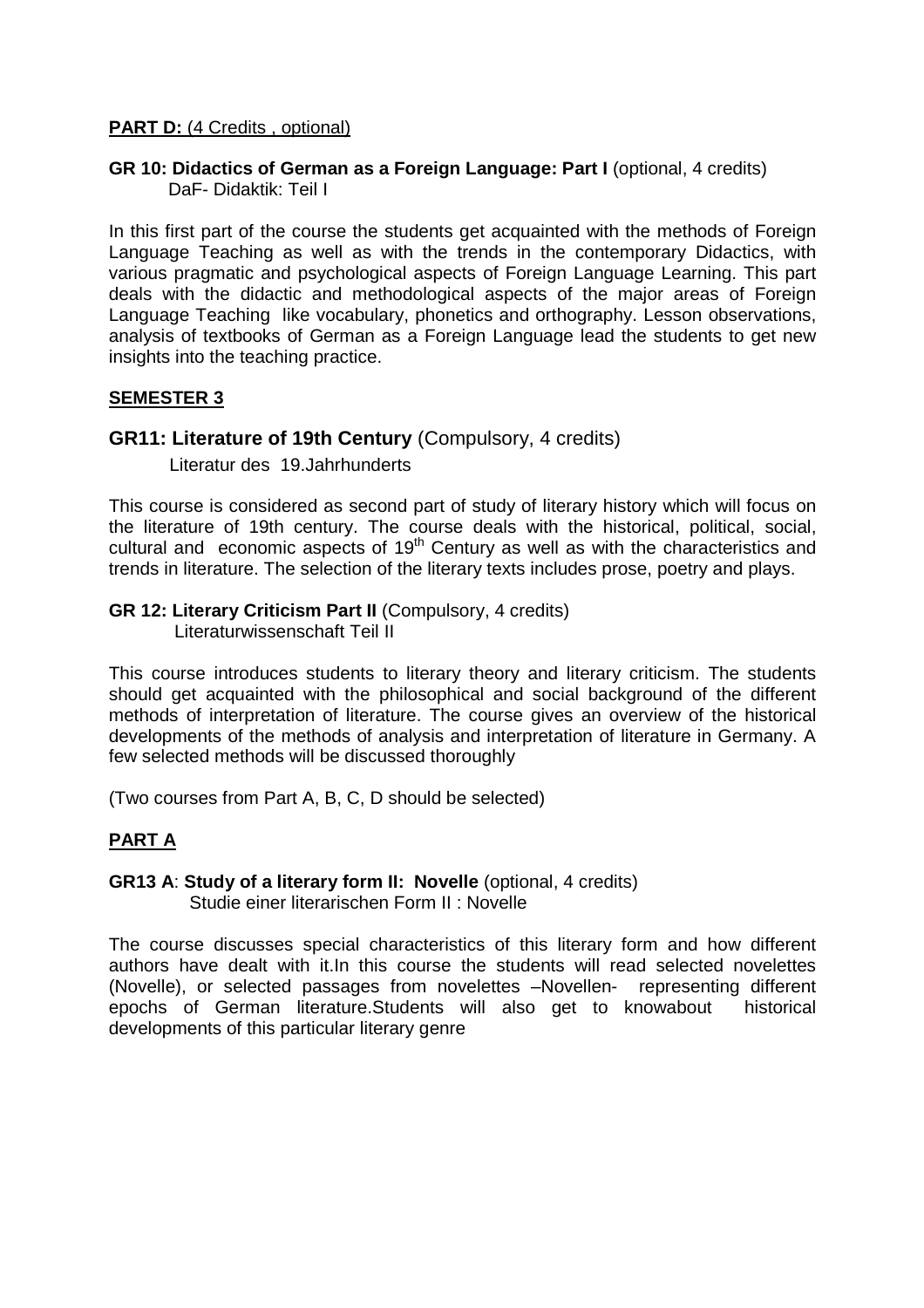## **GR 13 B: Study of a special Author** (optional, 4 credits) Autorenstudie

This course enables students to undertake study of a special author from a particular period and learn to judge his/her works with reference to his/her cultural, social and political background; the students should get thus insight in the literary qualities and in the stylistic and linguistic expressions of the selected works of the prescribed author. (W.G. Sebald, Elfriede Jelinek/Christoph Ransmayr, Heinrich Heine, Bertolt Brecht)

#### **GR13 C**: **Myth and Literature** (optional, 4 credits) Mythos und Literatur

The aim of the course is to acquaint the students with the philosophy of Mythos and Logos with an overview of various theories of myths in the West and to enable them to analyze various functions of myth in German literature with a comparative approach by incorporating some contemporary examples of Indian literary works.

## **PART B**

**GR 14 A**: **Images of India in German literature** (optional, 4 credits) Indienbild in der deutschsprachigen Literatur

India and Germany have shared a long tradition of cultural contact and a broad spectrum of German literature reflecting India as an "Idea" is available. The course will attempt to read this literature in the context of its political interpretations. It should open the discussion in the context of post-colonial literary theories and approaches like orientalism, exoticism etc.

## **GR 14 B**: **Commercial German - Part II** (optional, 4 credits)

Wirtschaftsdeutsch -Teil II

The course will try to focus on the language needed in business correspondence keeping in mind the increasing demand for knowledge of German language in all possible areas of Indo-German collaborations. It will also try to incorporate various aspects like Technology, scientific German, IT etc. A project will include direct interaction with German industries in and around Pune and form an independent part of the evaluation.

Exam Pattern: 50 Marks for Internal Assessment, Final Exam: 25 marks for project & 25 marks for written examination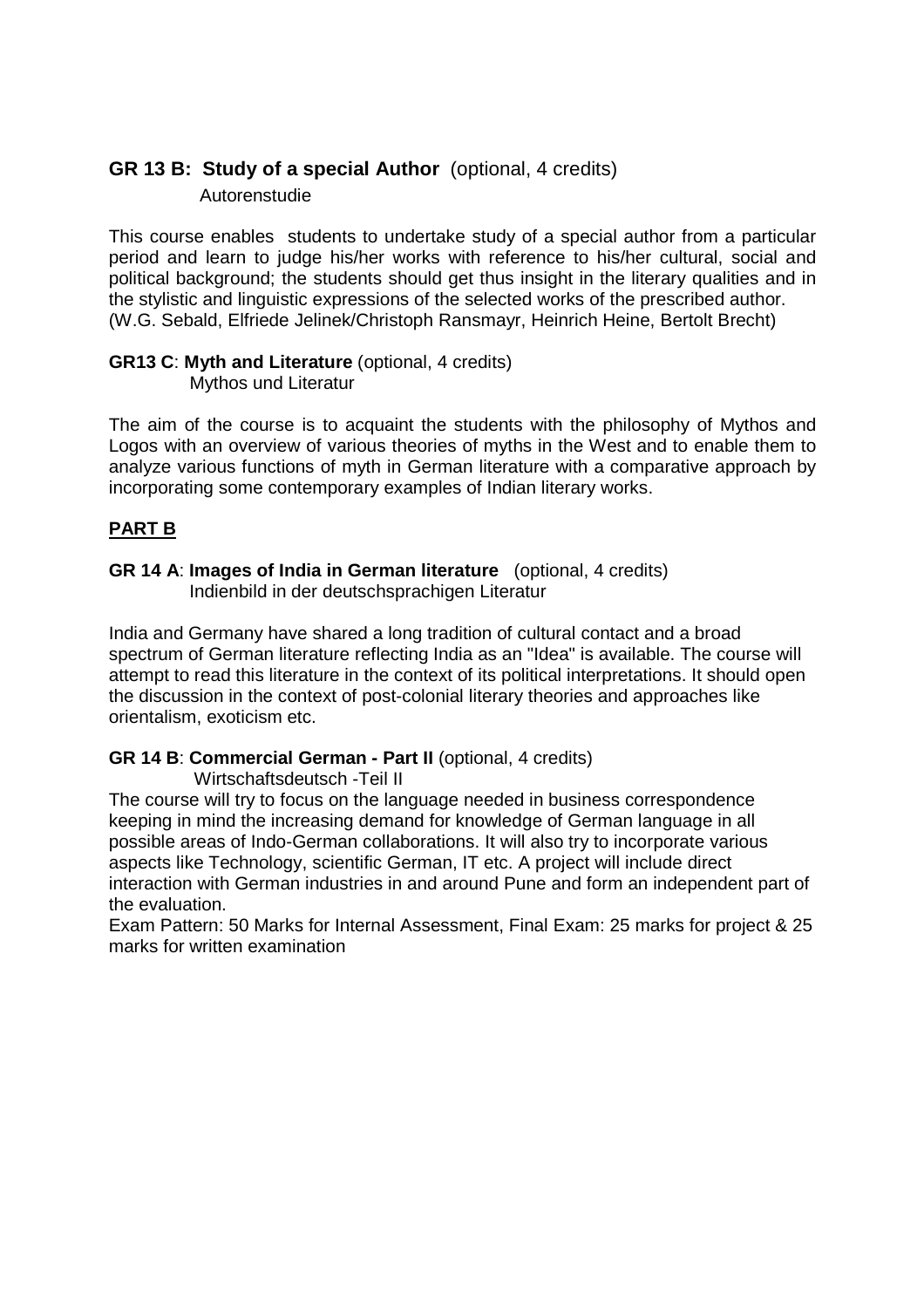## **PART C**

#### **GR 15**: **Translation: Theory and Practice Part III** (optional, 4 credits) Übersetzung: Theorie und Praxis Teil III

By focusing on translation of complex technical and non-literary texts in this course the students will get extensive practice of translating texts, which they will encounter if and when they take up translation as a profession. This course will also give them a strong theoretical base because significant translation theories will be discussed in detail.

## **PART D**

## **GR16**: **Didactics of German as a Foreign Language: Part II** (optional, 4 credits) DaF- Didaktik: Teil II

In this second part of the course the students get acquainted with the importance of literary texts, Creative Writing and theater as a medium of Foreign Language Learning. It deals with the didactic and methodological aspects of the following major areas of Foreign Language Teaching : Text and Language skills. It enables the students to plan and conduct lessons to teach the above mentioned areas.

## **SEMESTER 4**

## **GR 17: Literature of 20th Century** (Compulsory, 4 credits) Literatur des 20. Jahrhunderts

This course will discuss the selected literary texts from 20th century in connection with the social, cultural, political, economic and philosophical history. The selection of texts will include poetry, drama, novels and other prose texts.

### **GR 18: A Short Dissertation** (Compulsory, 4 credits) **Dissertation**

This course encourages the students to undertake a particular project from any field of German Studies. Students learn to develop the theme systematically and methodically. The aim of the course is to enable students to carry out research on a given theme independently and present the same as a short dissertation. It compliments the theoretical knowledge acquired by the students in Semester I regarding use of techniques of writing research papers.

**Exam Pattern: Internal Assessment: 50 Marks Dissertation: 30 Marks, Oral examination: 20 marks.**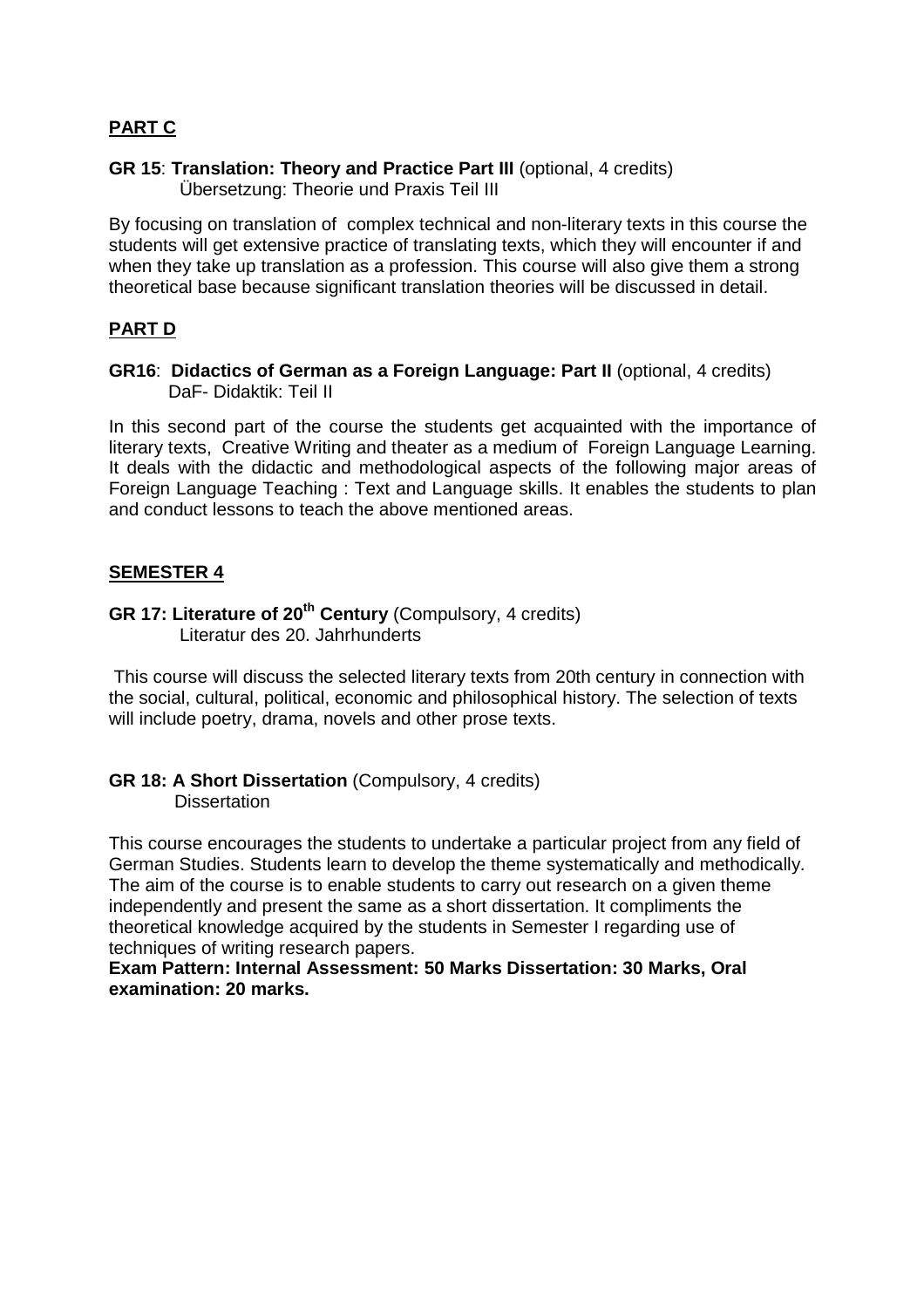(Two courses from Part A, B, C, D should be selected)

## **PART A**

### **GR 19A**: **Study of a literary form III: Novel** (optional, 4 credits) Studie einer literarischen Form III : Roman

The course aims to discuss and introduce Novel as a literary form and its role in literature and society. One should give an overview of German novels and discuss their changing structural patterns. The course deals with the theory and characteristics of the literary form. The students are expected to read, discuss and analyse novels.

## **GR 19 B**: **Study of a literary form IV: Drama** (optional, 4 credits)

Studie einer literarischen Form IV : Drama

In this course the literary form drama will be discussed. The course deals with the theory, history and characteristics of this literary form. The theoretical discussion is substantiated through the selected literary works and their analysis.

## **GR 19 C: Study of a literary Motif (optional, 4 credits)** Motivstudie

Literary motifs are images, symbols, or themes that are repeated throughout a piece of literature or across more than one piece of literature so as to form a pattern. As they recur at different points in a narrative, motifs help to unify the text. The course attempts to study particular motifs in literary works from different periods and understand and analyse them under the focus of the selected motif. A wide spectrum of literary motifs open various possibilities of interpretation, e.g. death, sexuality, racism, natural calamities etc.

## **GR 19 D**: **Migration and Literature** (optional, 4 credits) Migration und Literatur

Migration is radically changing European ideas of culture and identity. Today, the demographic makeup of Europe can be represented only through complex ethnic, cultural and linguistic cartographies. The course shall include literary texts written by authors who migrated to Germany either themselves or with their parents and can be considered third generation of migrant authors. Their literature reflects a wide range of issues regarding identity, belonging and co-existence of multicultural societies. The primary texts will include authors having migrated from Turkey, Syria, Rumania, Russia etc.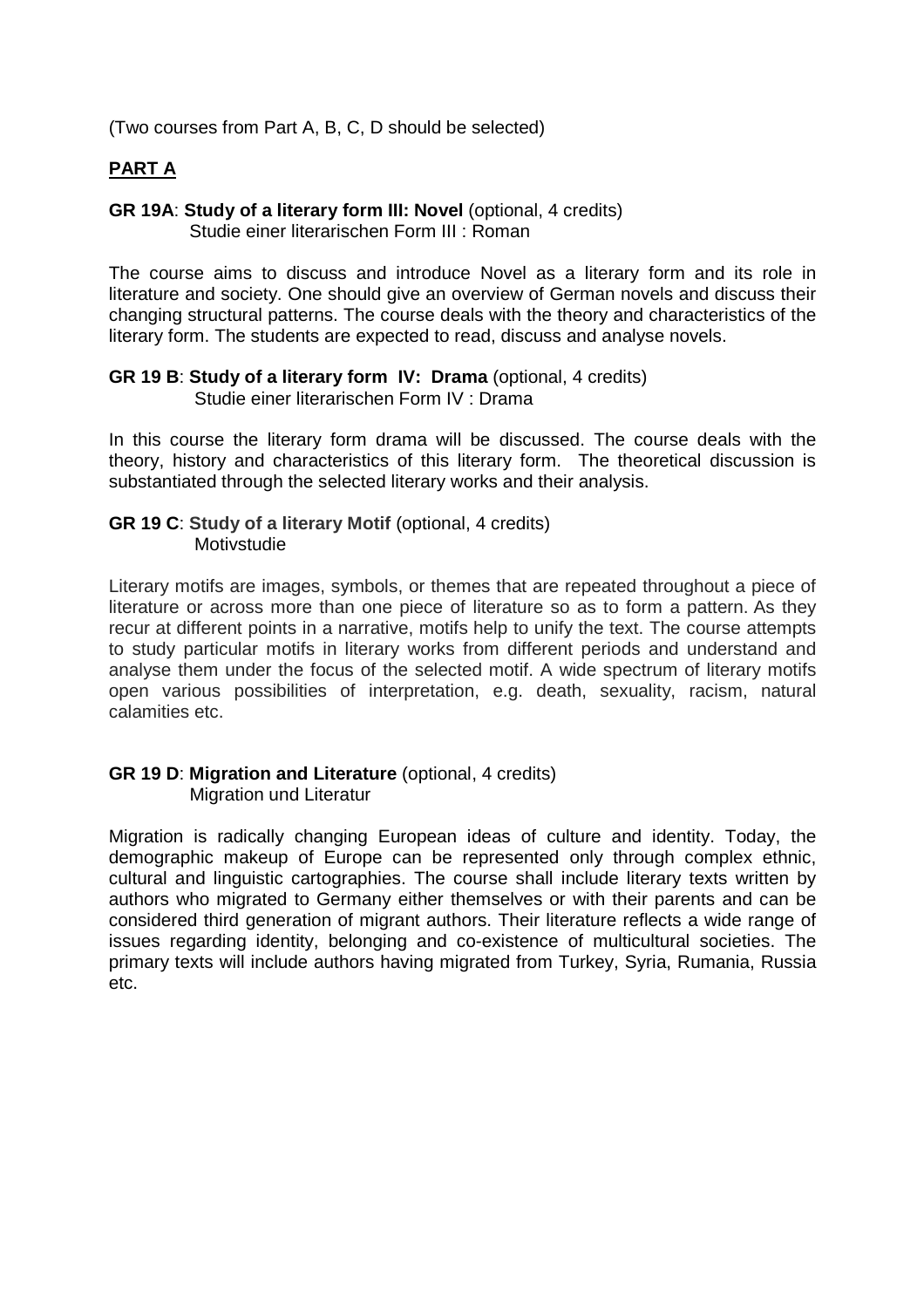## **PART B**

### **GR 20 A**: **Culture Studies** (optional, 4 credits) Kulturwissenschaft

Culture Studies is an academic field grounded in critical theory and literary criticism and is necessarily interdisciplinary. The course puts together texts from diverse areas attempting to situate the forces constructing our daily lives. It concerns the political dynamics of contemporary culture, as well as its historical foundations, conflicts and defining traits. Thus, cultural studies seeks to understand the ways in which meaning is generated, disseminated, and produced through various practices, beliefs and institutions.

### **GR 20 B** : **Media Studies** (optional, 4 credits) Medienwissenschaften

In today's era of interdisciplinary studies it has become almost imperative to enable the students of literature to relate and connect to other sources influencing their perception. Media Studies is a discipline and field of study that deals with the content, history and effects of various media; in particular, the 'mass media'. The course is a special attempt to connect the diverse media to the study of literature with a special focus on traditional media like film, television and theatre and modern ones like virtual and digital media.

## **GR 20 C**: **Intercultural Communication** (optional, 4 credits) Interkulturelle Kommunikation

The aim of the course is to introduce the students to intercultural communication by discussing the concept, theories and scientific methods of analyzing intercultural communication. Due to globalization it is imperative to discuss various aspects of intercultural communication and to give practical training in the field.

## **PART C**

## **GR 21A** : **Translation: Theory and Practice Part IV**(optional, 4 credits) Übersetzung: Theorie und Praxis Teil IV

Extensive translation practice to develop the students' skill of translating literary texts and texts, which require creativity while translating e.g. advertisements Translation theories, which deal with literary translation will be discussed in detail in this course. A project related to literary or non-literary translation will be a major part of this course. Exam Pattern: Internal assessment: 50 Marks Final Examination: 20 Marks for oral, 30 marks for written examination.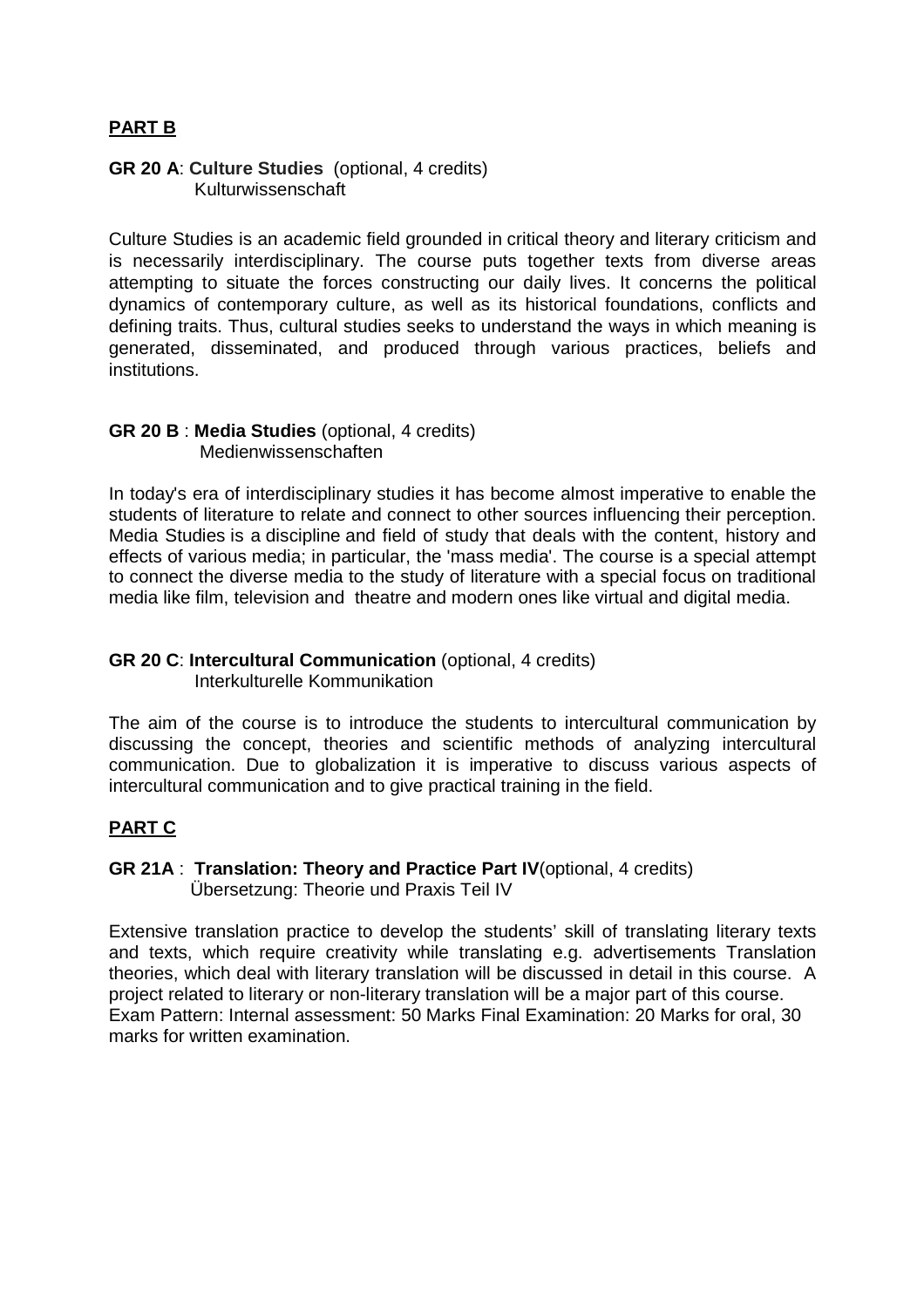### **GR 21 B: Lingustics Part II** (optional, 4 credits) Linguistik Teil II

The students will be acquainted with different theories of linguistics with special focus on German language structure, lexicology, semiotics, theories of syntax, stylistics comparative language studies, text-linguistics and so on. The course will introduce to the students different theories in the areas mentioned above.

## **PART D**

**GR 22: Didactics of German as a Foreign Language: Part III** (optional, 4 credits) DaF- Didaktik: Teil III

The third part deals with the didactic and methodological aspects of the following major areas of Foreign Language Teaching: Grammar and Landeskunde. It enables the students to plan and conduct lessons to teach the above mentioned areas. To prepare tests and to learn evaluation methods are the further aims of this part of the course. **Exam pattern:** 20 marks are reserved for final lesson and 30 marks for written examination.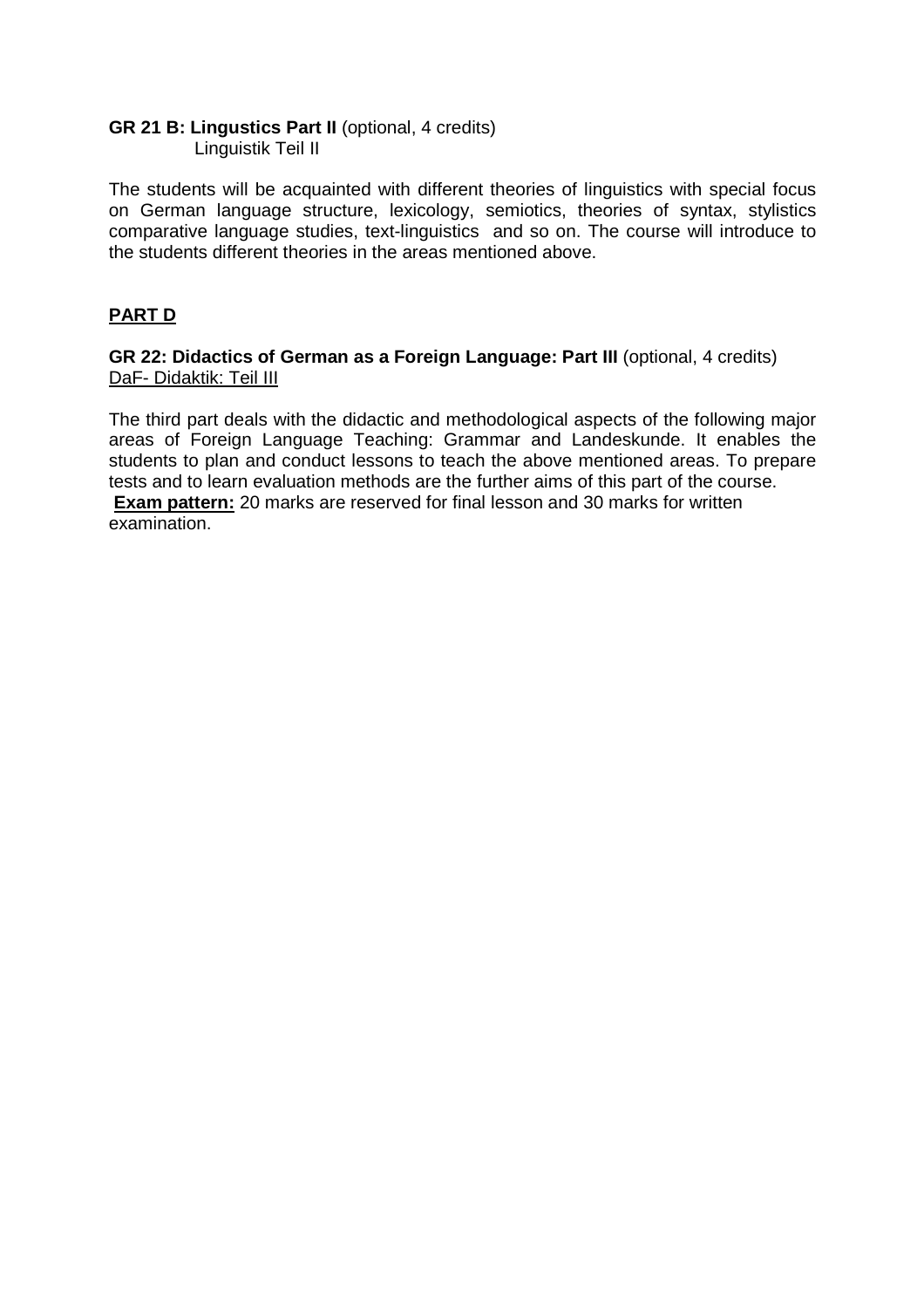## **Subject wise detailed Syllabus and recommended books Semester 1**

# **GR 1: Trends in Literature since 1945 (Compulsory) Tendenzen in der Literatur seit 1945**

## **Credits: 4 Medium of Instruction: German**

## **Objectives:**

The aim of the course is to acquaint the students with socio-political and cultural developments in Germany since 1945, to enable them to have an overview of various literary movements and trends in German Literature during this period.

## **Course Contents:**

- An overview of socio-political and cultural developments since 1945

- An overview of various literary movements and trends in German Literature since 1945

- The theoretical discussion in this part is substantiated with the analysis and interpretation of selected short-stories, short narrative texts and poems.

## **Prescribed Books/Material:**

*- A selection of poems, short-stories and short narrative texts compiled by the German Section of the Department of F.L. - Material compiled by the German Section of the Department of F.L.* 

## **Recommended Books:**

-Barner, Wilfried (Hrsg.) : Geschichte der deutschen Literatur von 1945 bis zur Gegenwart. 1994 -Beutin, Wolfgang u. a. : Deutsche Literaturgeschichte. Von den Anfängen bis zur Gegenwart. Stuttgart : J.B. Metzlersche Verlagsbuchhandlung. 2.Aufl. 1984 -Bohn, Volker (Hrsg.) : Deutsche Literatur seit 1945. Texte und Bilder. 1995 -Durzak, Manfred : Deutsche Gegenwartsliteratur. Ausgangspositionen und aktuelle Entwicklungen. Reclam 1981 - Egyptien, Jürgen: Einführung in die deutschsprachige Literatur nach 1945. 2006 -Erb, Andres (Hg.) : Baustelle Gegenwartsliteratur. Die Neunziger Jahre. Westdeutscher Vlg. 1998 -Franke, Hans-Peter u.a. : Geschichte der deutschen Literatur von 1945 bis zur Gegenwart. Stuttgart : Ernst Klett Vlg. 1983 -Glaser, Horst A (Hg.) : Deutsche Literatur zwischen 1945 und 1995. 1997 - Hahn, Barbara (Hrsg.): Im Nachvollzug des Geschriebenseins: Theorie der Literatur nach 1945. 2007 -Moser, Dietz-Rüdiger : Neues Handbuch der deutschsprachigen Gegenwartsliteratur seit 1945. 1993 - Schnell, Ralf: Geschichte der deutschsprachigen Literatur seit 1945. 2003

**Evaluation :**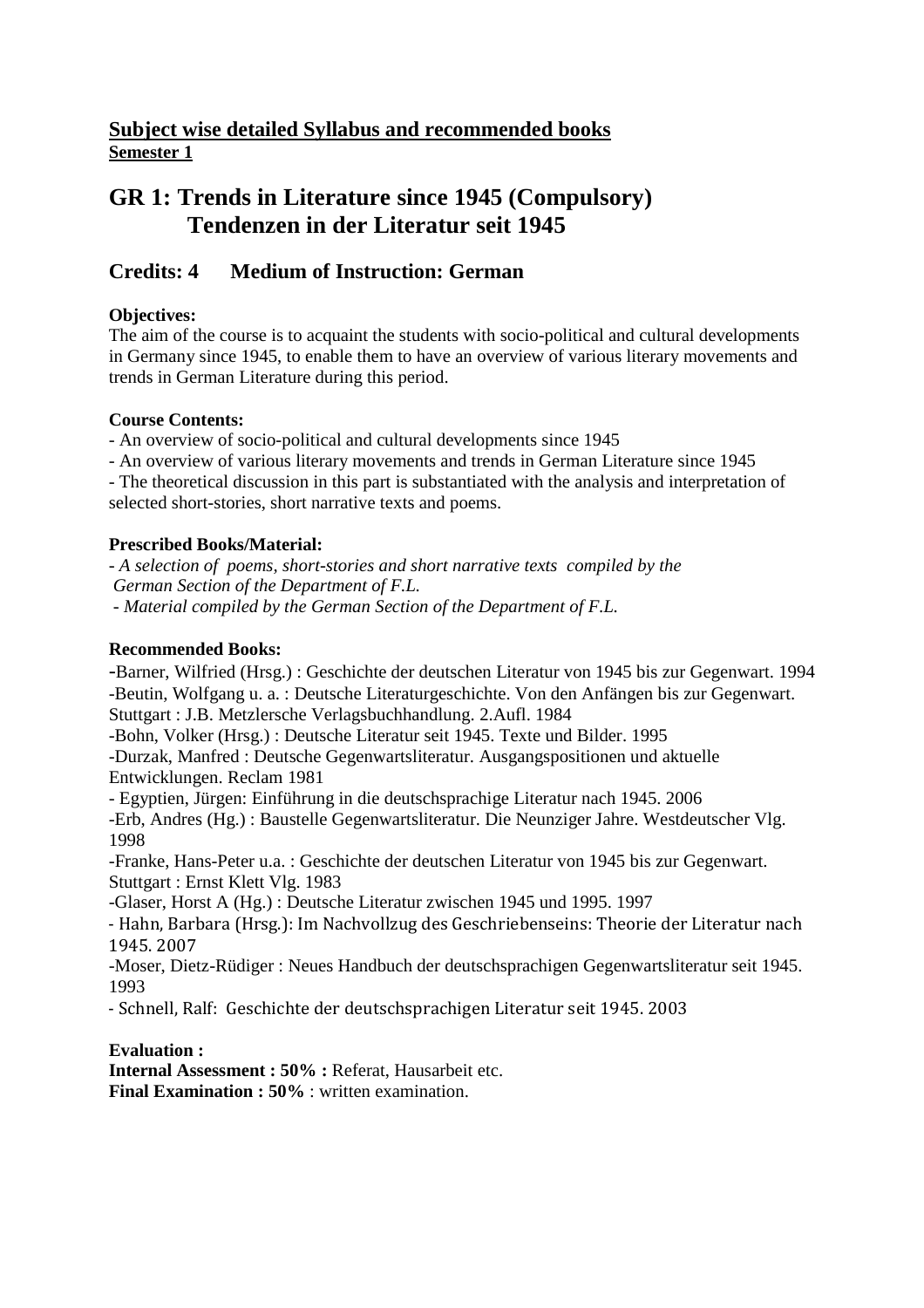# **GR 2: Linguistics Part I: Introduction to General Linguistics (Compulsory) Linguistik Teil I: Einführung in die Linguistik**

## **Credits: 4 Medium of Instruction: German**

### **Objectives:**

This course will give general introduction to various linguistic elements and language structure. The students will get acquainted with the different approaches to define language. The course should create awareness about formation and use of language elements and enhance skills in German Language.

### **Course Contents:**

The course will discuss areas like:

- Phonetics: description of phonemes: consonants and vowels, pronunciation, intonation etc. -Morphology: description of morphemes, their classification, segmentation of words in morphemes, classification of words, changes in word formation etc.

- Lexicology and Semantics: Wortfamilie, etymology of words etc.

- Syntax: sentence structure in German, "Satzglieder und Gliedsätze", Verbvalenz.

- Pragmatics: Introduction to (linguistic) pragmatics and "pragmatic turn"

- Formation and use of language elements and enhancing skills in German Language.

#### **Prescribed Books/Material:**

-*Material compiled by the German Section of the Department of the Department of F.L.* 

#### **Recommended Books:**

- Eisenberg, Peter (2004b): Der Satz. Grundriss der deutschen Sprache. Bd. 2. 2. Auflage. Suttgart: Metzler.

- Geilfuβ-Wolfgang, Jochen; Meibauer, Jörg; Rothweiler, Monika u.a: Einführung in die germanistische Linguistik. Stuttgart, Weimar: Metzler Vlg. 2002.

- Graefen, Gabriele / Liedke, Martina (2008): Germanistische Sprachwissenschaft. Tübingen/Basel: A. Francke

- Meibauer, Jörg et al. (2007): Einführung in die germanistische Linguistik. 2. Aufl. Stuttgart: J.B. Metzler.

- Rolf Bergmann/Peter Pauly/Michael Schlaefer: Einführung in die deutsche Sprachwissenschaft, 2001.

- Spillmann, Hans.O: Einführung in die germanistische Linguistik. Berlin: Langenscheidt Vlg. 2004

- Ulrich Engel: Syntax der deutschen Gegenwartssprache, 2., überarbeitete Auflage , Berlin 1982

#### **Evaluation :**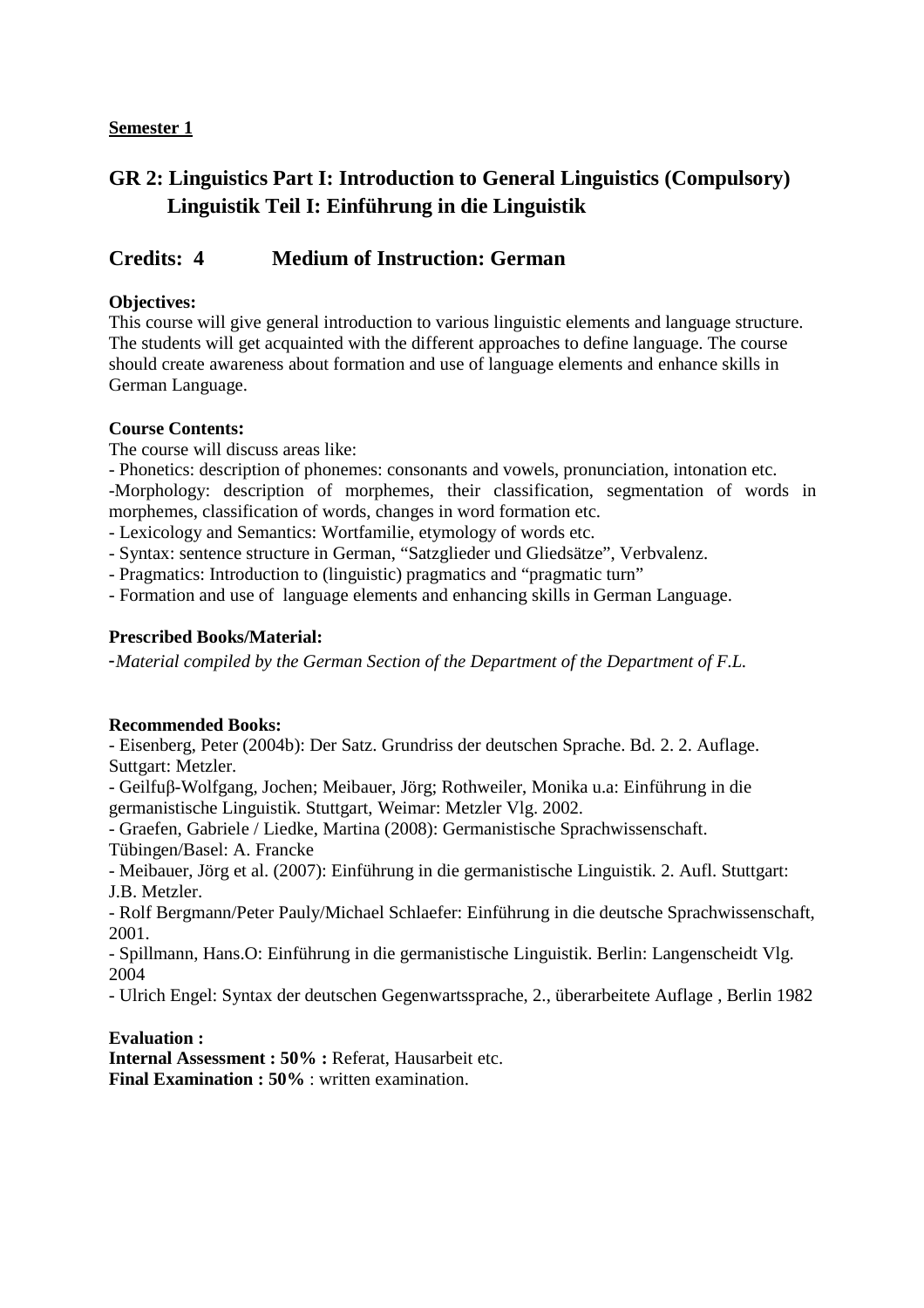# **GR 3 A: Techniques of writing research papers (Compulsory) Einführung in Wissenschaftliches Schreiben**

## **Credits: 2 Medium of Instruction: German**

### **Objectives:**

Main aim of the course is to develop skills in writing a short M.A.- Dissertation and research papers as well as book and film reviews. The students should learn to prepare bibliographies, to write foot notes and various types of quotations from secondary sources, to integrate quotes from websites, to use internet sites for web search of topics and terms and finally to develop the theme systematically and methodically.

#### **Course Contents:**

- Introduction to scientific language of research
- Exposure to finding out references from internet and other secondary sources
- Function and format of footnotes and other references
- Preparing bibliography for a given theme
- Writing book and film reviews
- Development of own thematic concern

#### **Prescribed Books/Material:**

*- Material compiled by the German Section of the Department of F.L.* 

#### **Recommended Books:**

-Best, John W.; Kahn, James V.: Research in Education. Seventh edition. New Delhi: Prentice Hall of India 2002.

-Eco, Umberto(1998):*Wie man eine wissenscahftliche Abschlußarbeit schreibt.*Übersetzt von Walter Schick. 7.,unveränderte Aufl. Heidelberg

-Kornmeier, Martin (2008): *Wissenschaftlich schreiben leicht gemacht für Bachelor, Master und Dissertation,* Bern/Stuttgart/Wien, Haupt UTB Verlag

-Narr, Wolf-Dieter/Stary, Joachim(Hrsg.)(1999): *Lust udn Last des wissenschaftlichen Schreibens. Hochschullehrerinnen und Hochschullehrer geben Studierenden Tips.* Frankfurt/M.:Suhrkamp Verlag

-Niederhauser, Jürg in Zusammenarbeit mit der Dudenredaktion (2011): *Die schriftliche Arbeit,* Dudenverlag, Mannheim u.a.

-Runkehl, Jens/Siever, Torsten(2001): *Das Zitat im Internet. Ein Electronic Style Guide zum Publizieren, Bibliographieren und Zitieren*. 3.,korr.Aufl. Hannover: Revonnah Verlag

-Standop, Ewald; Meyer, Matthias L. G.: Die Form der wissenschaftlichen Arbeit. Wiesbaden: Quelle und Meyer Verlag 1998.

#### **Evaluation :**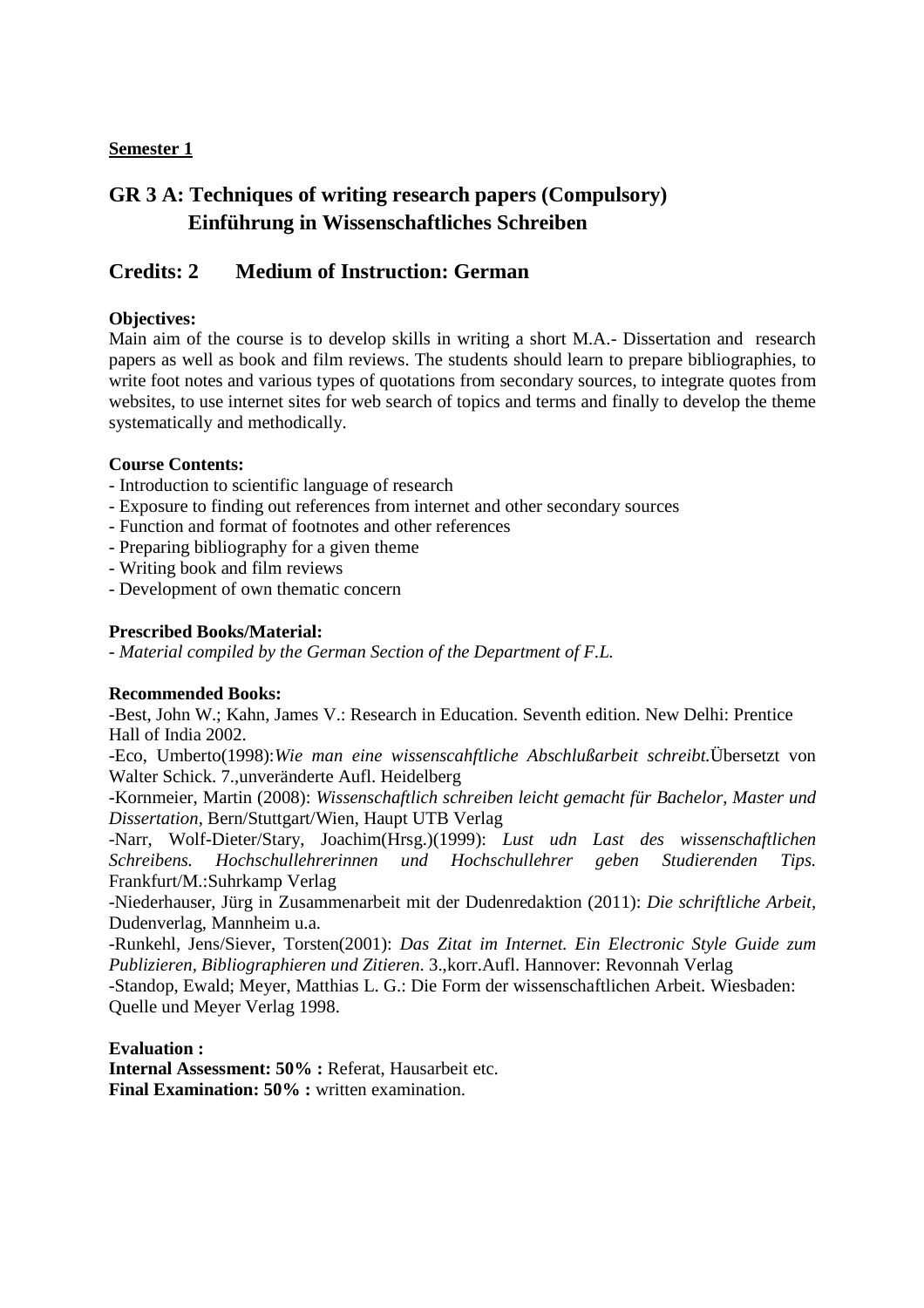## **Semester 1 GR3 B (optional courses of 2 Credits. One of the following courses should be selected)**

## **GR 3 B i: Creative Writing (Optional) Kreatives Schreiben**

## **Credits: 2 Medium of Instruction: German**

## **Objectives:**

This course offers the students a creative and innovative approach to Literature, enables them to have an insight into production of literary texts, stylistic aspects and characteristics of genres through creative writing. The further objectives of the course are to promote creativity, to enhance writing skills and to practise creative writing.

## **Course Contents:**

- Definition of 'Creativity' and 'Creative Writing'

- Psychological aspects, Possibilities, problems and advantages of creative writing in the context of Foreign Language and Literature Studies

- Practice of creative writing in German as a Foreign Language: poems, short-stories, short-plays etc.

- Analysis of texts written by students with reference to content and form

## **Prescribed Books/Material:**

*- Material compiled by the German Section of the Department of F.L.* 

## **Recommended Books/Material:**

- Caspari, Daniela : Kreativität im Umgang mit literarischen Texten im Fremdsprachenunterricht. Theoretische Studien und unterrichtspraktische Erfahrungen. Frankfurt 1997

-Ermert, Karl; Kutzmutz, Olaf (Hrsg.): Wie aufs Blatt kommt, was im Kopf steckt über Kreatives Schreiben. Wolfenbüttel: Bundesakademie für kulturelle bildung 2005

- Merkelbach, Valentin (Hrsg.): Kreatives Schreiben. Braunschweig : Westermann Schulbuchverlag. 1993

- Mummert, Ingrid: Nachwuchspoeten. Jugendliche schreiben literarische Texte im Fremdsprachenunterricht Deutsch. München : Goethe Institut/ Klett 1989

- Paefgen, Elisabeth K. : Schreiben und Lesen. Ästhetisches Arbeiten und literarisches Lernen. Opladen : Westdeutscher Vlg. 1996

- Rau, Hans Arnold (Hrsg.) : Kreatives Schreiben an Hochschulen. Tübingen : Max Niemeyer Vlg. 1988

- Spinner, Kaspar : Kreatives Schreiben. In: Praxis Deutsch. 20.Jg. Mai 1993

## **Evaluation:**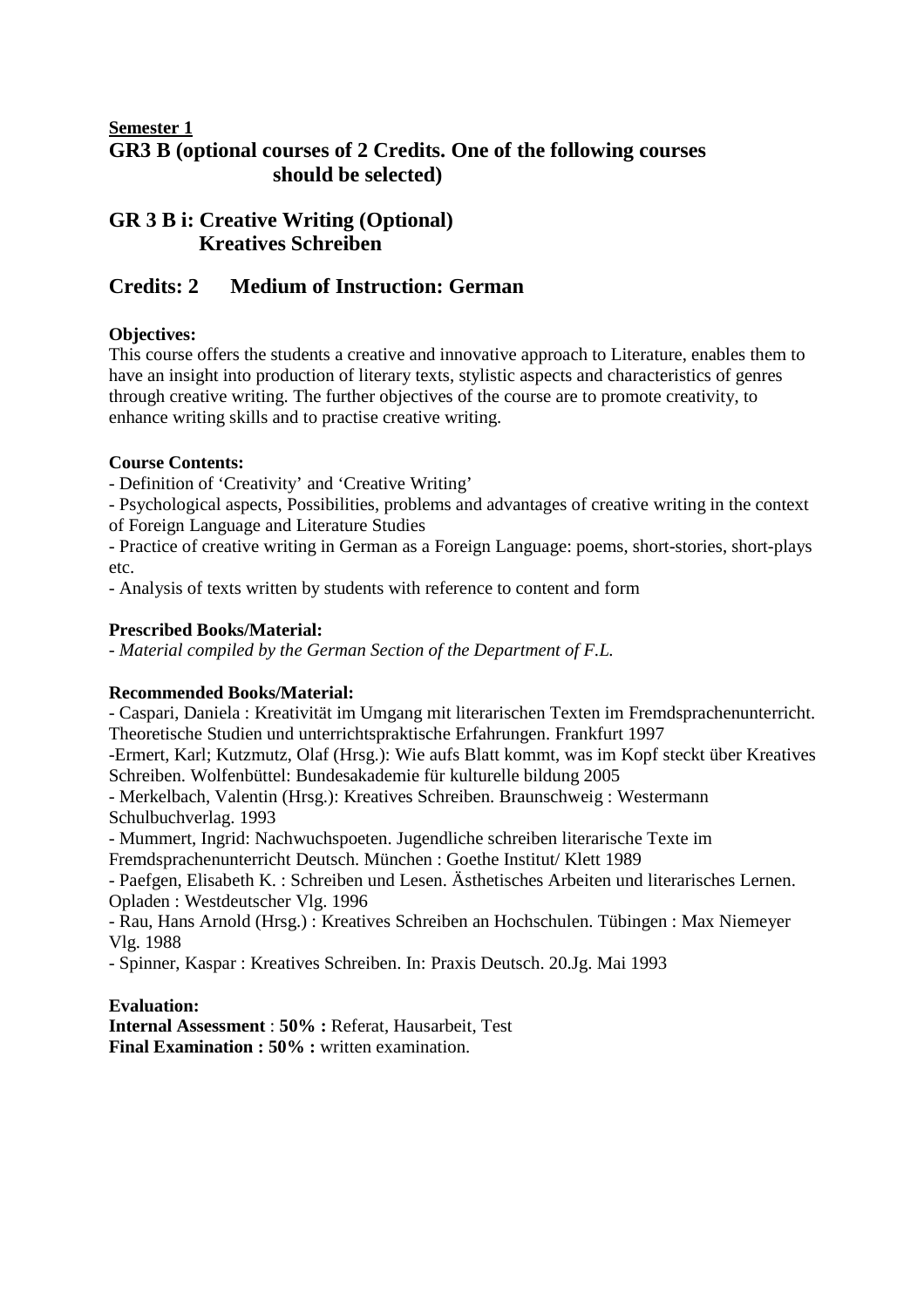## **GR 3 B ii: Literature and Film: Study of Literary Adaptation (optional) Literatur und Film : Literarische Verfilmungen**

## **Credits : 2 Medium of Instruction : German**

### **Objectives:**

The course aims to create an awareness regarding medium specific features in the two media literature and film in the treatment of a narrative. Chief objective of this course is to introduce film specific nuances of analysis, develop comparative approach to analyzing narrative strategies between these two media and underline the strengths and shortcomings of media dependent factors.

### **Course Contents:**

- Introduction to basic modes and features of narration in literature and film
- Discussion on medium specific components
- Introduction to parameters of film analysis
- Themes related to German history, culture, literature through films

### **Prescribed Books/Material:**

 *- Material compiled by the German Section of the Department of F.L.* 

*- A selection of contemporary films which are literary adaptations* 

#### **Recommended Books :**

- Albersmeier, Franz-Josef/Roloff Volker (Hrsg.)(1989): Literaturverfilmungen. Frankfurt/M. Suhrkamp Verlag

- Aspetsberger, Friedbert; Rußegger, Arno (Hrsg.): Die Ungetrennten und Nichtvereinten Studie zum Verhältnis von Film und Literatur. Studien Vlg., Innsbruck, 1995

- Gronmaier, Danny(2006): Das 'Problem' der Literaturverfilmung: werkgetreue Bebilderung oder motivisch-thematische Transformation, Grin Verlag

- Mundt, Michaela (1994) : Transformationsanalyse: Methodologische Probleme der Literaturverfilmung, Tübingen, Niemeyer Verlag

- Neuhaus, Stefan(Hrsg.) (2008) :Literatur im Film: Beispiele einer Medienbeziehung, Würzburg, Königshausen & Neumann Verlag

- Paech, Joachim (Hrsg.)(1984):Literatur und Film. Einführung in die Analyse filmischer Adaptationen literarischer Werke. Ein Arbeitsbuch für die gymnasiale Oberstufe. Frankfurt/M./Berlin/München

- Rutz, Erhard (1986): *Beziehungen des Films zur Literatur.* In: Weimarer Beiträge, H.12, Jg.32, 1986

- Streich, Nicole (2009): Von der Schrift zum Bild. Wie Literaturverfilmungen mediale Grenzen überwinden, Grin Verlag

#### **Evaluation :**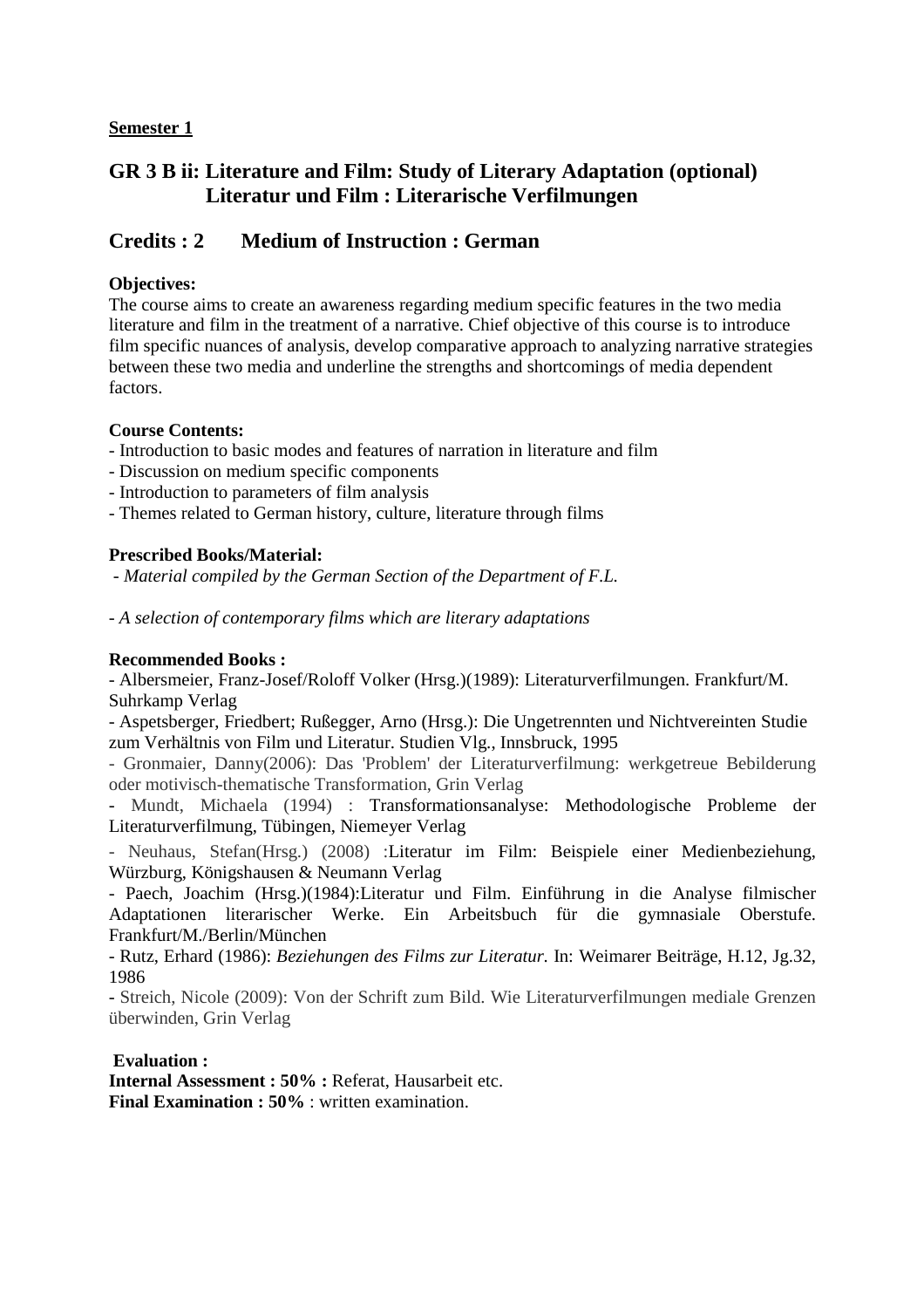## **GR 3 B iii: Introduction to German Philosophy (optional) Einführung in die Deutsche Philosophie**

## **Credits : 2 Medium of Instruction : German**

## **Objectives:**

This course aims to make students aware of different philosophical thoughts and traditions of Germany and German speaking countries. Knowledge of Philosophy is necessary for understanding Literature. This course offers an introduction to important German Philosophers, enables the students to have an insight into the occidental thought and thus promotes the understanding of literature.

#### **Course Contents:**

- Historical overview of German philosophy and important concepts introduced by the German thinkers will be discussed

- Introduction to the Philosophy of important German Philosophers like Kant, Hegel, Marx, Schopenhauer, Nietzsche, Heidegger, Habermas, Sloterdijk etc.

### **Prescribed Books/Material :**

*Material compiled by the German Section of the Department of F.L.* 

### **Recommended Books/Material:**

- Anzenbacher, Arno : Einführung in die Philosophie. Freiburg im Breisgau : Herder 2002

- Christoph Helferich: Geschichte der Philosophie. Von den Anfängen bis zur Gegenwart und östliches Denken. 7. Aufl. Dtv, München 2009

- Gölz, Walter : Kants 'Kritik der reinen Vernunft' im Klartext. Tübingen: Mohr Siebeck 2008
- Jahraus, Oliver : Martin Heidegger Eine Einführung. Stuttgart : Phillip reclam jun. 2004
- Korfmacher, Wolfgang : Schopenhauer zur Einführung. Hambur : Junius 1994
- Ludwig, Ralf : Kant für Anfänger. Der kategorische Imperativ. München : Deutscher Taschenbuch Verlag 1995
- Meyer, Ursula : Studienführer Philosophie; ein Leitfaden für StudienanfängerInnen. Aachen : ein-Fach-Verl. 2000
- Schmidt, Rüdiger; Spreckelsen, Cord: Nietzsche für Anfänger. Ecce Homo. München: Deutscher Taschenbuch Verl. 2000

#### **Evaluation :**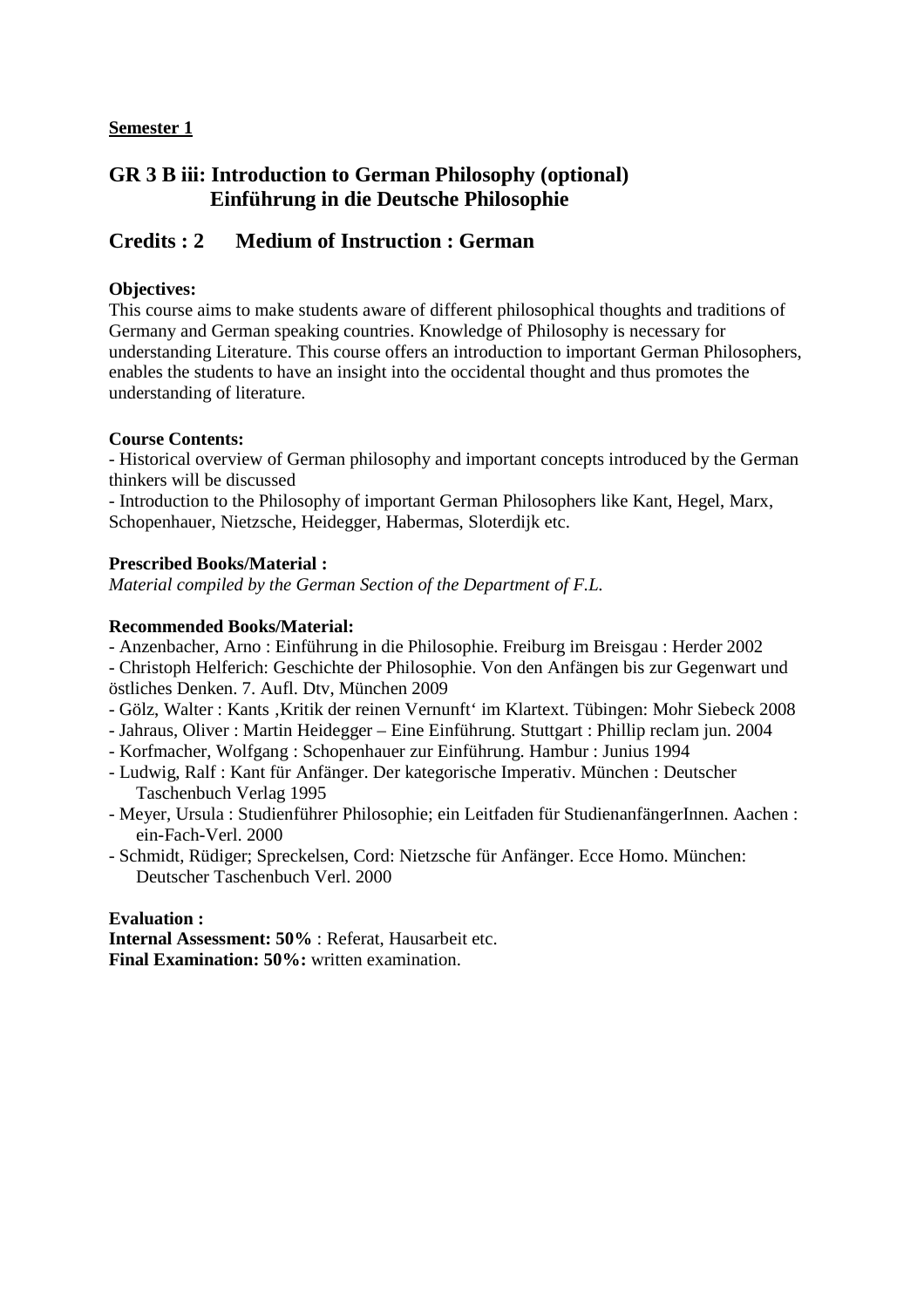## **GR 3 B iv: Theory and Practice Part I (Optional) Übersetzung: Theorie und Praxis Teil I**

## **Credits: 2 Medium of Instruction : German \*(GR 3B iv is the precondition for opting GR 9 & GR 15.)**

### **Objectives:**

The aim of the course is to hone the translation relevant German and English language skills of the students, to develop good reading and comprehension skills with regard to the source texts, to sensitize the students to translation specific theoretical terminology and to errors, to make them aware of the various factors such as translation aids and to give them translation practice of translating basic technical texts from natural sciences.

### **Course Contents:**

- Exercises to develop the translation relevant German and English language competence

- Introductionn to translation practice with basic level technical texts from natural sciences like Chemistry, Physics, Biology etc.

- Discussion of the various factors involved in translation such as Translation Aids, Genre, generic knowledge, parallel texts, concept of equivalence in translation etc.

- Explanation of the terms 'translation', 'translation studies' and 'translation theory'

### **Prescribed Books/Material:**

*- Material compiled by the German Section of the Department of F.L.* 

#### **Recommended Books:**

- Fleischmann, Eberhard; Kutz, Wladimir; Schmitt Peter A. (Hrsg.) : Translationsdidaktik. Grundfragen der Übersetzunsgwissenschaft.Tübingen: Gunter Narr. ( 1997 )

- Hönig, Hans G.: Konstruktives Übersetzen. 2.Auflg. Tübingen: Stauffenburg Vlg. (1997)

- Kautz, Ulrich: Handbuch Didaktik des Übersetzens und Dolmetschens. 2. Aufl. München: IUDICIUM Vlg. und Goethe Institut e.V. (2002)

- Kußmaul, Paul: Training the Translator. Amsterdam / Philadelphia: John Benjamins Publishing Company ( 1995 )

- Snell- Hornby, Mary ( Hrgb.): Handbuch Translation. Tuebingen:Stauffenburg Vlg. (1998)

- Stolze, Radegundis: Übersetzungstheorien. Eine Einführung. 5.Auflage. Tübingen: Gunter Narr Verlag. (2008 )

- Wilss, Wolfram: Übersetzungsfertigkeit. Annäherungen an einen komplexen übersetzungspraktischen Begriff. Tübingen: Gunter Narr Vlg. ( 1992 )

- Wolf Friederich: Technik des Übersetzens: Eine systematische Anleitung für das Übersetzen ins Englische und ins Deutsche für Unterricht und Selbststudium. Englisch / Deutsch

-"Practical Exercises in English" (Project Gutenberg EBook) can be downloaded

#### **Evaluation:**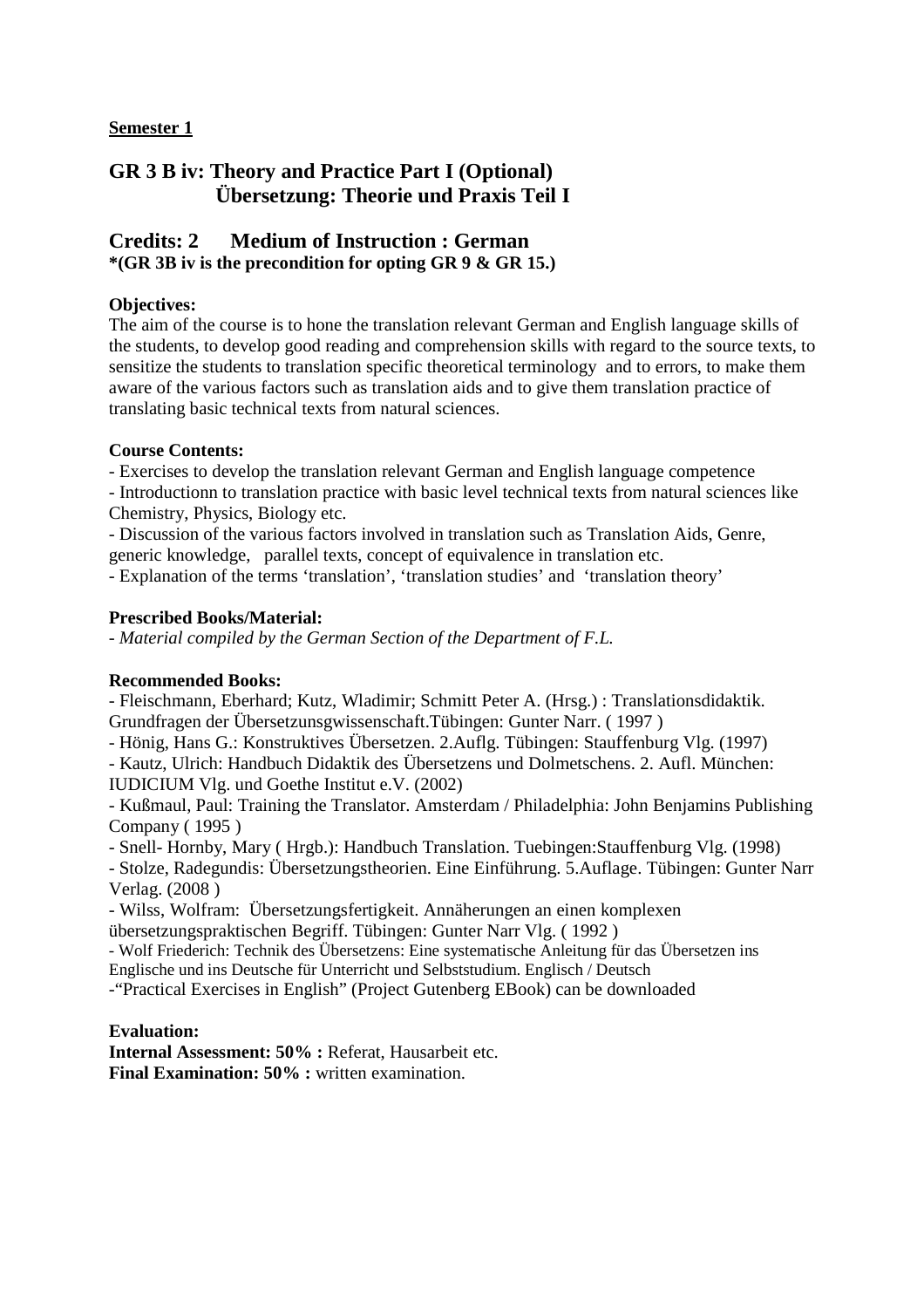## **GR 4A: Study of a literary form I: Radio-Play (optional) Studie einer literarischen Form I : Hörspiel**

## **Credits: 4 Medium of Instruction: German**

### **Objectives:**

The course enables the students to study the literary genre 'Hörspiel' in details, to understand its importance in the Literature of  $20<sup>th</sup>$  Century and to analyse and interpret selected radio-plays with reference to the content and the form.

#### **Course Contents:**

- Definition and characteristics of Hörspiel
- A historical overview of this literary form
- Analysis and interpretation of selected radio-plays

#### **Prescribed Books/Material:**

*- A selection of Radioplays (Träume / Das Opfer Helena / Fünf Mann Menschen / /Abendstunde im Spätherbst / Die Panne / Herr Biedermann und die Brandstifter / Unter der Erde / Eine Stunde Aufenthalt ) written by H. Böll, G. Eich, M. Frisch, W. Hildesheimer, F.Dürrenmatt, E. Jandl u. F. Mayröcker.* 

*- Material compiled by the German Section of the Department of F.L.* 

### **Recommended Books :**

- Crook, Tim: *Radio drama. Theory and practice*. Repr. London: Routledge 2001 (1999).

- Elstner, Alice: Der Einsatz der Stimme im Hörspiel: Theorie und Praxis [Taschenbuch] 2010
- Hippe, Robert (Hrsg.) : Das Hörspiel. Dichtung in Theorie und Praxis. Hollfeld : C. Bange Vlg. 1981
- Klippert, Werner : Elemente des Hörspiels. Stuttgart : Philipp Reclam Jun. Vlg. 1977

- Köhler, Stefan: *Hörspiel und Hörbuch. Mediale Entwicklung von der Weimarer Republik bis zur Gegenwart*. Marburg: Tectum 2005.

- Kreuzer, Helmut: *Deutschsprachige Hörspiele 1924-33. Elf Studien zu ihrer gattungsgeschichtlichen* 

*Differenzierung*. Frankfurt am Main: Lang, 2003 (= Forschungen zur Literatur- und Kulturgeschichte. Bd. 73).

- Krug, Hans-Jürgen: *Kleine Geschichte des Hörspiels*. Konstanz: UVK 2003.

- Ladler, Karl: *Hörspielforschung. Schnittpunkt zwischen Literatur, Medien und Ästhetik*. Wiesbaden: Dt. Univ.- Verl. 2001

- Scheffner, Horst : Theorie des Hörspiels. Stuttgart : Philipp Reclam Jun. Vlg. 1981
- Schöning, Klaus (Hrsg.) : Spuren des Neuen Hörspiels. 1982

-Moser, Dietz-Rüdiger : Neues Handbuch der deutschsprachigen Gegenwartsliteratur seit 1945. 1993

**Evaluation : Internal Assessment :** 50% **:** Referat, Hausarbeit, Test etc. **Final Examination : 50% : written examination**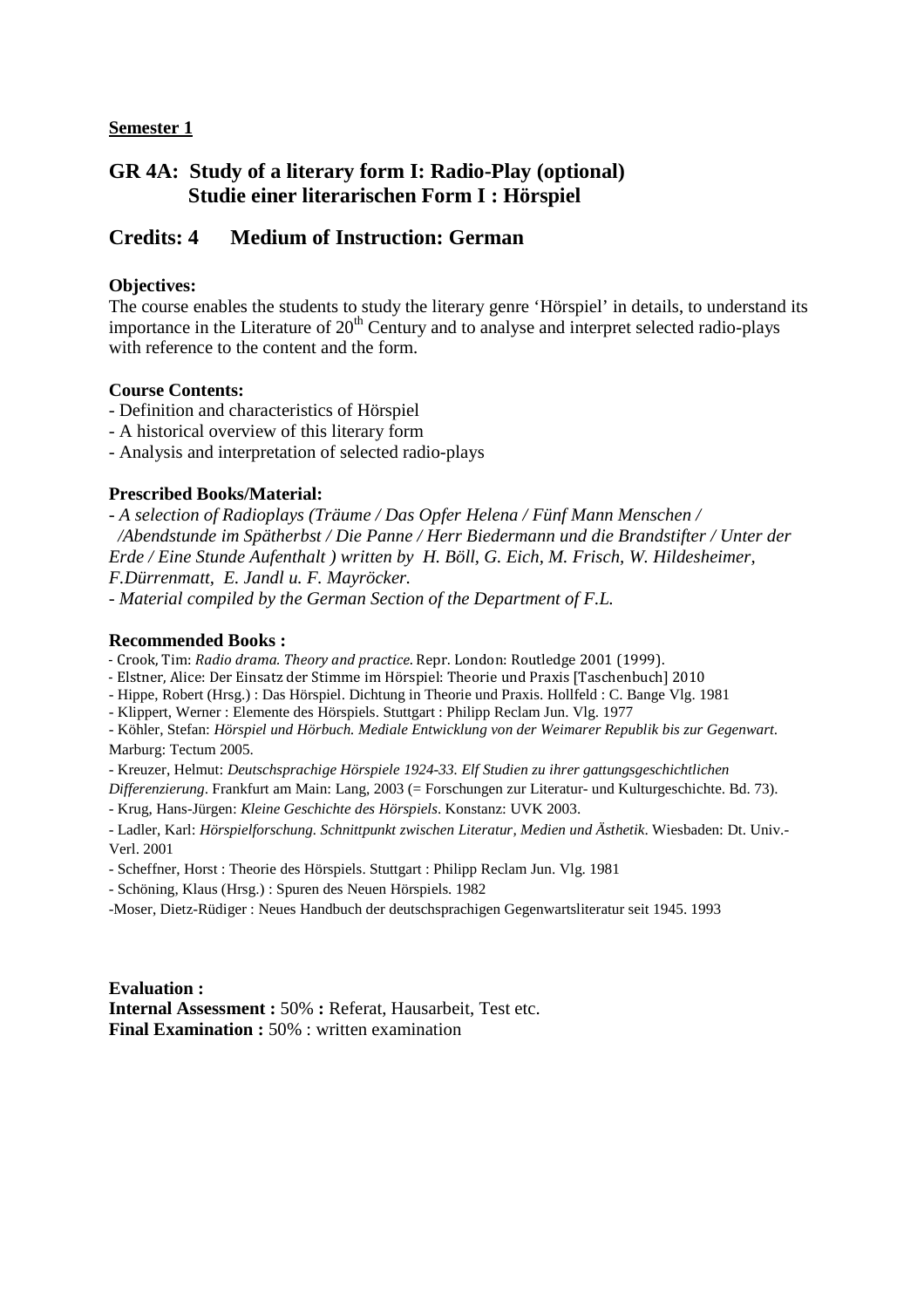## **GR4: B: Women's literature (optional) Frauenliteratur**

## **Credits: 4 Medium of Instruction: German**

### **Objectives:**

The focus of this course is on contemporary German women's literature with special reference to women's liberation movement in the decade of 1970 -80 and theoretical discussions in the areas of sociology, politics, Gender Studies and literary criticism. The course will discuss short stories, novels, poetry, plays, radio plays from women's literature. The students should be made acquainted with different themes and styles of the different genres written under the framework of women's literature.

#### **Course Contents**:

- Theories related to the course

- Novels, Plays, stories, poems and other literary texts written by Verena Stefan, Christa Reinig, Christa Wolf, Sarah Kirsch, Elfriede Jelinek, Marlen Haushofer, Jutta Heinrich, Maria Erlenberger, Doris Dörrie, Ilse Aischinger, Ingeborg Drewitz, Gabriele Wohmenn, Anne Duden, Marianne Herzog, Brigitte Kronauer, Monika Maron, Helga M.Novak, Caroline Muhr, Birgit Pausch, Ruth Rehmann, Brigitte schwaiger, Margot Schröder, Judith Hermann and many others.

#### **Prescribed Books/Material:**

*- A selection of texts compiled by the German Section of the Department of Foreign Languages - Material compiled by the German Section of the Department of F.L.* 

#### **Recommended Books :**

-Brinker-Gabler, Gisela (Hrsg.): Deutsche Dichterinne vom 16.Jahrhundert bis zur Gegenwart, Frankfurt/M. 1986.

-Brinker-Gabler, Gisela (Hrsg.): Deutsche Literatur von Frauen, München 1988. (Zwei Bände) -Brügmann, Margret: Amazonen der Literatur, Amsterdam 1986.

-Stephan/Venske/Weigel: Frauenliteratur ohne Tradition? Neun Autorinnenporträts, Frankfurt/M. 1987.

-Weigel, Sigrid: Die Stimme der Medusa, 1988.

#### **Evaluation:**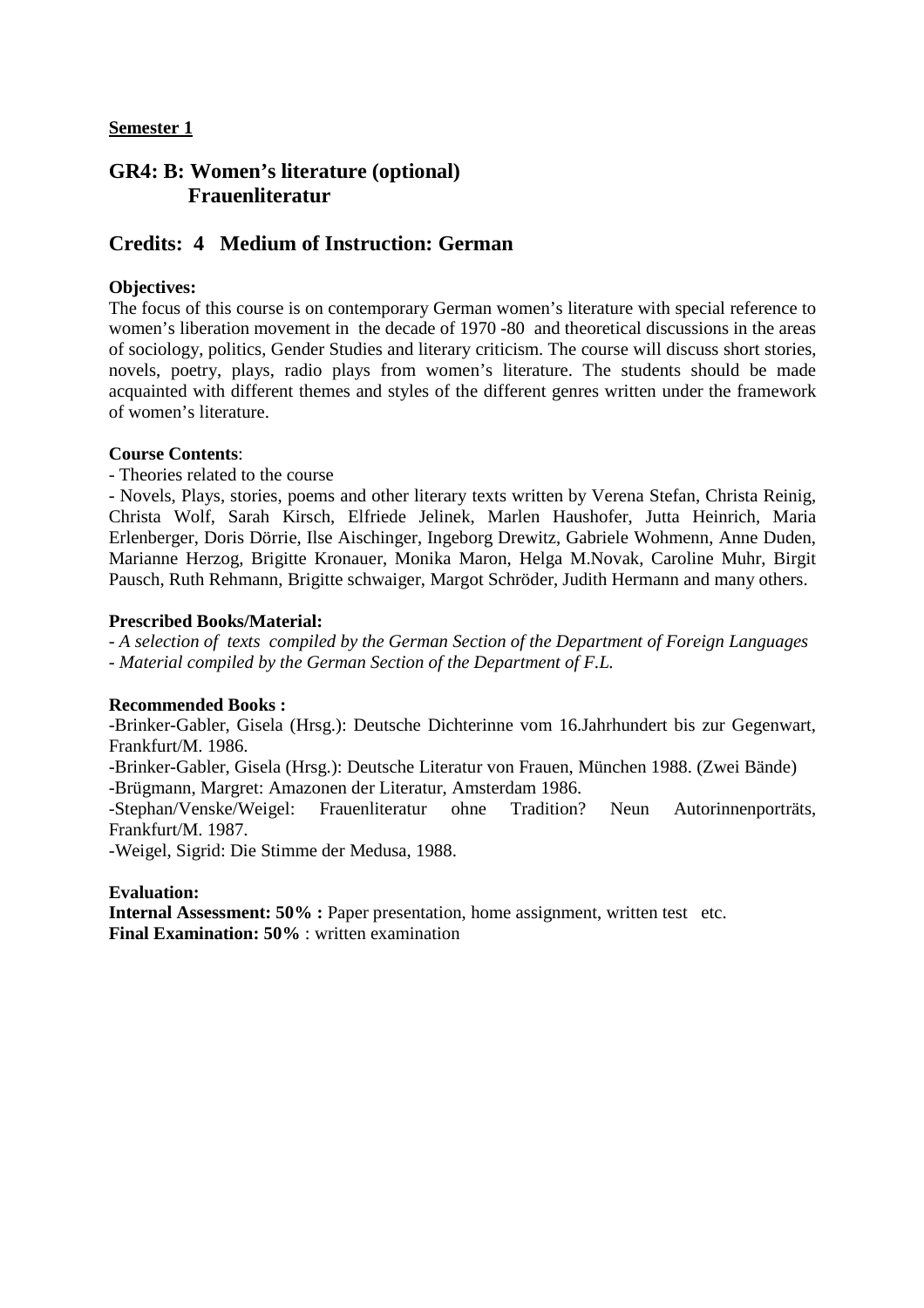## **GR4 C: German Poetry of 20th Century (optional) Lyrik des 20. Jahrhunderts**

## **Credits: 4 Medium of Instruction: German**

### **Objectives:**

The course unfolds a panorama of poetry showing the different developments and trends in the German poetry from the first to last decades of 20th century. This is an opportunity for the students to study lyrical texts, to understand, interpret and analyse them in their specific sociocultural context. The reading of poetry also includes its formal and stylistic analysis.

#### **Course Contents:**

A selection of representative poems showing the epochal and thematic overview will form the contents of this course. Starting from German expressionist pre-war poetry the selection will include the poems on holocaust experiences, war and post-war poetry, poetry representing different trends such as 'Politische Lyrik', 'Konkrete Poesie', 'Ökolyrik','Alltagslyrik' 'Arbeiterlyrik', 'Frauenlyrik', 'Wendelyrik' as well as poems of the last decade of the  $20<sup>th</sup>$ century.

#### **Prescribed Books/Material:**

-*A selection compiled by the German sectionof the Department of F.L. representing the poems of Jakob van Hoddis, Else Lasker-Schüler, G.Benn, B.Brecht, Johannes R. Becher, Ingeborg Bachmann, Günther Eich, Paul celan Nelly sachs, Rose Ausländer, Friedericke Mayröcker, Hans Magnus Enzensberger, Ernst Jandl, Sarah Kirsch, Helga M.Novak, Wolf Biermann, Anne Duden , Jürgen Becker, Durs Günbein, Volker Braun, Uwe Kolbe, H. Hartung and many others.* 

#### **Recommended Books :**

-Deutsche Gedichte: Eine Anthologie von Dietrich Bode von Reclam, Philipp, jun. GmbH, Verlag Stuttgart 2000

-Freund, Winfried: Deutsche Lyrik. München 1990.

- Heinrich Detering (Hrsg.): "Reclams großes Buch der deutschen Gedichte", Philipp Reclam jun. Stuttgart 2007.

-Petruschke, A.: Modern German Poetry, Stuttgart 1987.

-Theo Elm(Hrsg.):Lyrik der neunziger Jahre, Stuttgart 2000.

#### **Evaluation:**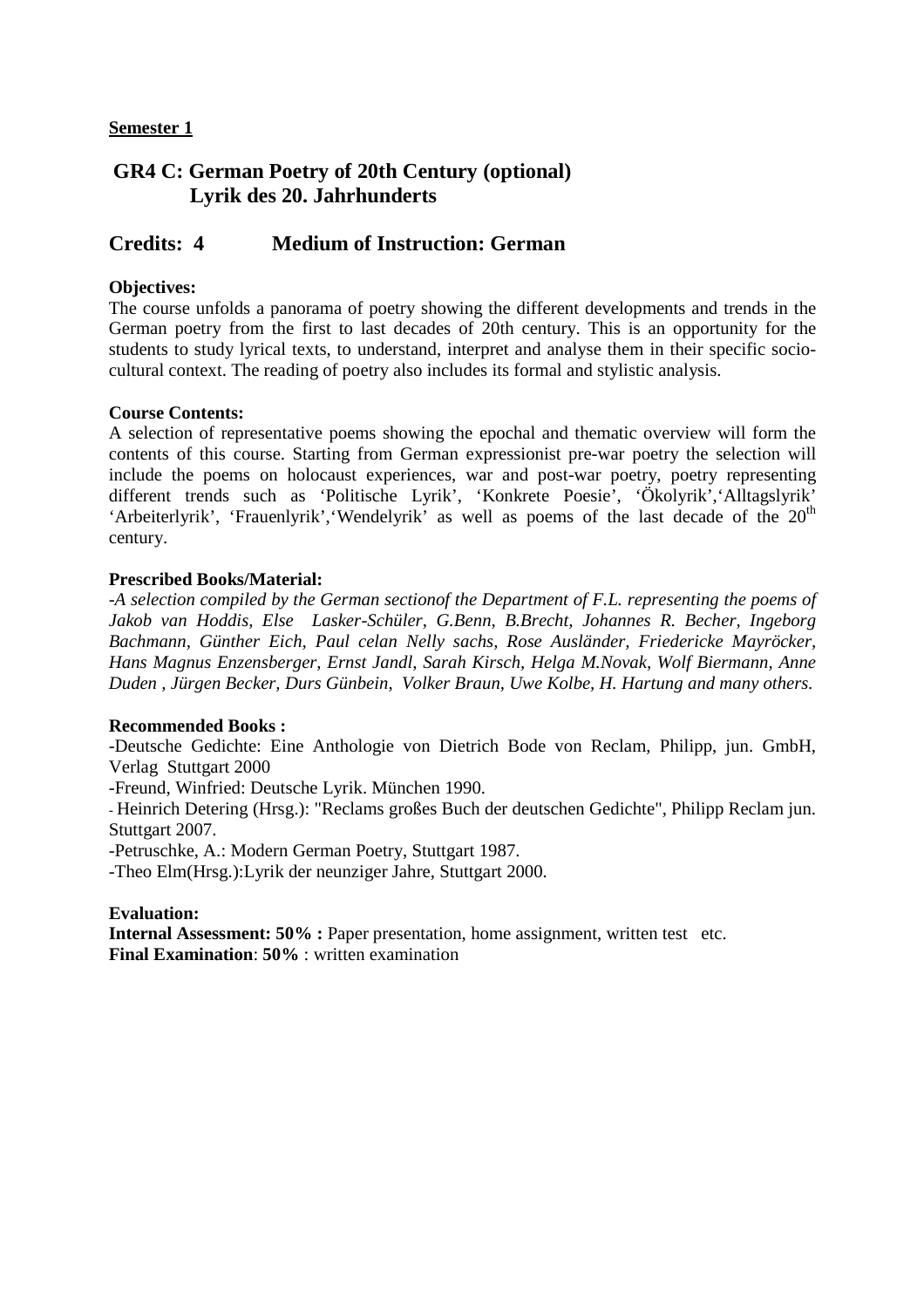## **GR 5: Literature of 18th Century (Compulsory) Literatur des 18.Jahrhunderts**

## **Credits: 4 Medium of Instruction: German**

### **Objectives:**

The main focus of this paper is to enable the students to understand the socio-cultural history of the 18<sup>th</sup> Century and its reflection in the literary works. The students should get insight into the epochs like 'Aufklärung', 'Sturm und Drang' and 'Klassik' with reference to the literature of 18<sup>th</sup> century. The students are expected to study and understand selected texts from  $18<sup>th</sup>$  century German literature.

### **Course Contents:**

- Study of socio-political developments in the  $18<sup>th</sup>$  Century

- Study of philosophy and cultural history in the 18<sup>th</sup> Century

 $-$  Study of different epochs in the  $18<sup>th</sup>$  Century

-A selection of theoretical and literary texts (Drama, Roman, Fabel, Gedichte etc.)of Gotthold Ephraim Lessing, Johann Christoph Gottsched, Christoph Martin Wieland, Goethe, Schiller and others.

### **Prescribed Books/Material:**

*- Material compiled by the German Section of the Department of F.L.* 

*- A selection of literary texts compiled by the German Section of the Department of F.L.* 

#### **Recommended Books:**

-Bark, Joachim u.a. (Hrsg.): Epochen der deutschen Literatur. Gesamtausgabe. Stuttgart: Ernst Klett 1989.

-Beutin, Wolfgang; Ehlert, Klaus u.a.: Deutsche Literaturgeschichte. Von den Anfängen bis zur Gegenwart. Stuttgart: Metzler 2008.

-Dtv-Atlas Deutsche Literatur, hg. v. Uwe Goede und Horst Dieter Schlosser. München 2002. -Hans Gerd Rötzer: *Geschichte der deutschen Literatur: Epochen, Autoren, Werke*. 2., veränd. und erw. Auflage. Buchner, Bamberg 2000.

-Helmut Nürnberger: *Geschichte der deutschen Literatur*. 25., völlig neu bearbeitete Auflage. Bayerischer Schulbuch-Verlag, München 2006.

-Hilmar Grundmann: *Deutsche Literaturgeschichte für Lehrer*. Heinz, Stuttgart 2001.

- Heinrich Haerkötter: *Deutsche Literaturgeschichte*. 62., aktualisierte Auflage, Winkler, Darmstadt 2002.

-Wucherpfennig, Wolf: Deutsche Literaturgeschichte. Von den Anfängen bis zur Gegenwart. Stuttgart 2010.

#### **Evaluation :**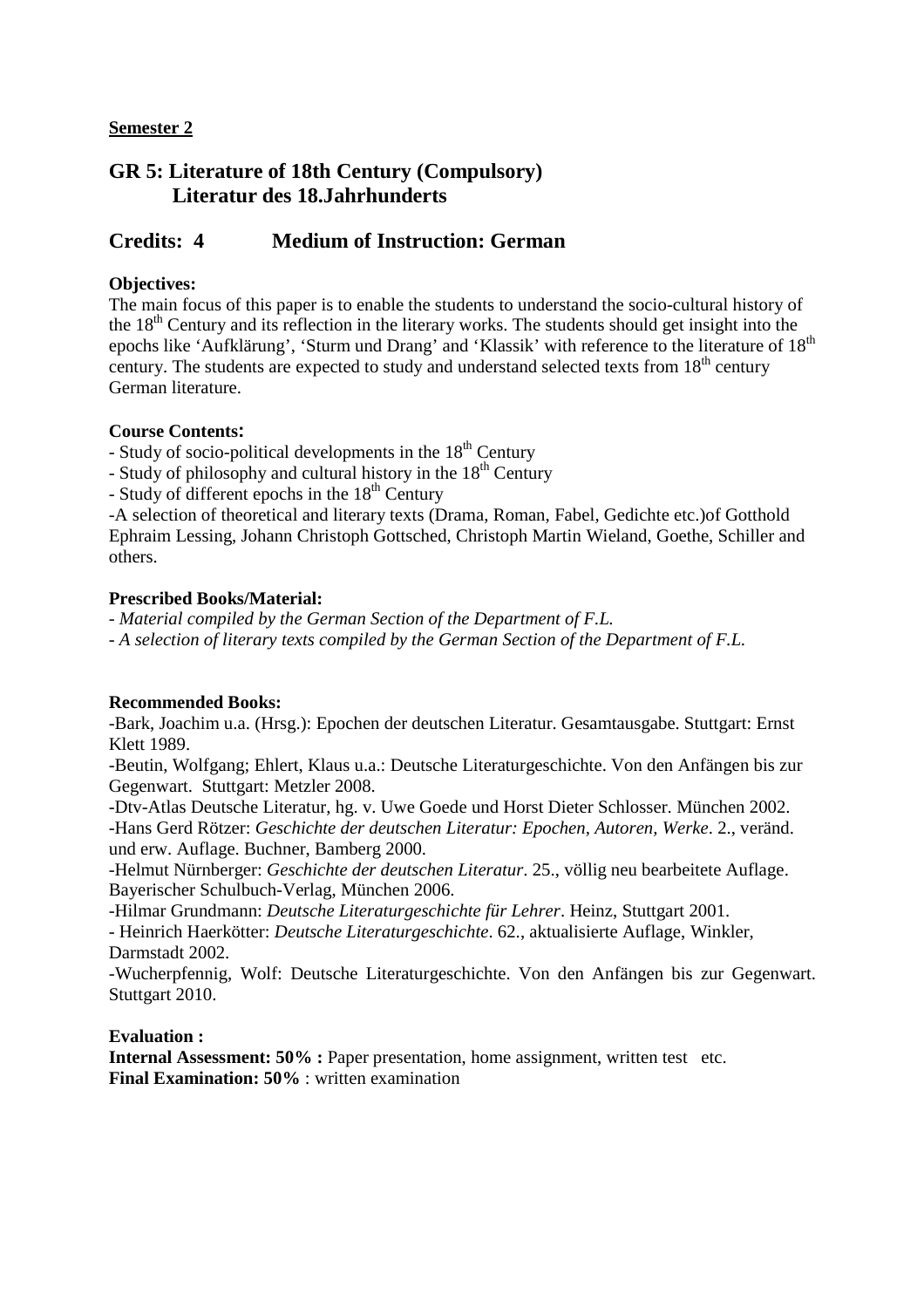## **GR 6: Literary Criticism Part I (Compulsory) Literaturwissenschaft Teil I**

## **Credits: 4 Medium of Instruction: German**

#### **Objectives:**

The course gives introduction to the basic concepts in literary criticism and Science of Literature (Literaturwissenschaft). The emphasis of the course is to study and analyse the different literary forms and genres. Selected exemplary literary texts should be discussed.

#### **Course Contents:**

- Concepts: Philologie, Literaturkritik, Analyse und Interpretation, Stoff, Motiv, Leitmotiv, Handlung, Fabel, Form, Inhalt, Gehalt etc.

- Genres: Definitions and characteristics of Drei Hauptgattungen: Epik, Lyrik and Dramatik as well as Forms such as Roman, Novelle, Kurzgeschichte, kurzepische Formen, Volkslied, Ballade and other forms of poetry, Trgödie, Komödie, Lustspiel, bürgerliches Trauerspiel and other forms of Drama.

- Exemplary literary texts of different genres

#### **Prescribed Books/Material :**

*- A Selection of literary texts as examples for the literary genres* 

*- Material compiled by the German Section of the Department of F.L.* 

#### **Recommended Books :**

-Alo Allkemper/Norbert O. Eke: *Literaturwissenschaft. Eine Einführung*, Reihe: UTB basics. 3. überarb. u. erw. Aufl., Stuttgart: UTB, 2010

-Franz K. Stanzel: Theorie des Erzählens. Göttingen: Vandenhoeck 1979, 8. Aufl. 2008.

-Gutzen/Oellers/Petersen: Einführung in die neuere deutsche Literaturwissenschaft, Berlin 1984.

-Hans Krah, *Einführung in die Literaturwissenschaft. Textanalyse*, Kiel: Verlag Ludwig, 2006,

 -Heinz Ludwig Arnold/Heinrich Detering (Hrsg.): *Grundzüge der Literaturwissenschaft*, München: Deutscher Taschenbuch Verlag, 1996.

-Braak, Ivo: Poetik in Stichworten. Literaturwissenschaftliche Grundbegriffe. Kiel, 1980.

-Jochen Vogt: Aspekte erzählender Prosa. 1972, München: Fink 10. Aufl. 2008.

-Rainer Baasner und Maria Zens: *Methoden und Modelle der Literaturwissenschaft - Eine Einführung*, 3. überarbeitete und erweiterte Auflage, Berlin: Erich Schmidt, 2005. -Staiger, Emil: Grundbegriffe der Poetik, München 1971.

#### **Evaluation:**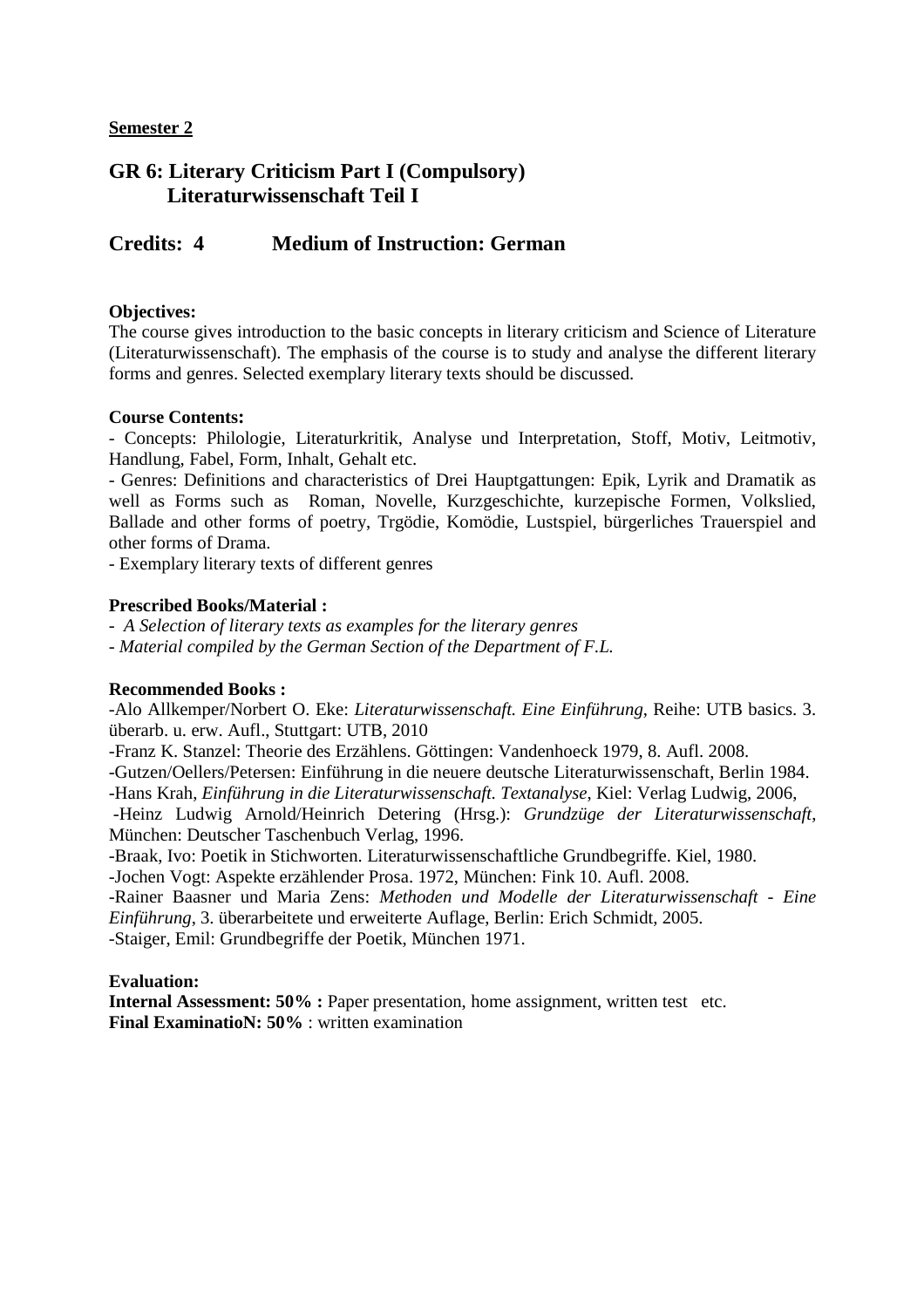## **GR7 A: Austrian Literature (Optional) İsterreichische Literatur**

## **Credits: 4 Medium of Instruction: German**

### **Objectives:**

The course gives an overview of History of Austrian Literature with a focus on the major literary trends in the  $19<sup>th</sup>$  and  $20<sup>th</sup>$  Century. Students should get acquainted with the literary works of important Austrian authors.

#### **Course Contents:**

- A historical overview of Austrian Literature
- Major trends and characteristics of Austrian literature
- A selection of Literary texts: Poems, Novels, Drama etc. byAustrian Authors

### **Prescribed Books:**

*- Material compiled by the German Section of the Department of F.L. -Selection of literary texts by Nestroy, Grillparzer, Stifter, Schnitzler, Kafka, Zweig, H. v. Hofmannsthal, A. Schnitzler, G. Meyrink, H. Broch, R. Musil, Th. Bernhard, P. Handke, F. Mayröcker, E. Jandl, E. Jelinek etc.* 

#### **Recommended Books:**

-Donald G. Daviau; Herbert Arlt (Hrsg.): Geschichte der österreichischen Literatur, 2 Teile, St. Ingbert 1996

-Fischer, Ernst (Hrsg.): Hauptwerke der österreichischen Literatur. Einzeldarstellungen und Interpretationen, München 1997

-Herbert Zeman (Hrsg.) Literaturgeschichte Österreichs: von den Anfängen im Mittelalter bis zur Gegenwart, Graz 1996

-Zeyringer, Klaus: Österreichische Literatur 1945-1998. Überblicke, Einschnitte, Wegmarken, Innsbruck 1999.

-Bartsch, Kurt; Höfler, Günther (Hrsg.): Elfriede Jelinek. Graz – Wien: Verlag Droschl 1991. -Zeyringer, Klaus; Gollner, Helmut: Eine Literaturgeschichte: Österreich seit 1650. Innsbruck : Studien Verlag 2012.

-Zeyringer, Klaus: Österreichische Literatur seit 1945. Überblicke, Einschnitte, Wegmarken. . Innsbruck: Studien Verlag 2008.

-Zeyringer, Klaus; Neumann, Kurt (Hrsg.): Grundbücher der österreichischen Literatur seit 1945. Erste Lieferung. Wien : Paul Zsolnay Verlag 2007.

 $-Vocelka$ , Karl: Geschichte Österreichs. Kultur – Gesellschaft – Politik. München : Wilhelm Heyne Verlag 2000.

#### **Evaluation:**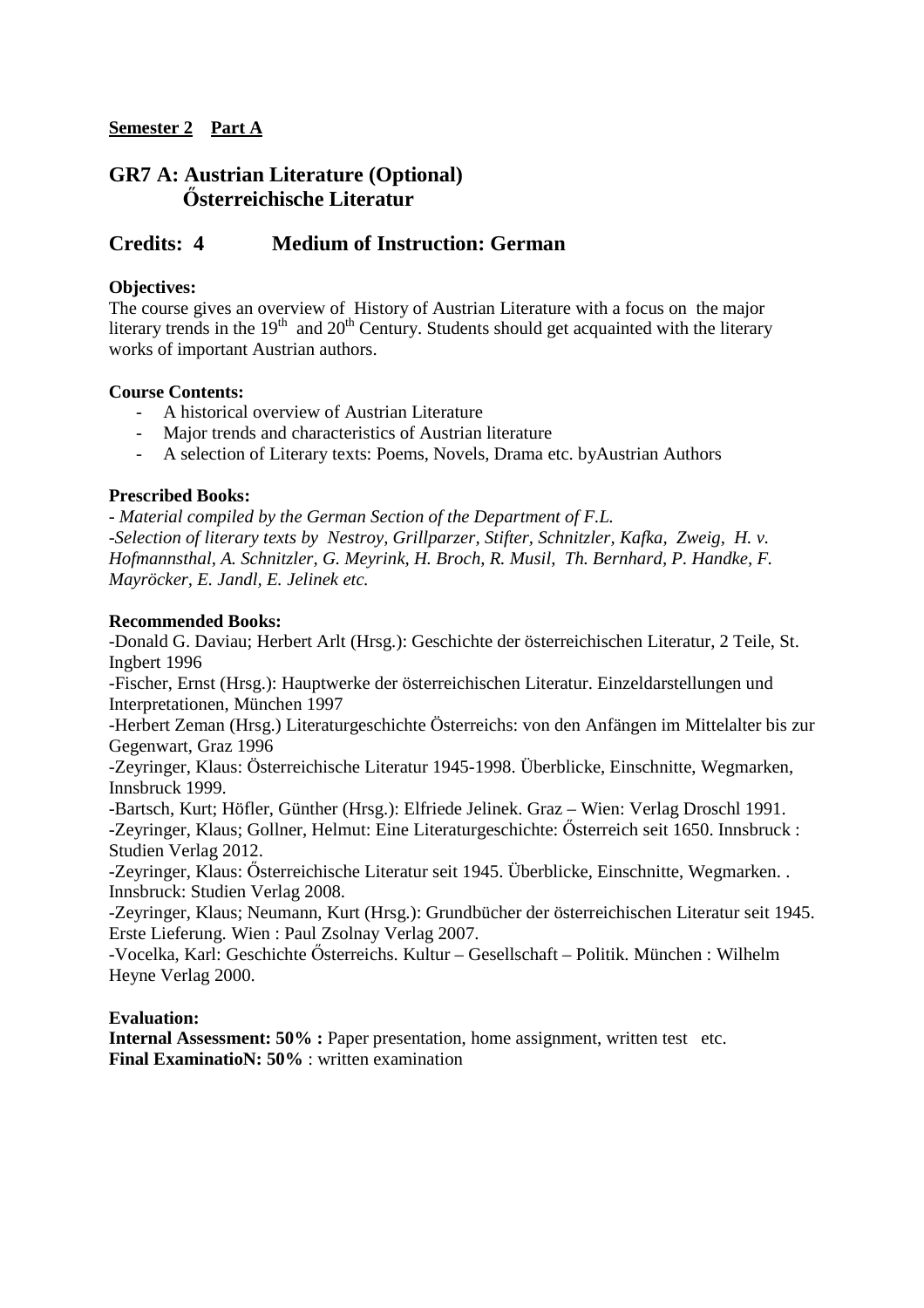## **GR 7 B: Autobiography: self portrait in the framework of social history (Optional) Autobiographie: Selbstpoträt im Rahmen der Sozialgeschichte**

## **Credits: 4 Medium of Instruction: German**

#### **Objectives:**

The focus of this course is to study different types of autobiographies along with the social, political, historical and cultural environment. This course should give insight into the life of prominent and representative personalities as well as their philosophy of life. The course will also discuss the genre of autobiography and will discuss, how it differs from and/or relates to other literary forms.

### **Course Contents**:

- A selection of autobiographies
- Related social and cultural history as well as political, philosophical and other aspects

### **Prescribed Books/Material:**

*- A selection of texts compiled by the German Section of the Department of F.L., such as (and other texts):* 

- *Boris Becker: Augenblick, verweile doch...*
- *Inge Deutschkron: Ich trug den gelben Stern.*
- *Johann Wolfgang von Goethe: Dictung und Wahrheit*
- *-Ruth Klüger: weiter leben. Eine Jugend..*
- *Monika Maron:Pawels Briefe.*

## **Recommended Books:**

-BIOS Zeitschrift für Biographieforschung, oral history und LebensverlaufsanalysenHagen.

-Eva Lezzi: Zerstörte Kindheit. Köln, Weimar, Wien, Böhlau 2001.

-Lejeune, Philippe: Der autobiographische Pakt. Frankfurt/M. 1994.

-Magdalene Heuser (Hrsg.): Autobiographien von Frauen.Beiträge zu ihrer Geschichte.Tübingen 1996.

-Martina Wagner-Egelhoff: Autobiographie. Stuttgart/Weimar 2000.

-Michaele Holdenried: Autobiographie. Stuttgart 2000..

-Michaele Holdenried:Geschriebenes Leben. Autobiographik von Frauen.Berlin 1995.

-Peter Sloterdijk: literatur und Lebenserfahrung. Autobiographien der zwanziger JahreMünchen/Wien 1978.

#### **Evaluation:**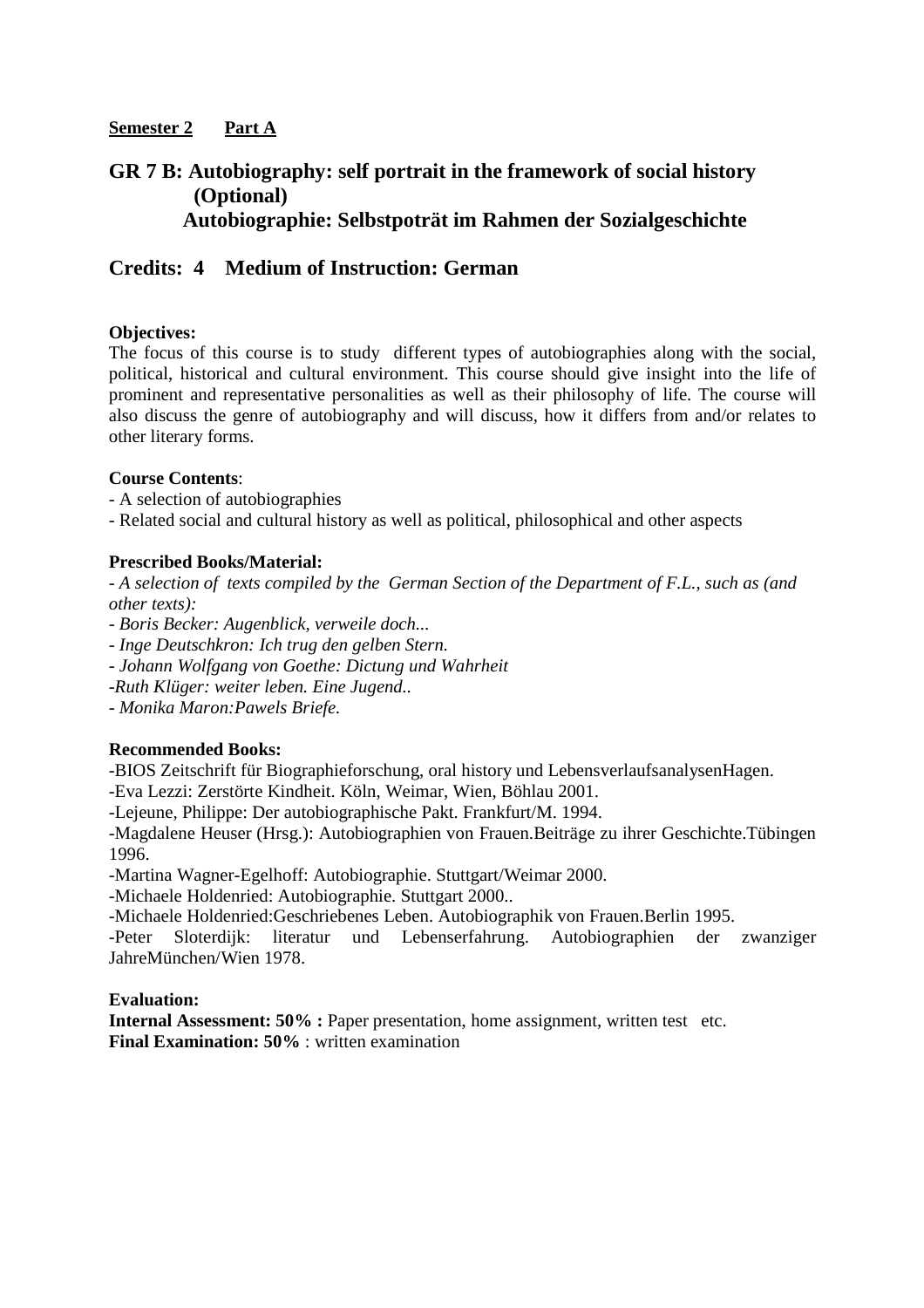### **Semester 2 Part B**

## **GR8 A: The City narrated: Cities in Literature and Film (Optional) Die erzählte Stadt: Grossstadt in Lietratur und Film**

## **Credits: 4 Medium of Instruction: German**

### **Objectives:**

The course aims at exploring the process of urbanization and its multifarious impact on various walks of life reflecting in literature and film. Urbanization as a modern phenomenon has had a wide range of ramifications resulting in increasing alienation, pressures due to anonymity, violence, indifference, upheavals in human relations, changing contours of the private and public spheres etc. The course aims to expose the students to various shades of metropolitan consciousness and its immediate repercussions in literature and films particularly from German speaking countries.

#### **Course Contents:**

- Application of an interdisciplinary approach and encouraging the students to "read" films
- Comparison of literary and cinematic treatments to handling city based topics
- Problems of industrialized societies facing a gamut of human situations
- Comparative analyses through the intercultural point of view

#### **Prescribed Books/Films/Material:**

*- Material compiled by the German Section of the Department of F.L.* 

*- A selection of boos and films compiled by the German Section of the Department of F.L. such as (and other):* 

*- Andreas Dresen – Nachtgestalten /- Hannes Stöhr : Berlin is in Germany* 

*- Leander Haussmann : Sonnenallee /- Thomas, Schadt : Berlin – Sinfonie einer Grossstadt /-* 

*Tom Tykwer : Lola rennt /- Wim Wenders : Himmel über Berlin* 

*- Wolfgang Becker : Das Leben ist eine Baustelle* 

#### **Recommended Books:**

- McGee, Laura. Space, Place and Identity in Andreas Dresen´s Night Shapes, the last German "City Film" of the Twentieth Century. In: Revisiting Space: Space & Place in European Cinema. Eds., Wendy Ellen Everett& Axel Goodbody, Peter lang, 2005, pp. 37-46

- Schadt, Thomas. Berlin. Sinfonie einer Großstadt. Eine Wiederverfilmung. In: Filmgeschichte 15, pp. 63-66

- Scherpe, Klaus & Lisa Roetzel. Nonstop to Nowhere City? Changes in the Symbolization, Perception, and Semiotics of the City in the Literature of the Modernity In: Cultural Critique, No. 23 (Winter, 1992-93), pp.137-164 - Scherpe, Klaus Ed. Die Unwirklichkeit der Städte: Großstadtdarstellungen zwischen Moderne und Postmoderne. Rowohlt, Reinbeck, 1988

- Scherpe, Klaus. *Ausdruck, Funktion, Medium. Transformation der Großstadterzählung in der deutschen Lietartur der Moderne.* In: Liteartur in einer industriellen Kultur. Ed. Gotz Grossklaus & Eberhard Lämmert. Cotta, Stuttgart, 1989, pp. 139-61

- Vogt, Guntram. *Die Stadt im Film.Deutsche Spielfilme 1900 – 2000*. Schüren, Marburg, 2001 Breach, New York/London, 2001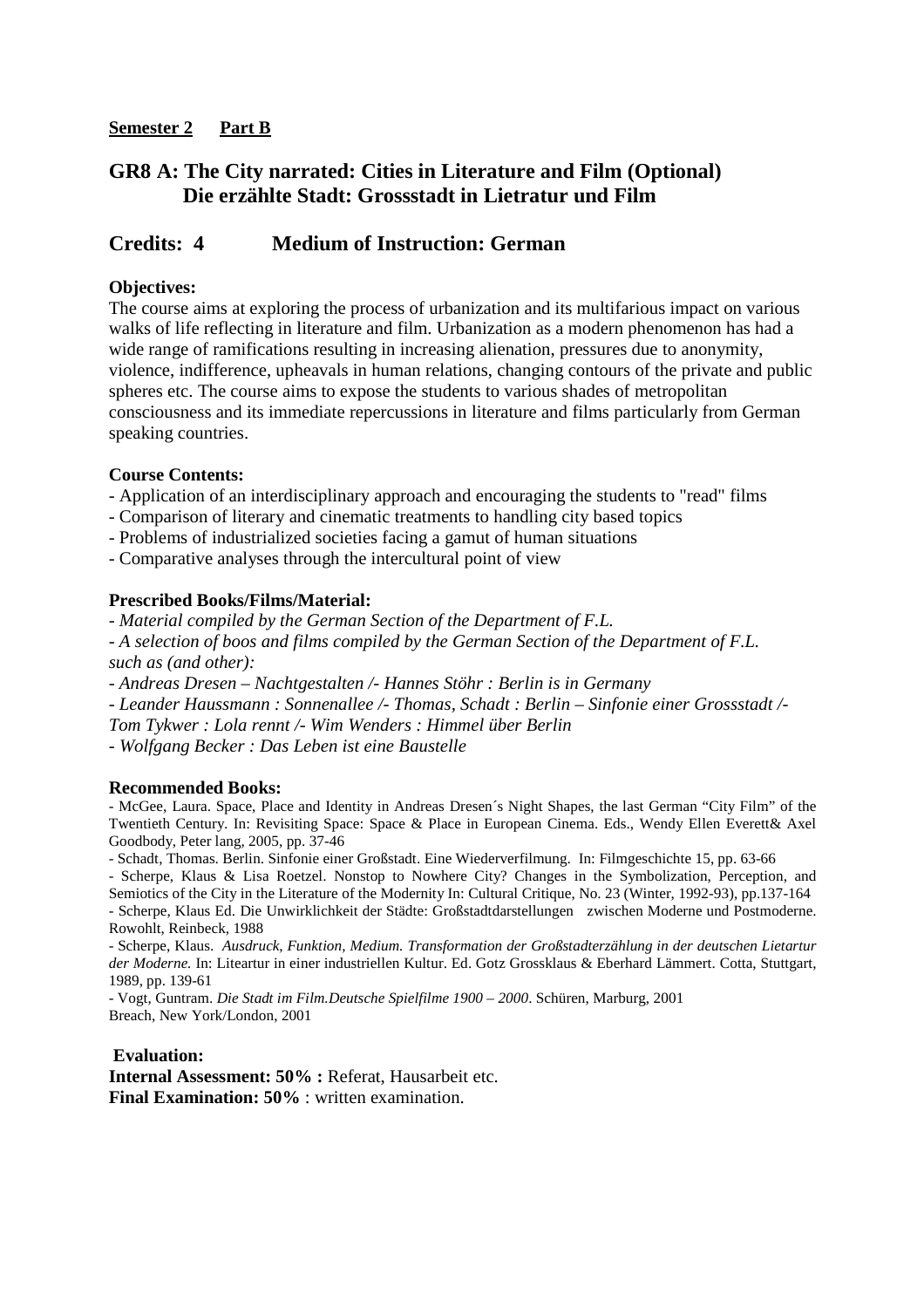## **Semester 2 Part B**

## **GR 8 B: Commercial German - Part I (Optional) Wirtschaftsdeutsch Teil I**

## **Credits: 4 Medium of Instruction: German \*(Those who opt for GR 8B, will have to opt for GR 14B.)**

### **Objectives:**

The course attempts to introduce the students to the use of German Language in corporate world and hone their written and oral skills for business situations and focuses on technical terminology for specific areas like professional education and training, German Industries in and around Pune, Commerce and Trade relations between India and Germany, corporate identities, commercial correspondence.

### **Course Contents:**

- Use of German language in the corporate world
- Introduction to various areas like professional training, corporate identity, company profiles of German industries in and around Pune

- Field specific vocabulary for banks, insurance companies, advertisement industry, travel and tourism, trade fairs, computer language

- Interaction with German industries

### **Prescribed Books/Material :**

*- Material compiled by the German Section of the Department of F.L.* 

#### **Recommended Books :**

- Ammon, Ulrich: Die internationale Stellung der deutschen Sprache. De Gruyter, Berlin, 1991.

- Bungarten, Theo : Sprache und Kultur in der interkulturellen Marketingkommunikation. Attikon-Verl., Tostedt, 1994.

- Cornelissen, Joep: Corporate Communication. Sage, Los Angeles, 2011.

- Crijns, Rogier: Interne Kommunikation von Unternehmen. Psychologische,

kommunikationswissenschaftliche und kulturvergleichende Studien. VS Verl. für Sozialwiss., Wiesbaden, 2009.

- Eli, Max: Indien als Wirtschaftspartner und Konkurrent : Bericht über ein Indien-Symposium. Ifo-Inst. für Wirtschaftsforschung, Niederlassung Dresden, 1998.

- Hauff, Michael von: Indien : Herausforderungen und Perspektiven. Metropolis, Marburg, 2009.

- Heuberger, Katharina: Wirtschaftsdeutsch und seine Vermittlung. Eine Bestandsaufnahme. Attikon-Verl., Tostedt, 1997.

- Hübl, Veronika: Wirtschaftsdeutsch als Fremdsprache für zukünftige Manager. Waxmann, Münster ; München ; Berlin, 2010.

- Jirikovsky, Markus: Die Wirtschaftsbeziehungen zwischen Deutschland und Indien. Wirtschaft & Praxis, Ludwigsburg-Berlin, 1991.

#### **Evaluation :**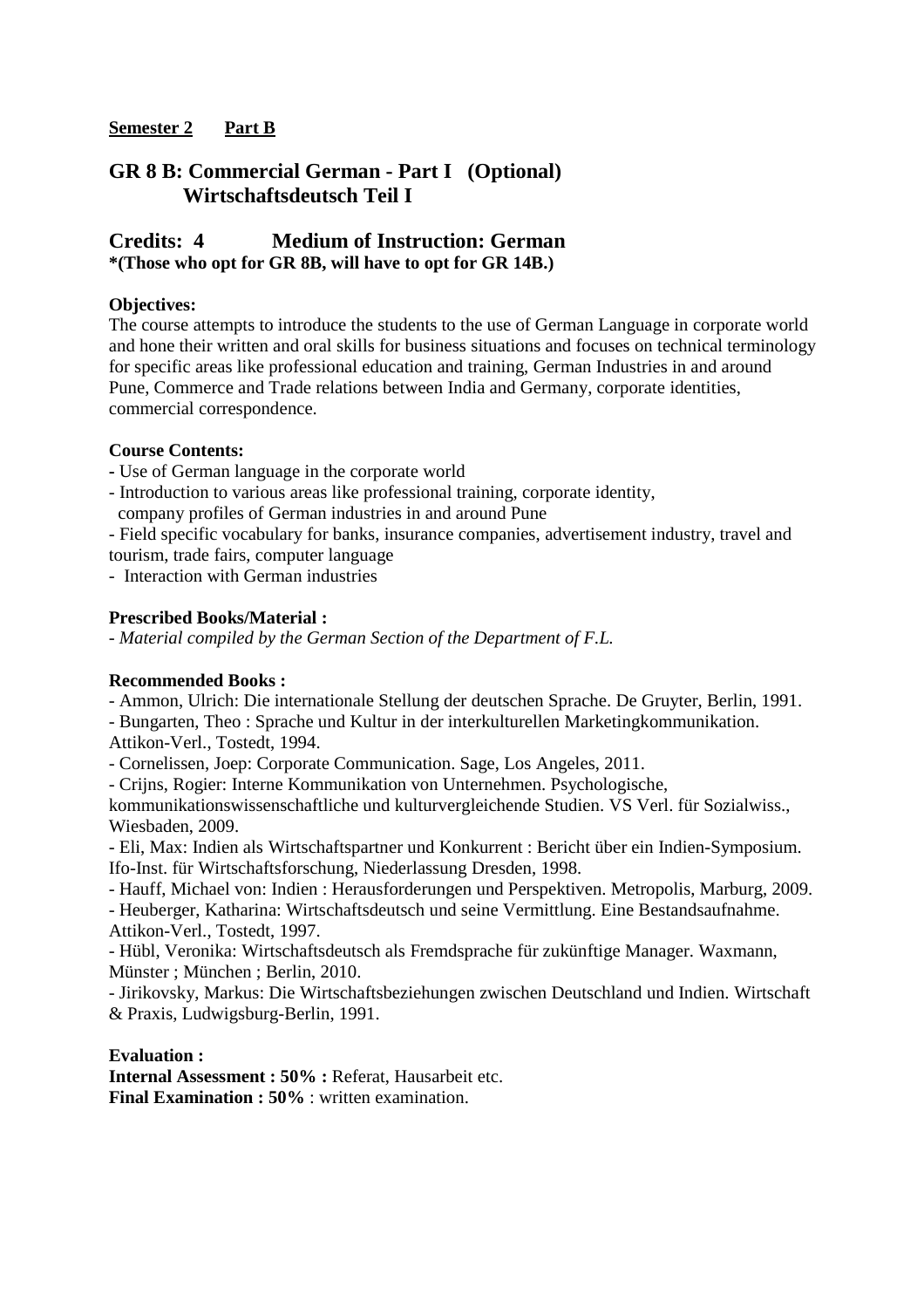### **Semester 2 Part C**

## **GR 9: Translation: Theory and Practice Part II (Optional) Übersetzung: Theorie und Praxis Teil II**

#### **Credits : 4 Medium of Instruction : German \*(Those who opt for GR 9, will have to opt for GR 15. GR 3B iv is the precondition for opting GR 9.)**

#### **Objectives:**

The aim of the course is to develop the translation skills of the students further by giving practice of translating LSP (Language for Special Purposes) texts, give them insight into translation relevant text analysis, text types, phases and methods of translation and introduce them to translation theories.

#### **Course Contents:**

**-** Overview of Translation Theories and discussion of selected theories ( linguistic theories,

skopos theory, Nord´s translation based text analysis and the text typology of Reiß etc.)

- Active use of translation aids and translation practice with advanced level LSP texts (Texte aus der Rechtswissenschaft, Finanz etc.)

- Discussion on Text Analysis for translation and practice of analysis

- Translation relevant detailed discussion of Text types in English and German

 (Contrastive analysis of Indian and German genres like patents, analysis of phenomena which are typical of LSP texts like phraseology, collocations, non –verbal elements etc.)

-Introducing various methods and models, strategies and translation procedures of translation (Giles ´´sequential model of Translation`´, Kiraly´s and Hönig´s Models of translation process, macro – strategy, micro- strategy ,translation shifts etc.)

#### **Prescribed Books/Material :**

*- Material compiled by the German Section of the Department of F.L.* 

#### **Recommended Books :**

- Christiane Nord: Textanalyse und Übersetzen Theoretische Grundlagen, Methode und didaktische Anwendung einer übersetzungsrelevanten Textanalyse 2009

- Hönig, Hans G. ; Kußmaul, Paul: Strategie der Übersetzung. Ein Lehr- und Arbeitsbuch. 4. Aufl. Tübingen: Narr (TBL 205) (1996)

- Mary Snell-Hornby, Hans Hönig, Paul Kußmaul: Handbuch Translation 2006

- Munday, Jeremy: Introducing Translation Studies, Theories and Applications. Second edition. New York: Routledge (2008)

- Prunc, Erich: Entwicklungslinien der Translationswissenschaft.Von den Asymmetrien der Sprachen zu den Asymmetrien der Macht. Berlin : Frank & Timme GmbH. 2007

- Reiß / Vermeer: Grundlegung einer allgemeinen Translationstheorie

- Stolze, Radegundis: Übersetzungstheorien. Eine Einführung. 5.Auflage. Tübingen: Gunter Narr Verlag. (2008 )
- Stolze, Radegundis: Die Fachübersetzung. Eine Einführung.Tübingen: Gunter Narr (1999 )
- Werner Koller: Einführung in die Übersetzungswissenschaft 2004

- Wilss, Wolfram: Übersetzungsfertigkeit. Annäherungen an einen komplexen übersetzungspraktischen Begriff. Tübingen: Gunter Narr Vlg. ( 1992 )

#### **Evaluation:**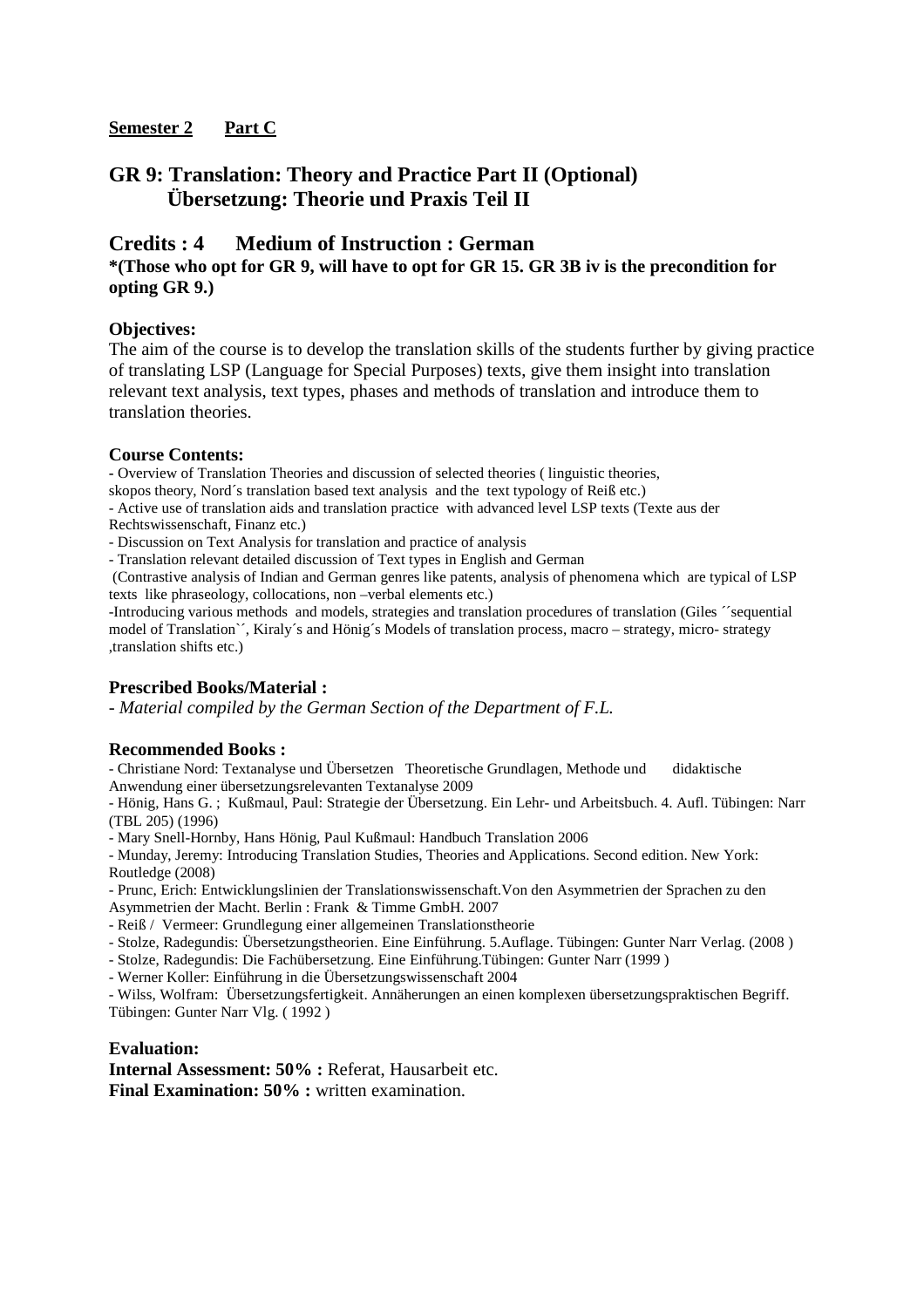#### **Semester 2 Part D**

## **GR 10: Didactics of German as a Foreign Language: Part I (Optional) DaF- Didaktik: Teil I**

## **Credits : 4 Medium of Instruction : German \*(Those who opt for GR 10, will have to opt for GR 16 & GR 22.)**

### **Objectives :**

In this first part of the course the students will get acquainted with the pragmatic and theoretical aspects of Foreign Language Teaching such as principles and variables, the role of Teacher, psychological and biological aspects of learning etc. This part deals with the methods of Foreign Language Teaching from Grammar-Translation method till Communicative approach. The didactic and methodological aspects of the major areas of Foreign Language Teaching like text, vocabulary, phonetics, orthography will be discussed. Lesson observations, analysis of textbooks of German as a Foreign Language, micro-teaching form the practical part of the course.

#### **Course Contents :**

-Methods of Foreign Language Teaching

-Pragmatic and other theoretical aspects of Foreign Language Teaching

-Didactic and methodological aspects of texts, vocabulary, phonetics and orthography

-The importance of audio-visual aids, language games and role-playing in FLT

-Lesson observations

-Analysis of DaF-Textbooks

-Micro Teaching: text, vocabulary, phonetics and orthography

## **Prescribed Books/Material :**

*-DaF-Textbooks: Lagune, Studio D, Themen aktuell, Deutsch Aktiv, Eurolingua,Passwort Deutsch etc.* 

*- Material compiled by the German Section of the Department of F.L.* 

#### **Recommended Books :**

- Bausch, K.-R./Christ, H./Königs, F.G./Krumm, H.-J. (Hrsg.): Erwerb und Vermittlung von Wortschatz im Fremdsprachenunterricht, Tübingen: Narr, 1995

- Brikena Kadzadej/ Ema Kristo/u.a: Methodik und Didaktik fuer den Deutschunterricht, 2008

- Detering, K. (Hrsg.) (2000): Wortschatz und Wortschatzvermittlung, Frankfurt/M: Lang.

- Dietmar Roesler: DaF eine Einfuehrung, , 2012

- Funk, H./Koenig, M. (Hrsg.): Kommunikative Fremdsprachendidaktik – Theorie und Praxis in Deutsch als Fremdsprache (FS Neuner), München: iudicium, 2001

- Hunecke, H.W.; Steinig, W. : Deutsch als Fremdsprache. Eine Einführung. 2010

- Neuner, Gerhard; Hunfeld, Hans : Methoden des fremdsprachlichen Deutschunterrichts. München : Langenscheidt Vlg. 1993

- Rampillon, Ute; Zimmermann, Günter : Strategien und Techniken beim Erwerb fremder Sprachen. 1997

- Vester, Fredric : Denken Lernen Vergessen. München : Deutscher Taschenbuchverlag 10. Aufl. 1983

- Riemer, C. (Hrsg.): Kognitive Aspekte des Lehrens und Lernens von Fremdsprachen (FS Edmondson), Tübingen, 2000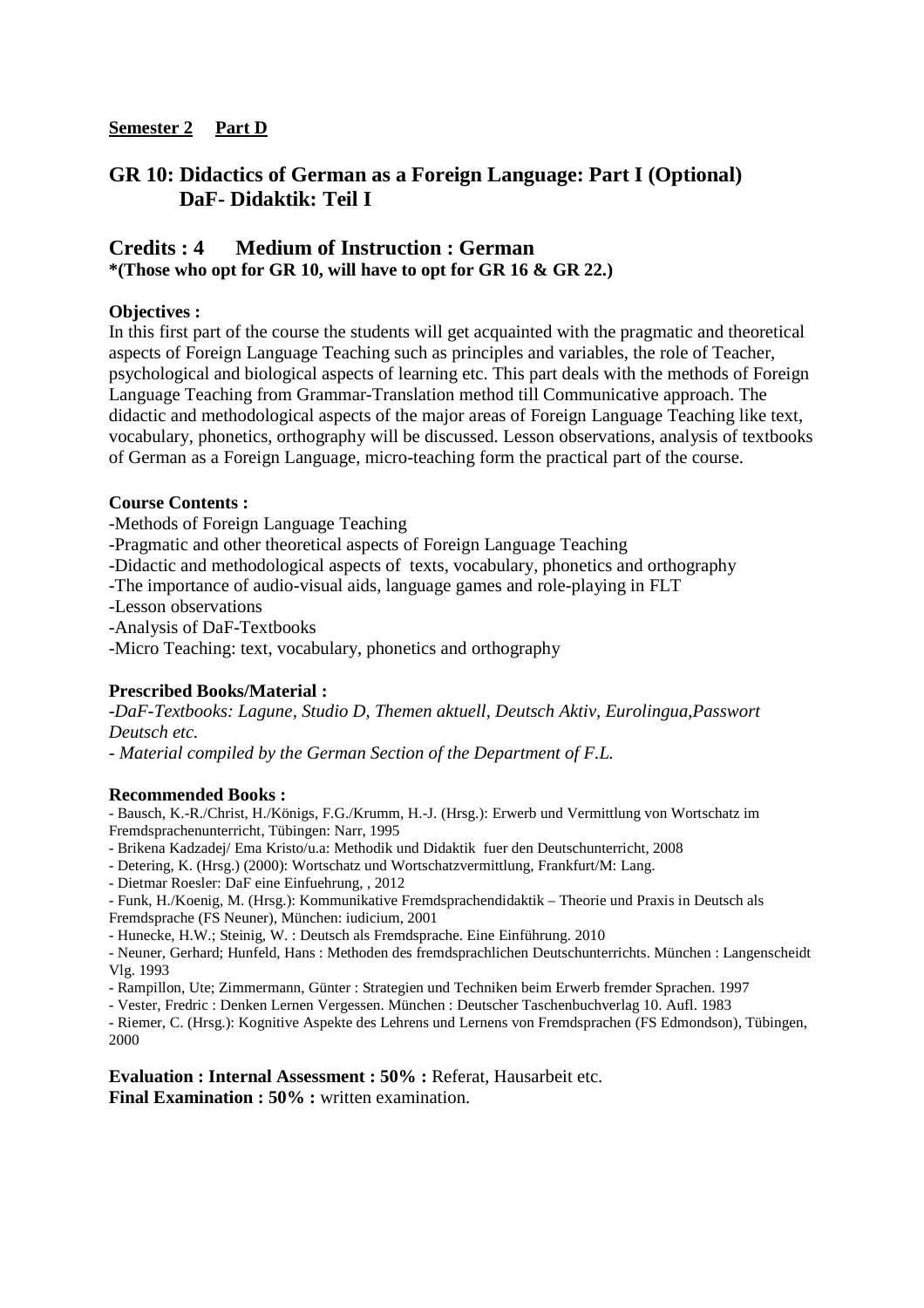# **GR11: Literature of 19th Century (Compulsory, 4 credits) Literatur des 19. Jahrhunderts**

## **Credits: 4 Medium of Instruction : German**

### **Objectives:**

The main focus of this paper is to enable the students to understand the socio-cultural history of the 19<sup>th</sup> Century and its reflection in the literary works. The students should get insight into the epochs like 'Romantik', 'Biedermeier-Vormärz' 'Das Junge Deutschland', 'Poetischer Realismus', 'Naturalismus' with reference to the literature of  $19<sup>th</sup>$  century. The students are expected to study and understand selected texts from  $19<sup>th</sup>$  century German literature.

#### **Course Contents:**

- Study of socio-political developments in the  $19<sup>th</sup>$  Century

- Study of philosophy and cultural history in the 19<sup>th</sup> Century
- $-$  Study of different epochs in the 19<sup>th</sup> Century

-A selection of theoretical and literary texts (Drama, Roman, Gedichte etc.)of Eichendorff, Novalis, Schlegel, Heinrich Heine, Eduard Möricke, Büchner, Storm, Fontane, Hebbel, Hauptmann and many others.

#### **Prescribed Books/Material:**

*- A selection of literary texts compiled by the German Section of the Department of F.L.* 

*- Material compiled by the German Section of the Department of F.L.* 

#### **Recommended Books:**

- Abi-Kompakt Wissen Deutsch. Literaturgeschichte, Epochen, hg. v. Frank Becker. Stuttgart 2009.
- Bark, Joachim u.a. (Hrsg.): Epochen der deutschen Literatur. Gesamtausgabe. Stuttgart: Ernst Klett 1989.
- Dtv-Atlas Deutsche Literatur, hg. v. Uwe Goede und Horst Dieter Schlosser. München 2002.
- Gisela Brinker-Gabler(Hrsg.): Deutsche Literatur von Frauen (Erster und Zweiter Band), C.H.Beck Verlag, Muenchen 1988.
- Hans Gerd Rötzer: *Geschichte der deutschen Literatur: Epochen, Autoren, Werke*. 2., veränd. und erw. Auflage. Buchner, Bamberg 2000.
- Heinrich Haerkötter: *Deutsche Literaturgeschichte*. 62., aktualisierte Auflage, Winkler, Darmstadt 2002.
- Helmut Nürnberger: *Geschichte der deutschen Literatur*. 25., völlig neu bearbeitete Auflage. Bayerischer Schulbuch-Verlag, München 2006.
- Hilmar Grundmann: *Deutsche Literaturgeschichte für Lehrer*. Heinz, Stuttgart 2001. (Stuttgarter Arbeiten zur Germanistik; 394)
- Kurt Rothmann: *Kleine Geschichte der deutschen Literatur*. 17. Auflage. Reclam, Stuttgart 2001.

- Viktor Žmegač (Hrsg.): *Kleine Geschichte der deutschen Literatur. Von den Anfängen bis zur Gegenwart*. Marix, Wiesbaden 2004

- Wolfgang Beutin von Metzler: Deutsche Literaturgeschichte: Von den Anfängen bis zur Gegenwart . 2008
- Wucherpfennig, Wolf: Deutsche Literaturgeschichte. Von den Anfängen bis zur Gegenwart. Stuttgart 2010.

#### **Evaluation :**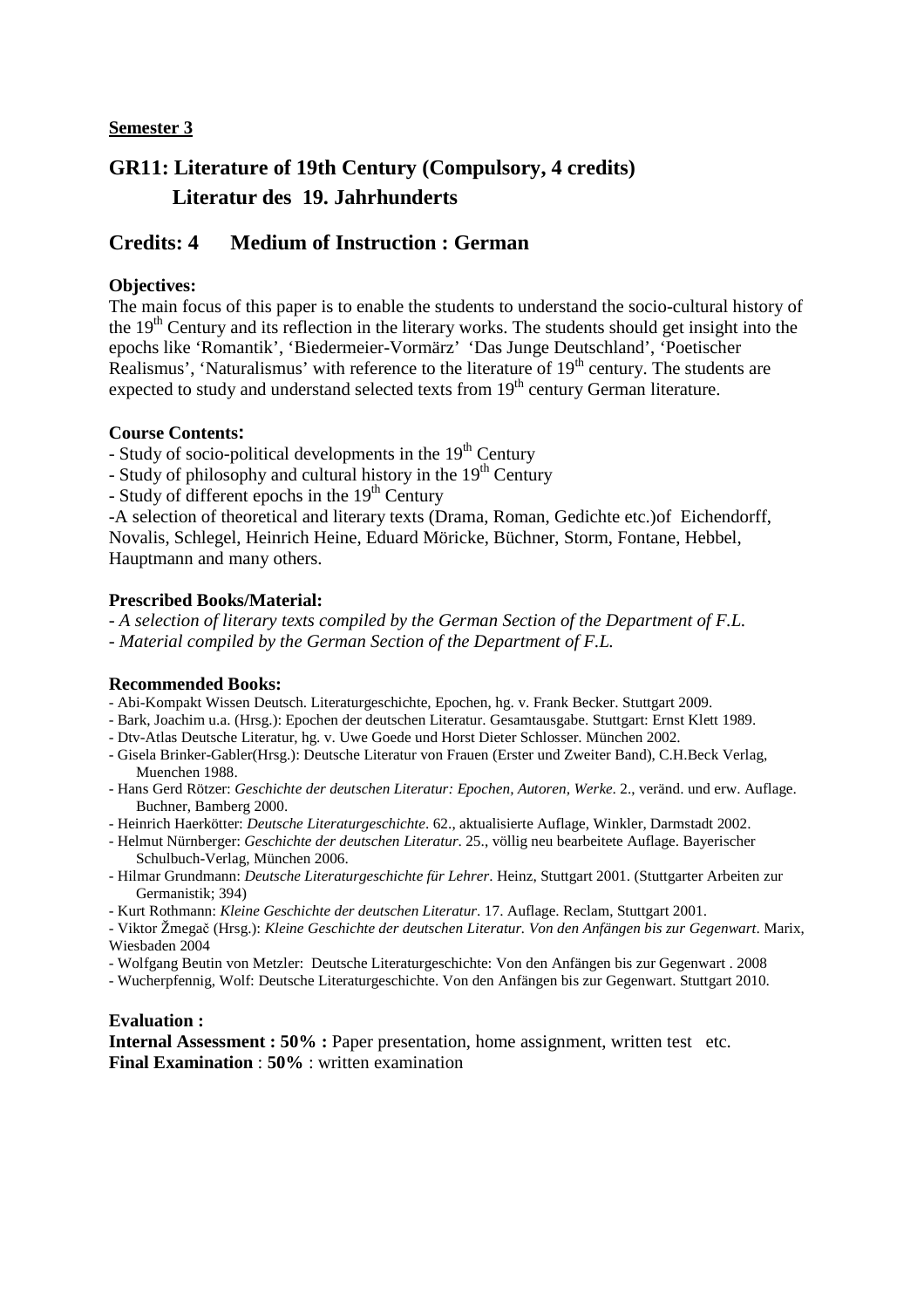## **GR 12: Literary Criticism Part II (Compulsory) Literaturwissenschaft Teil II**

## **Credits: 4 Medium of Instruction : German**

### **Objectives:**

The students should get acquainted with the different methods of analysis and interpretation of literature along with their socio-philosophical background and their historical development. The aim of the course is to give an overview of important literary theories.

#### **Course Contents**:

- Overview of the methods of analysis and interpretation of literature as well as theories of literature such as: Postivismus, Hermeneutik, Geistesgeschichtliche Methode, Strukturalismus, werkimmanente Methode, Literatursoziologie, Marxistisch Literaturtheorie, Rezeptionstheorie, interkulturelle Theorie, feministische Literaturwissenschaft, Poststrukturalismus, postkoloniale Theorie, Diskursanalyse etc.

#### **Prescribed Books/Material:**

*- Material compiled by the German Section of the Department of F.L.* 

#### **Recommended Books :**

-Alo Allkemper/Norbert O. Eke: Literaturwissenschaft. Eine Einführung, Reihe: UTB basics. 3. überarb. u. erw. Aufl., Stuttgart: UTB, 2010

-Eagleton, Terry (1997):Einführung in die Literaturtheorie. 4. Auflg., J.B. Metzler Verlag, Stuttgart, Weimar -Gutzen/Oellers/Petersen: Einführung in die neuere deutsche Literaturwissenschaft, Berlin 1984.

-Hans Krah, Einführung in die Literaturwissenschaft. Textanalyse, Kiel: Verlag Ludwig, 2006, ---Heinrich Bosse/Ursula Renner (Hg.), Literaturwissenschaft. Einführung in ein Sprachspiel, (Rombach Grundkurs Bd. 3), Freiburg 1999.

-Heinz Ludwig Arnold/Heinrich Detering (Hrsg.): Grundzüge der Literaturwissenschaft, München: Deutscher Taschenbuch Verlag, 1996.

-Kimmich, Dorothee; Renner, Rolf Günter; Stiegler, Bernd (Hrsg.): Texte zur Literaturtheorie der Gegenwart. Stuttgart: Philipp Reclam 2003.

-Martinez, Mathias & Scheffel, Michael(Ed.)(2010):Klassiker der modernen Literaturtheorie. Von Sigmund Freud bis Judith Butler, Verlag C.H. Beck, München

-Monika Fludernik: Erzähltheorie. Eine Einführung. Darmstadt: WBG, 2006, 3. Aufl. 2010.

-Oliver Jahraus: Literaturtheorie: Theoretische und methodische Grundlagen der Literaturwissenschaft, UTB, 2004.

-Rainer Baasner und Maria Zens: Methoden und Modelle der Literaturwissenschaft - Eine Einführung, 3. überarbeitete und erweiterte Auflage, Berlin: Erich Schmidt, 2005.

-Ursula Kocher, Carolin Krehl: Literaturwissenschaft. Studium - Wissenschaft - Beruf. Akademie Verlag, Berlin 2008, (Akademie Studienbücher - Literaturwissenschaft

-Vogt, Jochen (2001):Einladung zur Literaturwissenschaft. 2.Aufl., W.Fink Verlag, München

-Welsch, Wolfgang(Hrsg.)(1991): Unsere Postmoderne Moderne. Wege aus der Moderne. Schlüsseltexte der Postmoderne Diskussion. Weinheim

-Wolf Schmid: Elemente der Narratologie (russ. 2005). Berlin: Walter de Gruyte

#### **Evaluation:**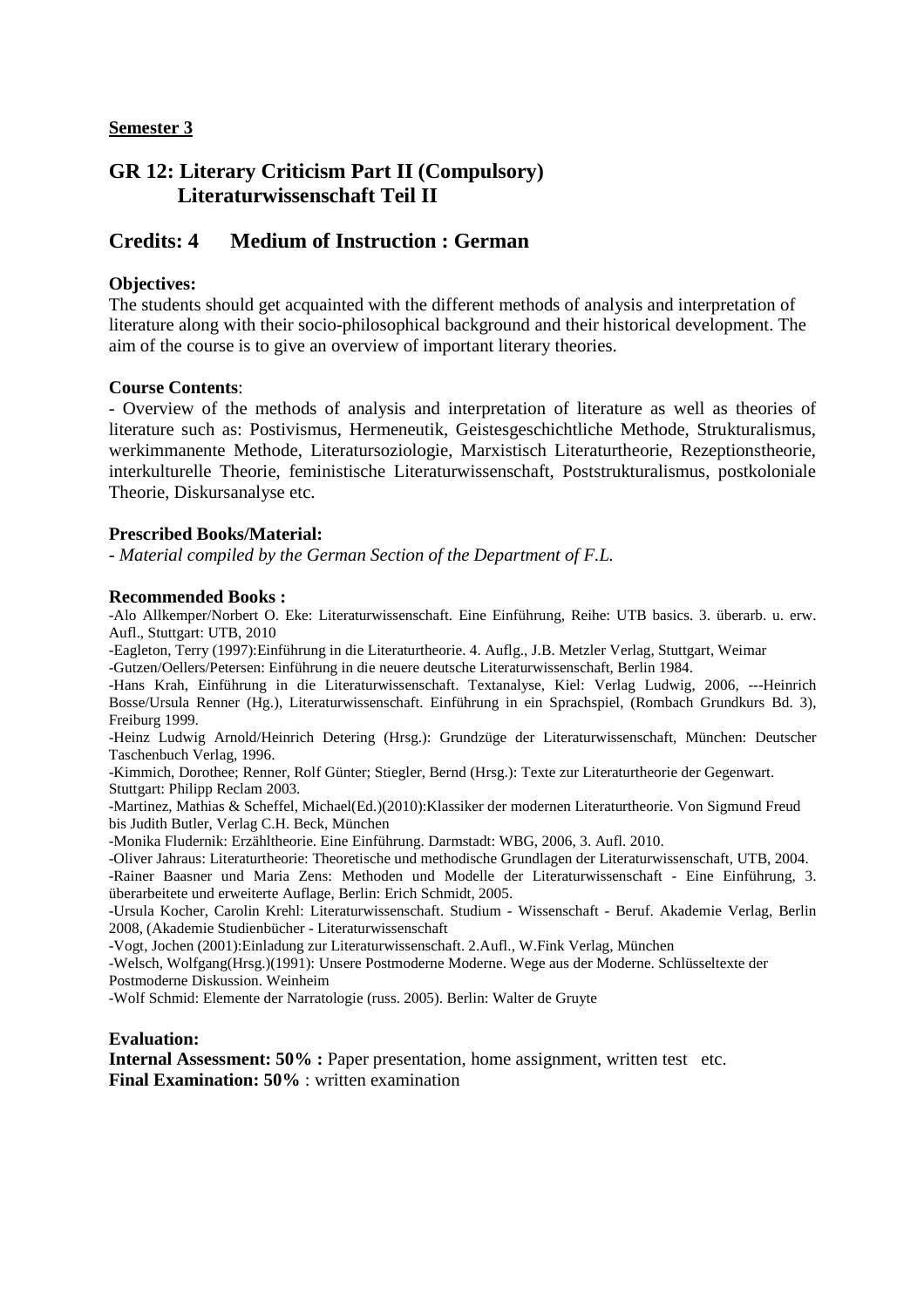## **GR13 A: Study of a literary form II: Novelle (Optional) Studie einer literarischen Form II : Novelle**

## **Credits: 4 Medium of Instruction : German**

**Objectives:** The main objective of this course is to study different types of "Novellen" from  $18<sup>th</sup>$  to  $20<sup>th</sup>$  century. The students should get acquainted with Definition, characteristics, stylistic as well as structural specialties and theories of Novelle. The aim of the course is to analyze and interpret the prescribed texts and their importance in the literary history.

**Course Contents:** Definitions, characteristics, Theories and Historical overview of the literary form 'Novelle', analysis and interpretation of selected Novellen.

#### **Prescribed Books/Material:**

*A Selection of the "Novellen" by authors like Goethe, Josef von Eichendorff, Thomas Mann, Heinrich von Kleist, Annette von Droste-Hülshoff, Gottfried Keller, Eduard Mörike, Adalbert Stifter, Theoder Storm, Theoder Fontane, Gerhart Hauptmann,Stefan Zweig, Martin Walser, Günther Grass etc.* 

#### **Recommended Books:**

-Freund,Winfried: Deutsche Novellen, Fink/UTB, München 1998. -Kramer(Hrsg.) Theorie der Novelle, Stuttgart 1976. -Kunz,J.: Die deutsche Novelle zwischen Klassik und Romatik 1966.

-Rolf Füllmann: *Einführung in die Novelle. Kommentierte Bibliographie und Personenregister.* Darmstadt 2010.

-Thomas Degering: *Kurze Geschichte der Novelle*. Von Boccaccio bis zur Gegenwart, Dichter, Texte, Analysen, Daten. Fink, Stuttgart 1994

-Von Wiese, Benno: Novelle, Stuttgart 1971.

-Winfried Freund: *Novelle*. Reclam, Stuttgart 2009

-Wolfgang Rath: *Die Novelle*. Konzept und Geschichte. Vandenhoeck & Ruprecht, Göttingen 2008

**Evaluation:**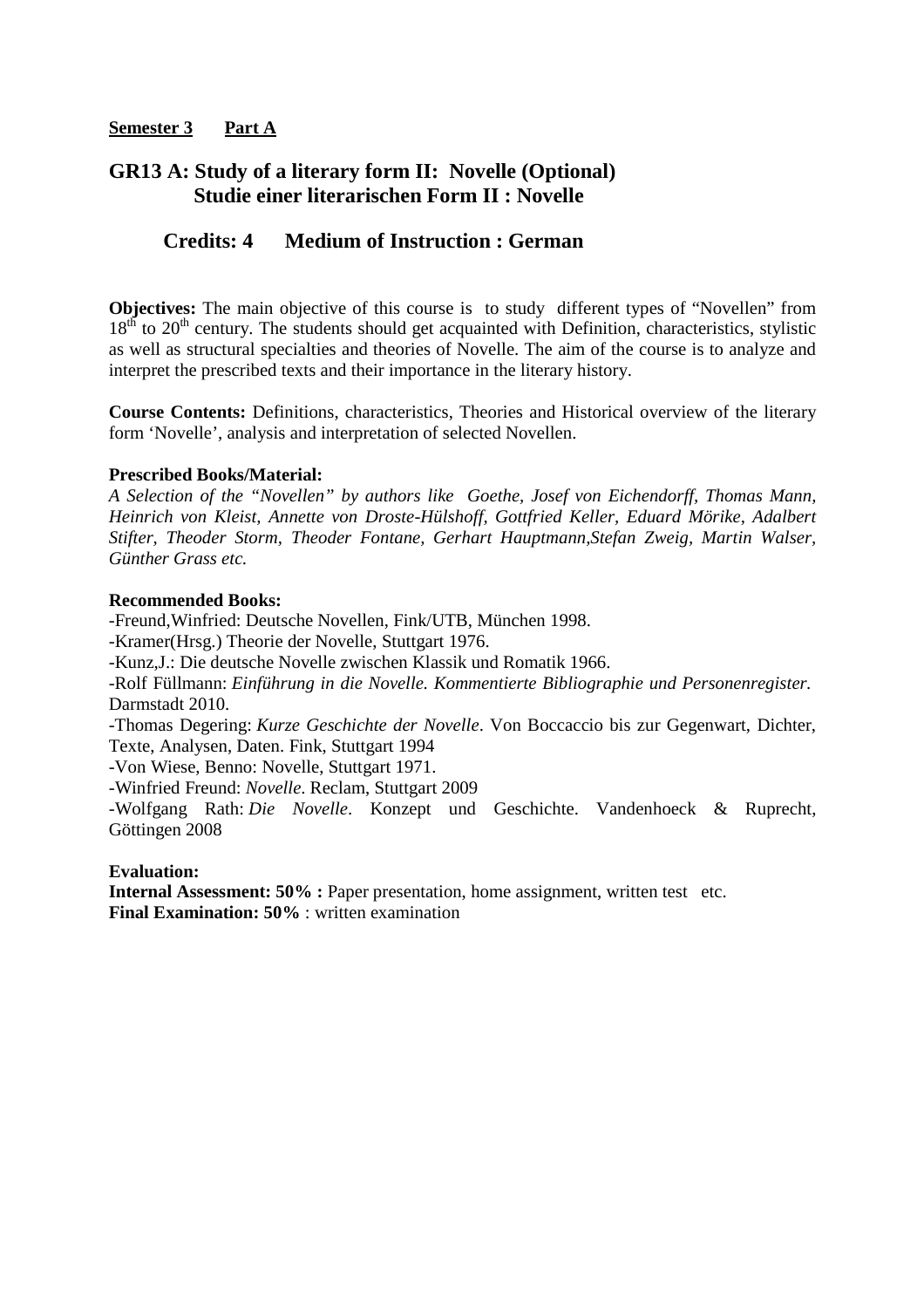# **GR 13 B: Study of a special Author (Optional) Autorenstudie**

## **Credits: 4 Medium of Instruction: German**

### **Objectives:**

This course enables students to undertake study of a special author from a particular period and learn to analyze his/her works with reference to his/her cultural, socio-political and philosophical background; the students should get thus insight into the literary qualities and stylistic characteristics of the selected works of the prescribed author.

(Heinrich Heine, Bertolt Brecht, Günter Grass, Elfriede Jelinek, Hugo Loetscher)

#### **Course Contents:**

- A selection of works of a particular author

-Study of the socio-politico-cultural nuances of a particular period

- Analysis of Content and stylistic characteristics of a particular author

### **Prescribed Books/Material:**

*- Material compiled by the German Section of the Department of F.L.* 

*- Works of one of the following authors:* 

*Grass, Günter: A selection of works such as (and other):- Die Blechtrommel/ Hundejahre.. /Ein weites Feld/Mein Jahrhundert/-Katz und Maus/-Hochwasser/-Erzälungen* 

*OR* 

*Loetscher, Hugo: A selection of works such as (and other):- Abwässer. Ein Gutachten./ - Der Immune.,- Die Entdeckung der Schweiz und anderes./- Vom Erzählen erzählen. Münchner Poetikvorlesungen./- Die Augen des Mandarin/- Der Buckel. Geschichten/- Lesen statt klettern. Aufsätze zur literarischen Schweiz.* 

*OR* 

*Elfriede Jelinek: A selection of works such as (and other):-Michael. Ein Jugendbuch für die Infantilgesellschaft./ - Liebhaberinnen./- Die Klavierspielerin/-Das Sportstück.* 

*OR* 

*Heinrich Heine: A selection of works such as (and other):-Auf Flügeln des Gesanges. Sämtliche Gedichte/-Deutschland. Ein Wintermärchen/-Harzreise*

*OR* 

*Bertolt Brecht: A selection of works such as (and other):-Der Kaukasische Kreidekreis/ Die Dreigroschenoper/Die Maßnahme (Lehrstück)/Leben des Galilei/Mutter Courage und ihre Kinder/-KeunerGeschichten und andere Erzählungen/-Gedichte/-Theoretische schriften*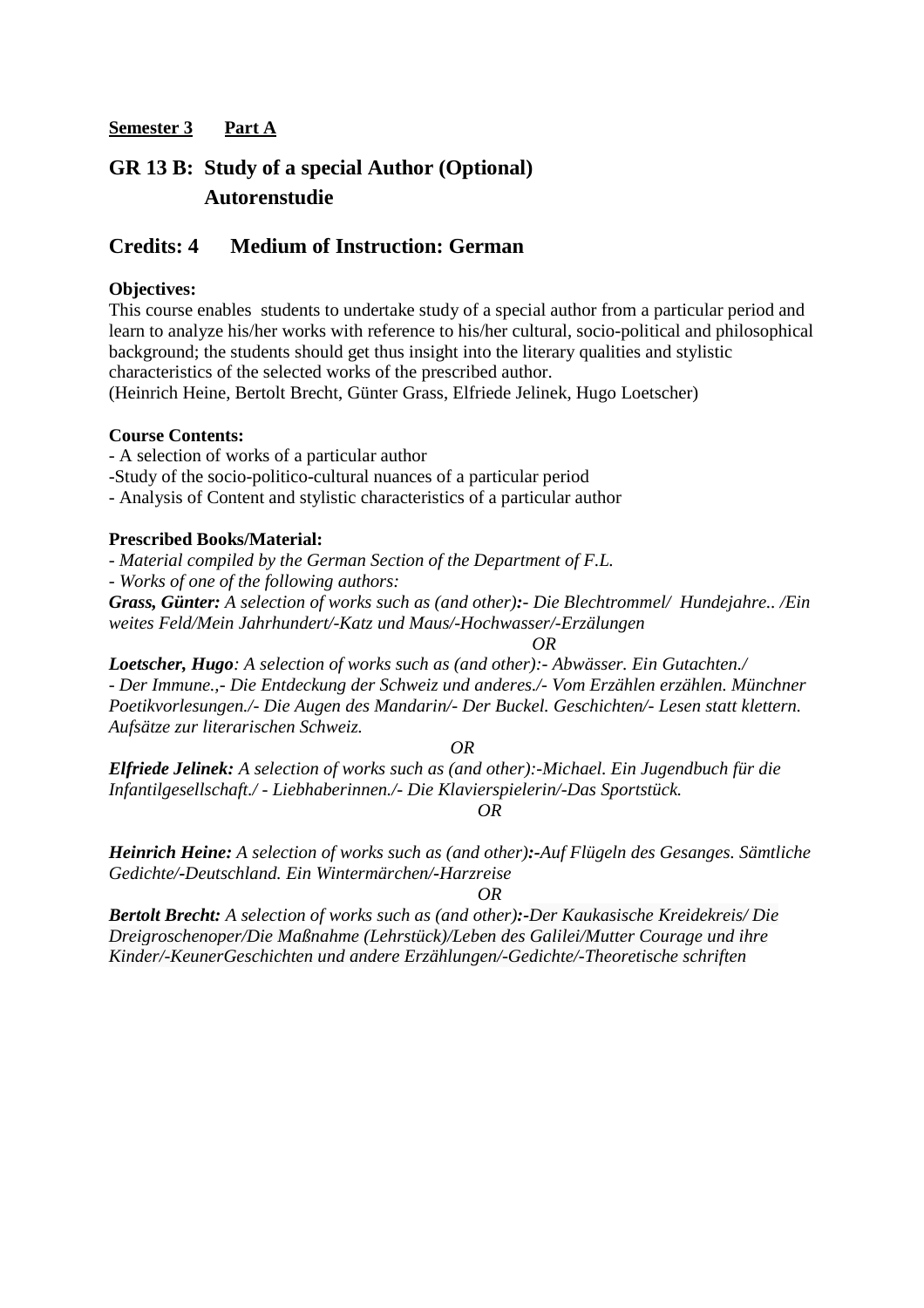### **Recommended Books :**

- Daniela Bartens (Hrsg.): *Elfriede Jelinek. Die internationale Rezeption.* Literaturverlag Droschl (=Dossier Extra), Graz und Wien 1997

- Dewulf, Jeroen: *In alle Richtungen gehen. Reden und Aufsätze über Hugo Loetscher*. Diogenes, Zürich 2005

- Dieter Stolz: *Günter Grass, der Schriftsteller. Eine Einführung* Steidl, Göttingen 2005

- Evelyn Annuß: *Elfriede Jelinek – Theater des Nachlebens.* Wilhelm Fink Verlag, Paderborn 2005,

- Heinrich Vormweg: *Günter Grass*, rororo-Monographie, Reinbek bei Hamburg 1986, ISBN 3- 499-50359-X; überarb. u. erweit. Neuausgabe ebd. 2002

- Heinz Ludwig Arnold (Hrsg.): *Elfriede Jelinek.* 2., erweiterte Auflage. Edition Text + Kritik, München 1999,.

- Jan Knopf: *Bertolt Brecht - Lebenskunst in finsteren Zeiten: Biographie.* Hanser Verlag, München 2012

- Jan Knopf: *Bertolt Brecht*. Suhrkamp BasisBiographie 16. Suhrkamp, Frankfurt am Main 2006

- Kurt Bartsch (Hrsg.): *Elfriede Jelinek.* Literaturverlag Droschl (=Dossier 2), Graz und Wien 1991.

- Peter Uwe Hohendahl: *Heinrich Heine. Europäischer Schriftsteller und Intellektueller.* Erich Schmidt, Berlin 2008

- Romey Sabalius: *Die Romane Hugo Loetschers im Spannungsfeld von Fremde und* 

*Vertrautheit*. Lang (Studies in modern German literature 72), New York 1995

- Text und Kritik. Zeitschrift für Literatur. 18/19 Heinrich Heine 3. Aufl. München, 1978

- Volker Neuhaus: *Günter Grass.* Metzler, Stuttgart. 1993

- Volker Neuhaus: *Schreiben gegen die verstreichende Zeit: Zu Leben und Werk von Günter Grass*, Deutscher Taschenbuch Verlag, München

- Walter Hinck: *Die Wunde Deutschland. Heinrich Heines Dichtung im Widerstreit von Nationalidee, Judentum und Antisemitismus*. Insel, Frankfurt am Main 1990

- Werner Mittenzwei: *Das Leben des Bertolt Brecht oder Der Umgang mit den Welträtseln.* Suhrkamp, Frankfurt 2002

- Wolfgang Beutin: *Der Fall Grass. Ein deutsches Debakel.* Peter Lang, Frankfurt am Main 2008, ISBN 978-3-631-57004-3.

#### **Evaluation:**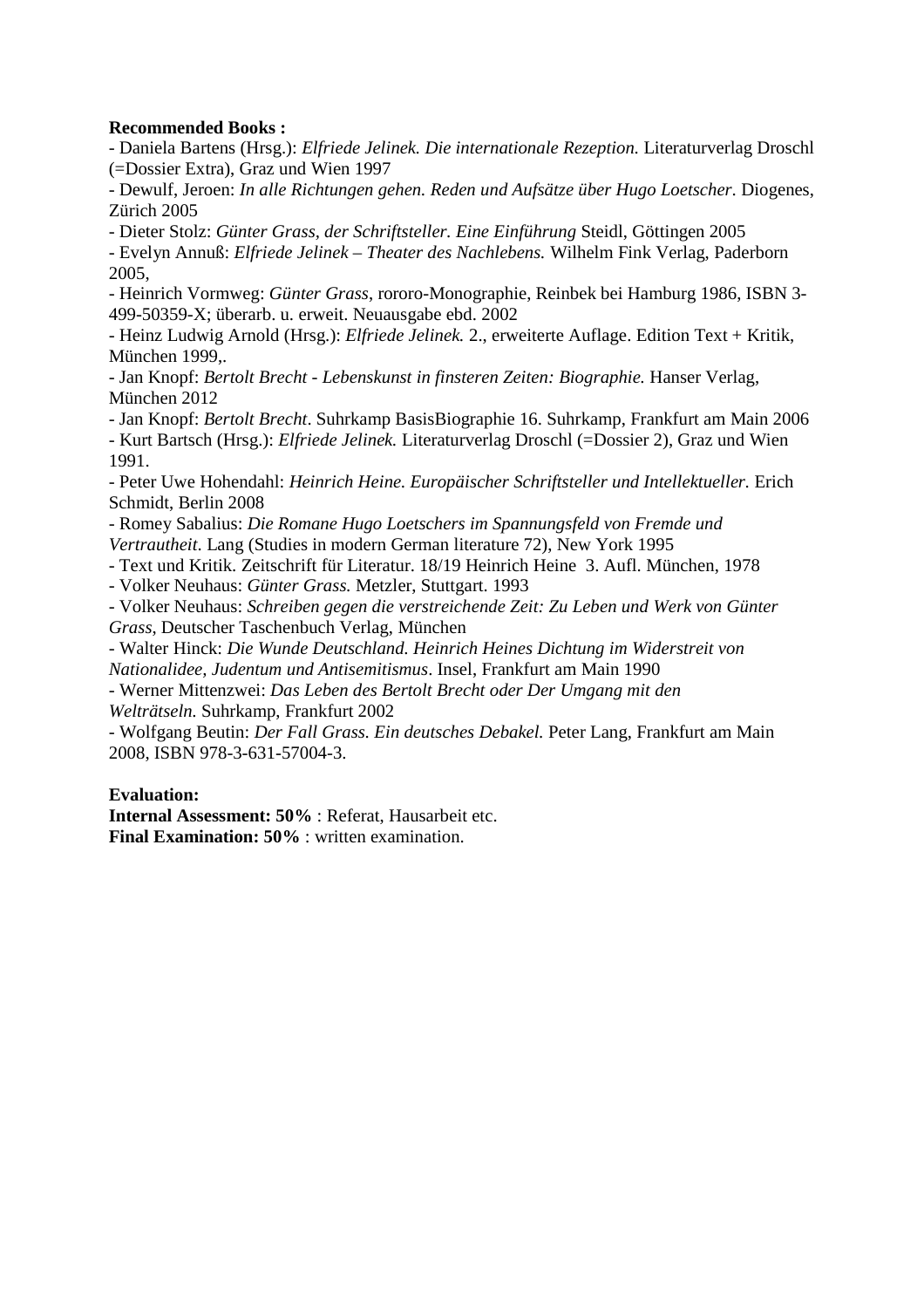## **GR13 C: Myth and Literature (Optional) Mythos und Literatur**

## **Credits: 4 Medium of Instruction : German**

### **Objectives:**

The aim of the course is to acquaint the students with the philosophy of Mythos and Logos with an overview of various theories of myths in the West and to enable them to analyze various functions of myth in German literature with a comparative approach by incorporating some contemporary examples of Indian literary works.

#### **Course Contents:**

- Definitions and characteristics of Myth (Mythos) with the help of creation myths (Schöpfungsmythen)

- An overview of the history of western philosophy and its journey from Mythos to Logos.
- An overview of theories of Mythos
- Analyzing Trends of mythical references in Literature

#### **Prescribed Books/Material:**

*- A selection of poems, short-stories, short narrative texts, drama and long narrative texts compiled by the German Section of the department of F.L., such as: Iphigenie auf Tauris, Helena Akt in Faust (Goethe), Schlegels translation of Bhagwad Gita, Hölderlins poems, Faustsage, Siegfriedsage, Thomas Manns Die vertauschten Köpfe,Kain (Friedrich Koffka), Herkules und der Stall des Augias (Friedrich Dürrenmatt), Kassandra and Medea Stimmen (Christa Wolf), Mythical narrative of Franz Kafka, Ein Gott der Frechheit (Sten Nadolny), Palace of Illusion (Chitra Banerjee Divakaruni), The stone women (Shashi Deshpande) and The Shiva Trilogy (Amish)* 

*- Material compiled by the German Section of the Department of F.L.* 

#### **Recommended Books:**

- Blumenberg, Hans: Arbeit am Mythos *Arbeit am Mythos*. Frankfurt am Main. 1979

- Jamme, Christoph und Brisson Luc: Einführung in die Philosophie des Mythos. Darmstadt. 1991

- Jamme, Christoph: "Gott an hat ein Gewand". Grenzen und Perspektiven philosophischer Mythos-Theorien der Gegenwart. Frankfurt a. M. 1999.

- Rath, Ingo W.: Der Mythos-Diskurs und sein Verlust : eine Vor-Geschichte der abendländischen Vernunft. Wien. 1991

#### **Evaluation:**

**Internal Assessment: 50% :** Referat, Seminar moderation **Final Examination: 50%:** Written examination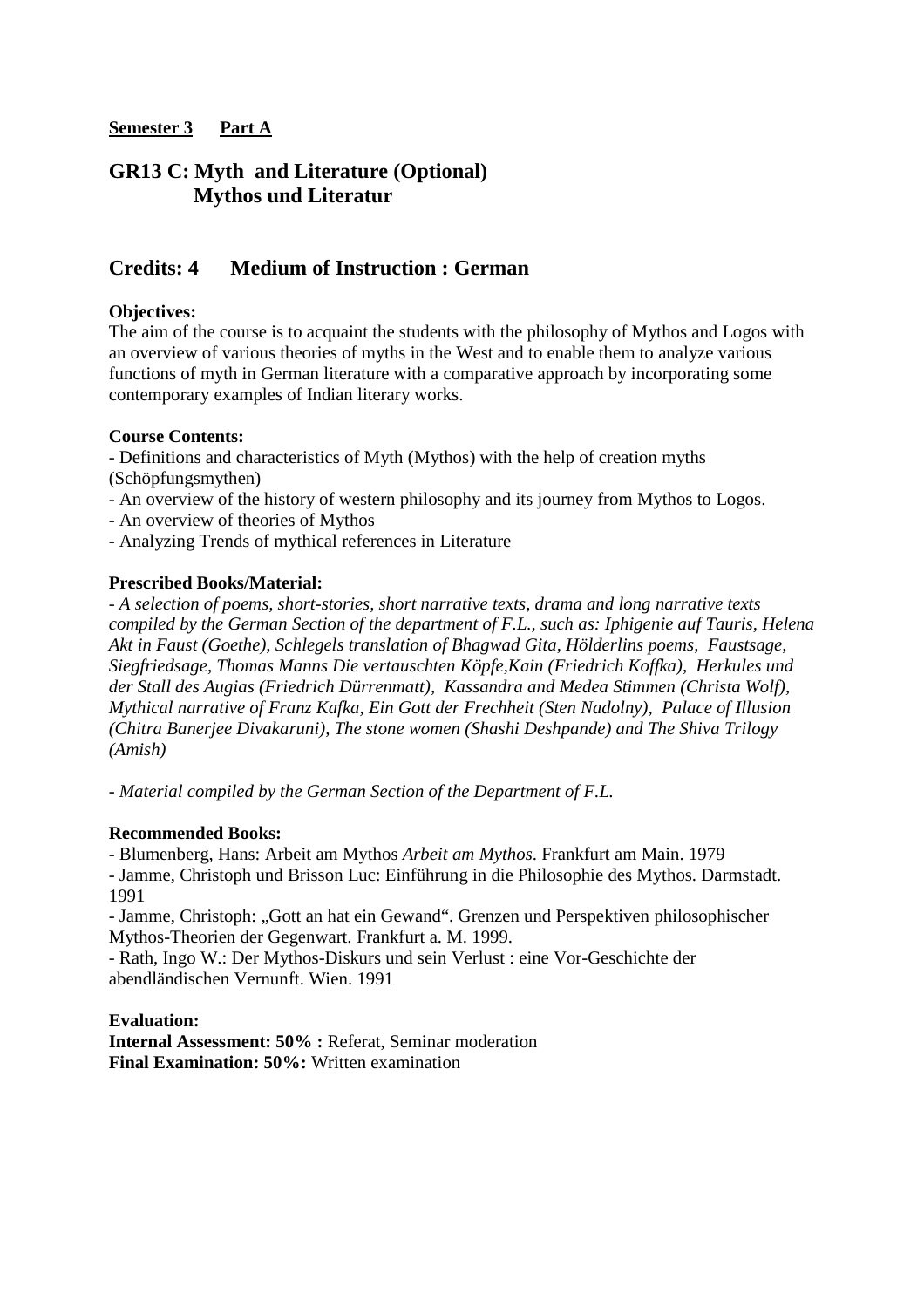### **Semester 3 Part B**

## **GR 14 A: Images of India in German literature (Optional) Indienbild in der deutschsprachigen Literatur**

## **Credits: 4 Medium of Instruction : German**

### **Objectives:**

India and Germany have shared a long tradition of cultural contact and a broad spectrum of German literature reflecting India as an "Idea" is available. The course will attempt to read this literature in the context of its political interpretations. It should open the discussion in the context of post-colonial literary theories and approaches like orientalism, exoticism etc.

#### **Course Contents:**

- German interest in India and its literary manifestations

- Intercultural and various relevant approaches to literature and postcolonial and other relevant literary theories

- Analysis of selected works on India in the light of above mentioned theories and approaches

#### **Prescribed Books/Material:**

**-***A selection of books such as (and other):* 

*- Drewitz , Ingeborg : Mein indisches Tagebuch./ Fichte , Hubert : Wolli Indienfahrer. /- Grass , Guenter : Zunge Zeigen./- Lenze, Ulla: Schwester und Bruder /Mosebach , Martin : Das Beben/- Pfeiffer , Tadeus : Im Gras kreischt freundlich der Affe /- Trojanow , Ilija : Der Weltensammler /- Winkler , Josef : Domra – Am Ufer des Ganges /- Zweig , Stefan : Die Stadt der tausend Tempel etc.,*

*-Material compiled by the German Section of the Department of F. L.* 

#### **Recommended Books :**

- Bhatti , Anil : Der deutsche Indiendiskurs.Ambivalenzen im deutschen Orientalismus des neunzehnten Jahrhunderts. "German Studies in India" IUDICIUM Verlag, 2006
- Durzak , Manfred : *Domra .* Das indische "Totenbuch" von Josef Winkler
- "German Studies in India" IUDICIUM Verlag, 2006
- Kade- Luthra , Veena Sehnsucht nach Indien C.H.Beck Verlag, Muenchen

2.Auflage, 1993

- Leifer , Walter : Indien und die Deutschen Hoerst Erdmann Verlag 1969
- Said , Edward : Orientalismus Ullstein Verlag Deutsche Ausgabe 1981
- Ulrich , Carmen : Sinn und Sinnlichkeit des Reisens IUDICIUM Verlag,2004
- Goethe , Johann Wolfgang : West Oestlicher Divan. Insel Verlag, 8.Auflage , 1988
- Haas, Willy: Die literarische Welt List, Muenchen, 1957 (Aus "Von der Freiheit der Phantasie" Indien in der deutsprachigen Literatur. 44.Jahrgang,Band 4/1999,Ausgabe 196)
- Koch , Gerhard : Imhoff Indienfahrer Wallstein Verlag o.J.
- Keyserling , Hermann : Das Reisetagebuch eines Philosophen Langen Mueller

1980 (Aus "Von der Freiheit der Phantasie" Indien in der deutsprachigen Literatur. 44.Jahrgang,Band 4/1999,Ausgabe 196)

#### **Evaluation:**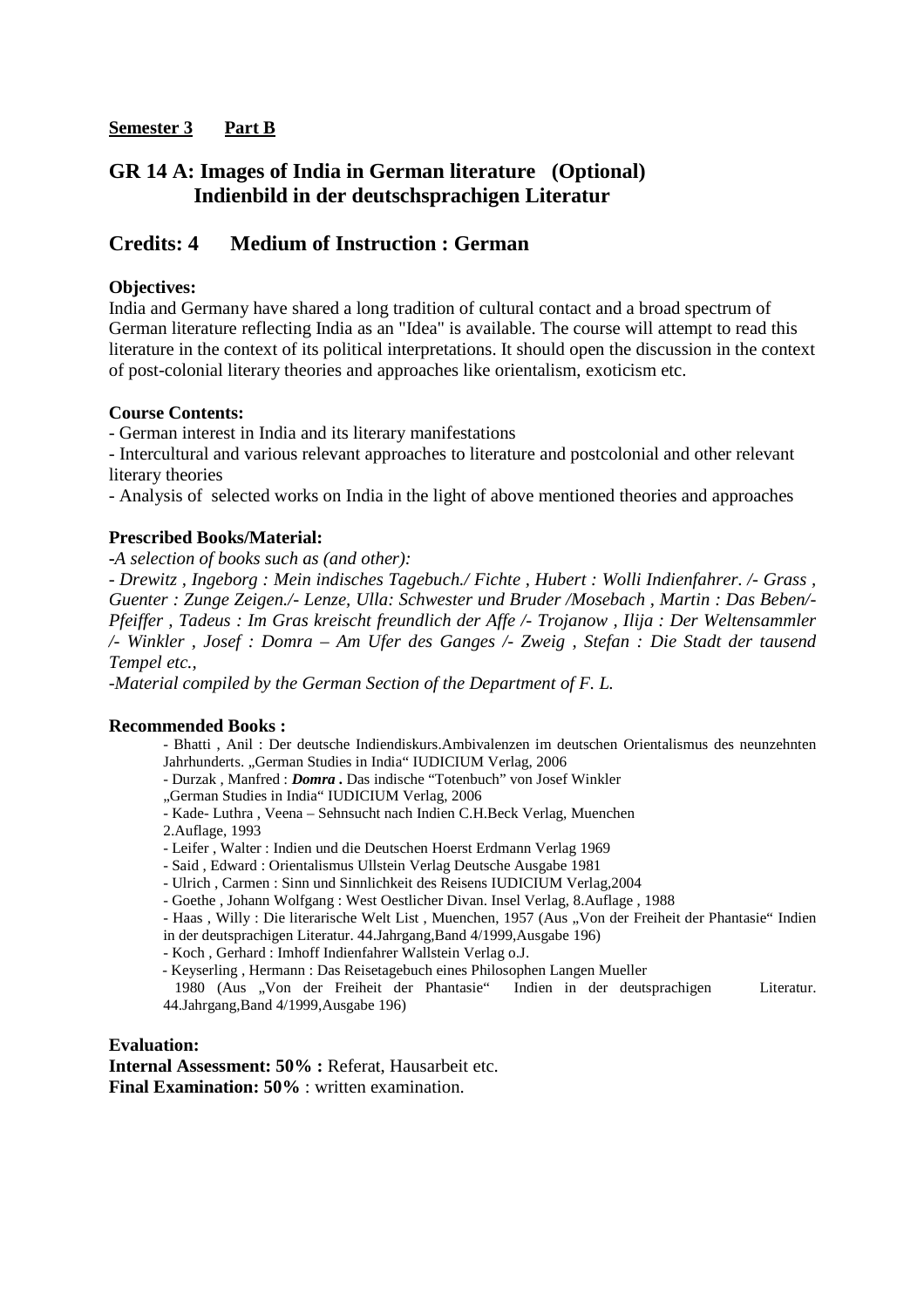### **Semester 3 Part B**

## **GR 14 B: Commercial German - Part II (Optional) Wirtschaftsdeutsch -Teil II**

## **Credits: 4 Medium of Instruction: German \*(GR 8B is the precondition for opting GR14B.)**

### **Objectives:**

The course will try to focus on the language needed in business correspondence keeping in mind the increasing demand for knowledge of German language in all possible areas of Indo-German collaborations. It will also try to incorporate various aspects like Technology, scientific German, IT etc. A project will include direct interaction with German industries in and around Pune and form an independent part of the evaluation.

### **Course Contents:**

- Commercial correspondence in German companies

- Technical vocabulary in the field of Gastronomy

- Preparation for specific text types like - writing a Curriculum vitae in German, making a job application, preparing for an interview etc

- Working with English and German newspapers with respect to Business news
- Tracing trade relations between India and Germany
- Export and import areas including the INCOTERMS
- Intercultural elements in Indo-German industrial interactions

### **Prescribed Books/Material:**

 *- Material compiled by the German Section of Department of F. L.* 

#### **Recommended Books :**

- Kiefer, Karl-Hubert: Wirtschaftsdeutsch vernetzt. Neue Konzepte und Materialien. Iudicium, Muenchen, 2007

- Morgenroth, Klaus: Methoden der Fachsprachendidaktik und -analyse. Deutsche Wirtschafts- und

Wissenschaftssprache. Lang, Frankfurt am Main, 1993.

- Moss, Christoph: Die Sprache der Wirtschaft. VS Verl. für Sozialwiss., Wiesbaden, 2009.

- Müller-Dietrich, Bernd: InterkulturelleWirtschaftskommunikation. Iudicium-Verl., Muenchen, 1993.

- Ohm, Udo; Kuhn, Christina: Funk, Hermann: Sprachtraining für Fachunterricht und Beruf. Waxmann, Muenser; Muenchen, 2007.

- Rothermund, Dietmar: Indien : Kultur, Geschichte, Politik, Wirtschaft, Umwelt ; ein Handbuch. C. H. Beck, München, 1995.

- Schmidt, Christopher M.: Wirtschaftsalltag und Interkulturalität. Fachkommunikation als interdisziplinäre Herausforderung. Dt. Univ.-Verl., Wiesbaden, 2002.

- Wamser, Johannes: Standort Indien. Der Subkontinentalstaat als Markt und Investitionsziel ausländischer Unternehmen. Lit Vlg, Münster, 2005.

- Zhao, jin: Wirtschaftsdeutsch als Fremdsprache. Ein didaktisches Modell. Gunter Narr, Tuebingen, 2002.

#### **Evaluation:**

**Internal Assessment: 50% :** Referat, Hausarbeit, Project work etc. **Final Exam:** 25 marks for project & 25 marks for written examination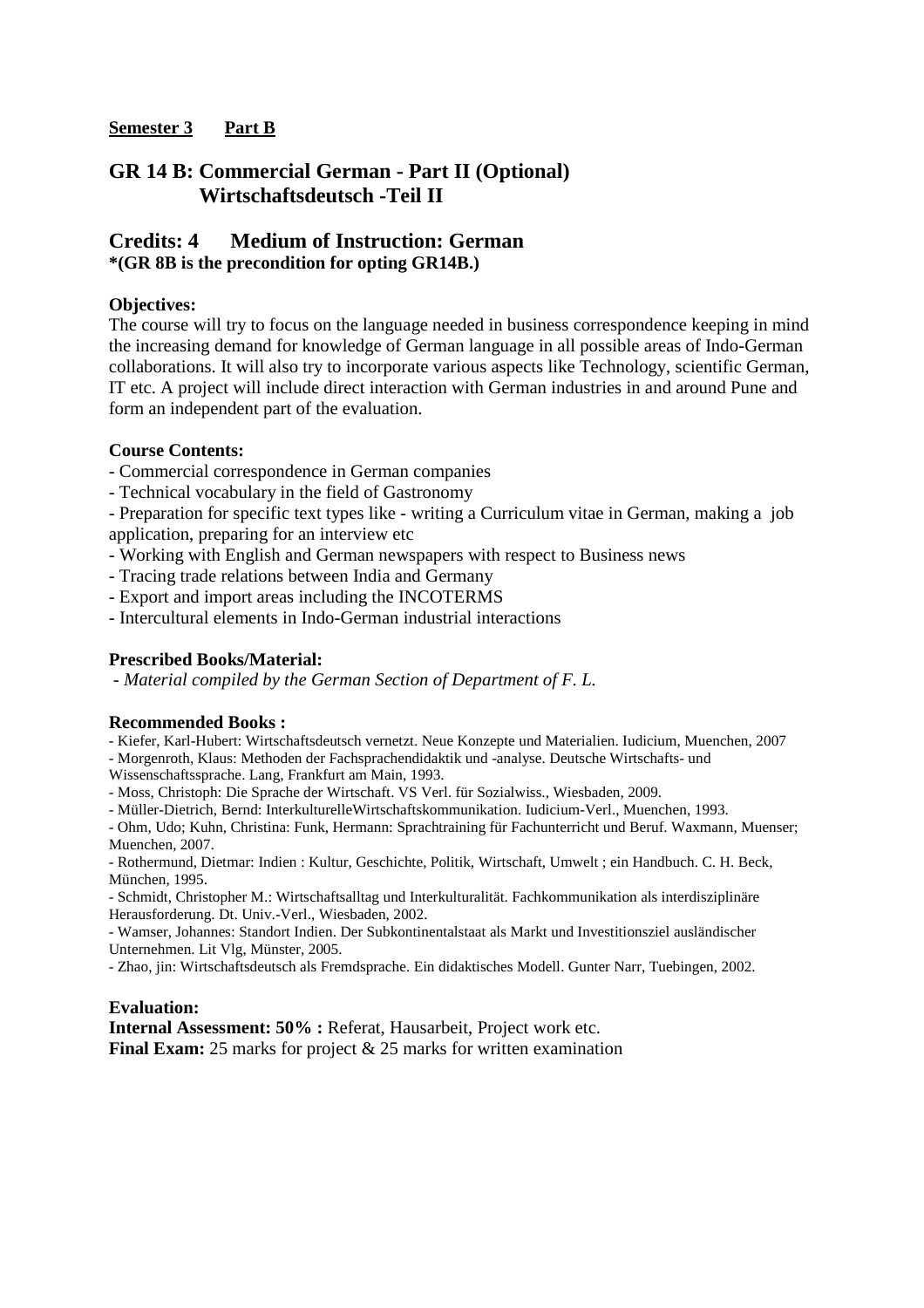## **Semester 3 Part C**

## **GR 15: Translation: Theory and Practice Part III (optional, 4 credits) Übersetzung: Theorie und Praxis Teil III**

## **Credits: 4 Medium of Instruction: German \*(GR 3B iv & GR 9 are the precondition for opting GR 15.)**

### **Objectives:**

By focusing on translation of complex technical and LSP texts in this course the students will get extensive practice of translating texts from various areas. The problems and important aspects will be discussed, which they will encounter in the profession as a translator. This course will also give them a strong theoretical base because significant translation theories will be discussed in detail.

### **Course Contents:**

- Detailed discussion of various translation theories (Textlinguistics, communicative theories, integrative approach, psycholinguistic theories etc)

- Translation practice with advanced level technical and LSP texts

- Role play of professional situations
- putting together a glossary for certain topics
- Introduction of machine aided translation and translation softwares

- Error- typology in translation.

### **Prescribed Books/Material:**

*- Material compiled by the German Section of Department of F. L.* 

#### **Recommended Books:**

- Eugene Nida, C.R. Taber: The Theory and Practice of Translation 1969
- Werner Koller: Einführung in die Übersetzungswissenschaft 2004
- Katharina Reiß/Hans J. Vermeer Grundlegung einer allgemeinen Translationstheorie 1984
- Mary Snell-Hornby: Translation studies An integrated approach 1995
- Hans Vermeer: Skopos und Translationsauftrag 1989

- Mira Kadric, Jürgen F. Schopp: Translationswissenschaft in Wendezeiten – 2007

- Horn-Helf, Brigitte : Technisches Übersetzen in Theorie und Praxis.Tübingen und Basel: UTB / Francke Verlag (1999)

- Hönig, Hans G. ; Kußmaul, Paul: Strategie der Übersetzung. Ein Lehr- und Arbeitsbuch. 4. Aufl. Tübingen: Narr (TBL 205) (1996)

- Kautz, Ulrich: Handbuch Didaktik des Übersetzens und Dolmetschens. 2. Aufl. München: IUDICIUM Vlg. und Goethe Institut e.V. (2002)

- Nord, Christiane: Fertigkeit Übersetzen. Ein Kurs zum Übersetzenlehren und – lernen. Berlin: BDÜ Weiterbildungs- und Fachverlagsgesellschaft GmbH (2010)

- Snell-Hornby, Mary: The Turns of Translation Studies: New Paradigms or shifting viewpoints? Amsterdam / Philadelphia: John Benjamins Publishing Company(2006 )

- Radegundis Stolze: Übersetzungstheorien Eine Einführung. 2008

- Stolze, Radegundis: Die Fachübersetzung. Eine Einführung.Tübingen: Gunter Narr (1999 )

#### **Evaluation:**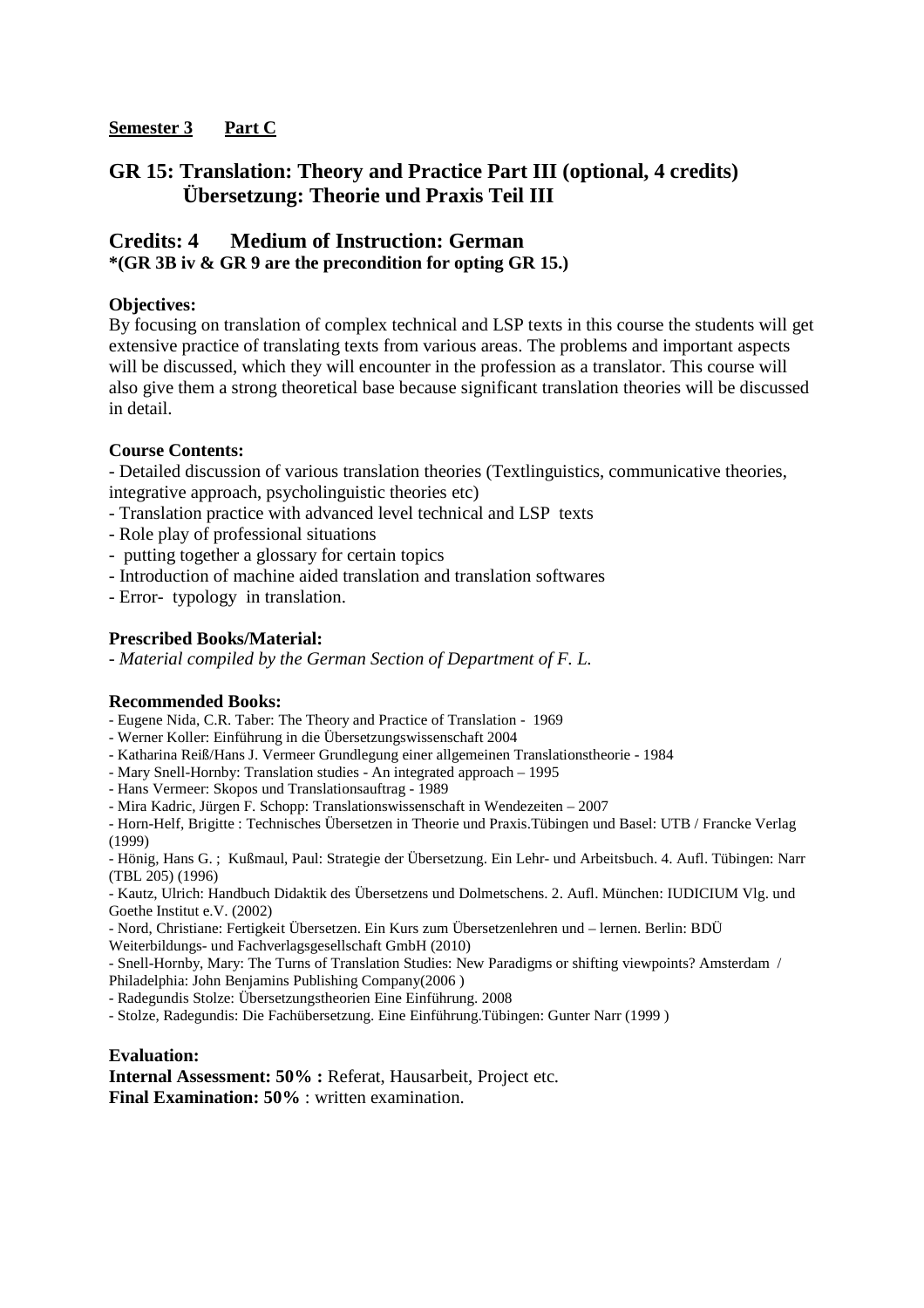### **Semester 3 Part D**

## **GR16: Didactics of German as a Foreign Language: Part II (Optional) DaF- Didaktik: Teil II**

## **Credits: 4 Medium of Instruction : German**

### **\*(GR 10 is the precondition for opting GR16. Those who opt for GR 16, will have to opt for GR22.)**

#### **Objectives:**

In this second part of the course the students will get acquainted with the trends in the Didactics of Foreign Language Teaching. This Part deals with the didactic and methodological aspects of the major areas of Foreign Language Teaching like language-skills and Landeskunde (information about German speaking countries). The micro teaching for Language Skills and Landeskunde as well as planning and conducting lessons to teach the areas like text, vocabulary, language skills lead the students to actual teaching practice.

### **Course Contents:**

- Trends in the Didactics of Foreign Language Teaching

- Didactic and methodological aspects of language-skills and Landeskunde

- The importance of Theatre as a medium, literary texts and creative writing in Foreign Language Teaching

- Micro Teaching: Language Skills, Landeskunde

- Planning and conducting lessons to teach text, vocabulary and language-skills

## **Prescribed Books/Material:**

*- Material compiled by the German Section of Department of F. L.* 

#### **Recommended Books:**

- Caspari, Daniela : Kreativität im Umgang mit literarischen Texten im Fremdsprachenunterricht. Theoretische Studien und unterrichtspraktische Erfahrungen. Frankfurt 1997

- Eva Brandauer: Kulturbezogene Fremdsprachenunterricht im Zielsprachenland. Zur Theorie und Prxis einer lernerzentrierten handlungsorientierten Methodik, , 2007

- Germard Neuner: Fremde Welt eigene Wahrnehmung: Konzepte von landeskunde im fremdsprachlichen Deutschunterricht, 1994

- Joerg Schroeder: Interkulturalitaet als Grundlage moderner Fremdsprachenmethodik und -didaktik. Konzepte und Uebungsformen fuer den Unterricht Deutsch als Fremdsprache am Beispiel Wirtschaftsdeutsch in China,

- Krumm, H.-J.: Erfahrungen beim Schreiben in der Fremdsprache Deutsch. Innsbruck, Wien, München, Studien Verlag, 2000

- Kühn, P. (Hrsg.) (2002): Hörverstehen im Unterricht Deutsch als Fremdsprache, Frankfurt: Lang.

- Legutke, M./Schocker-v. Ditfurth, M. (Hg.): Kommunikativer Fremdsprachenunterricht: Rückblick nach vorn. FS Christoph Edelhoff, Tübingen: Narr, 2003

- Roche, J. (2001): Interkulturelle Sprachdidaktik. Eine Einführung, Tübingen: Narr.

- Wendt, M (Hrsg.): Konstruktion statt Instruktion. Neue Zugänge zu Sprache und Kultur im Fremdsprachenunterricht, Frankfurt/M.: Lang, 2000

#### **Evaluation:**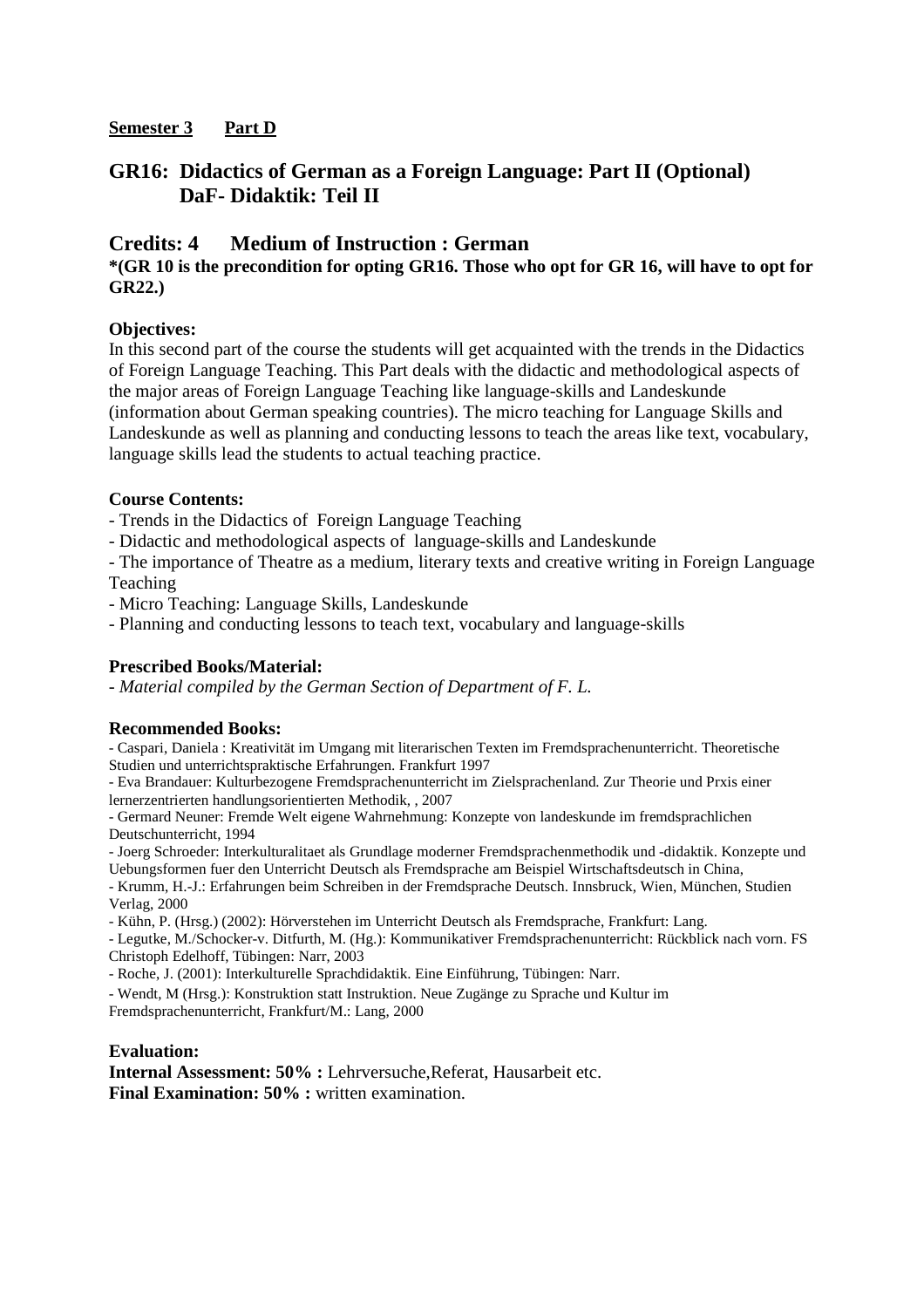# **GR 17: Literature of 20th Century (Compulsory) Literatur des 20. Jahrhunderts**

## **Credits: 4 Medium of Instruction: German**

### **Objectives:**

The main focus of this paper is to enable the students to understand the socio-cultural history of the  $20<sup>th</sup>$  Century and its reflection in the literary works. The students should get insight into the epochs and concepts like 'Expressionismus', 'Neue Sachlichkeit', 'Moderne and Postmoderne' and into literature of 'Weimarer Republick', literature of '3rd Reich' along with the study of selected texts from 20<sup>th</sup> Century. The students are expected to study selected texts from 1945 till 2000 and relate them to the trends studied in GR1.

#### **Course Contents:**

- Study of socio-political developments in the  $20<sup>th</sup>$  Century

- Study of philosophy and cultural history in the  $20<sup>th</sup>$  Century

- Study of different epochs from 1900 till 1945

-A selection of theoretical and literary texts (Drama, Roman, Gedichte etc.) by Kafka, Trakl,

Thomas Mann, Brecht, Musil, Grass, Böll, Handke, Jelinek, Christa Wolf, Frisch, Zweig,

Walser, Judith Hermann, Patric Süßkind and many others.

#### **Prescribed Books/Material:**

*-A selection of literary texts compiled by the German Section of the Departmentof F.L. - Material compiled by the German Section of Department of F. L.* 

#### **Recommended Books :**

- Bark, Joachim u.a. (Hrsg.): Epochen der deutschen Literatur. Gesamtausgabe. Stuttgart: Ernst Klett 1989.

- Dtv-Atlas Deutsche Literatur, hg. v. Uwe Goede und Horst Dieter Schlosser. München 2002.

- Gisela Brinker-Gabler(Hrsg.): Deutsche Literatur von Frauen (Erster und Zweiter Band), C.H.Beck Verlag, Muenchen 1988.

- Hans Gerd Rötzer: *Geschichte der deutschen Literatur: Epochen, Autoren, Werke*. 2., veränd. und erw. Auflage. Buchner, Bamberg 2000.
- Heinrich Haerkötter: *Deutsche Literaturgeschichte*. 62., aktualisierte Auflage, Winkler, Darmstadt 2002.
- Helmut Nürnberger: *Geschichte der deutschen Literatur*. 25., völlig neu bearbeitete Auflage. Bayerischer Schulbuch-Verlag, München 2006.
- Hilmar Grundmann: *Deutsche Literaturgeschichte für Lehrer*. Heinz, Stuttgart 2001. 394)

- Huyssen, Andreas und Scherpe, Klaus (Hrsg.)(1986): Postmoderne. Zeichen eines kulturellen Wandels, Hamburg

- Kurt Rothmann: *Kleine Geschichte der deutschen Literatur*. 17. Auflage. Reclam, Stuttgart 2001.

- Viktor Žmegač (Hrsg.): *Kleine Geschichte der deutschen Literatur. Von den Anfängen bis zur Gegenwart*. Marix, Wiesbaden 2004

- Wolfgang Beutin von Metzler: Deutsche Literaturgeschichte: Von den Anfängen bis zur Gegenwart . 2008

- Wucherpfennig, Wolf: Deutsche Literaturgeschichte. Von den Anfängen bis zur Gegenwart. Stuttgart 2010.

#### **Evaluation :**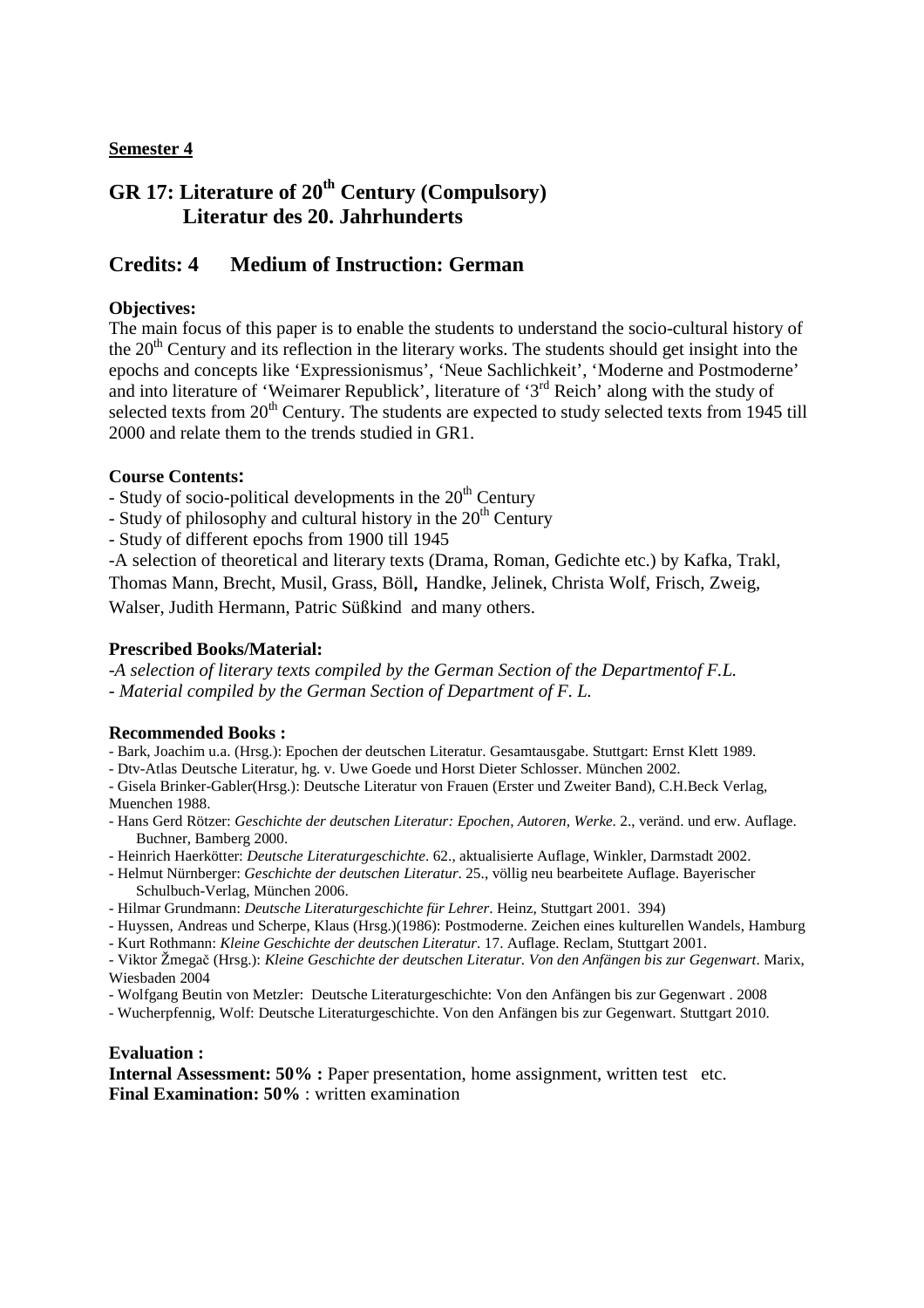## **GR 18: A Short Dissertation (Compulsory) Dissertation**

## **Credits: 4 Medium of Instruction: German**

### **Objectives:**

This course encourages the students to write a short dissertation from the field of Literature, Translation, Cultural Studies, Didactics or any other relevant field of German Studies. Students learn to develop the theme systematically and methodically. The aim of the course is to enable students to carry out a short research project and to present the same as a short dissertation. It compliments the theoretical knowledge acquired by the students in Semester I regarding use of techniques of writing research papers. The work can start in the  $2<sup>nd</sup>/3<sup>rd</sup>$  Semester and is to be submitted in the  $4<sup>th</sup>$  Semester.

#### **Course Contents:**

- A short research project
- Writing a short dissertation following guidelines of scientific research

- Current theories in the given field

#### **Prescribed Books/Material:**

*- Material compiled by the German Section of Department of F. L.* 

#### **Recommended Books :**

- Barthes, Roland (1974): Die Lust am Text, Frankfurt/M.

- Best, John W.; Kahn, James V.: Research in Education. Seventh edition. New Delhi: Prentice Hall of India 2002.

- Eco, Umberto(1998):*Wie man eine wissenscahftliche Abschlußarbeit schreibt.*Übersetzt von Walter Schick. 7.,unveränderte Aufl. Heidelberg

- Foucault, Michel (1971): Die Ordnung der Dinge. Eine Archäologie der Humanwissenschaften, Frankfurt/M.

- Kornmeier, Martin (2008): *Wissenschaftlich schreiben leicht gemacht für Bachelor, Master und Dissertation,*  Bern/Stuttgart/Wien, Haupt UTB Verlag

- Kruse, Otto/Jakobs, Eva-Maria/Ruhmann, Gabriela(Hrsg.)(1999): *Schlüsselkompetenz Schreiben. Konzepte, Methoden, Projekt für Schreibberatung und Schreibdidaktik an der Hochschule.* Neuwied/Kriftel/Berlin:Luchterhand Verlag

- Narr, Wolf-Dieter/Stary, Joachim(Hrsg.)(1999): *Lust udn Last des wissenschaftlichen Schreibens. Hochschullehrerinnen und Hochschullehrer geben Studierenden Tips.* Frankfurt/M.:Suhrkamp Verlag

- Niederhauser, Jürg in Zusammenarbeit mit der Dudenredaktion (2011): *Die schriftliche Arbeit,* Dudenverlag, Mannheim u.a.

- Welsch, Wolfgang(Hrsg.)(1991): Unsere Postmoderne Moderne. Wege aus der Moderne. Schlüsseltexte der Postmoderne Diskussion. Weinheim

-Moenninghoff, Burkhard/Meyer.Krentler, Eckhardt (2005):*Arbeitstechniken Literaturwissenschaft* 12. korr.Aufl., München, Wilhelm Fink Verlag

-Standop, Ewald; Meyer, Matthias L. G.: Die Form der wissenschaftlichen Arbeit. Wiesbaden: Quelle und Meyer Verlag 1998.

#### **Evaluation:**

**Internal Assessment: 50% :** Referat, Hausarbeit etc.

**Final Examination: 50%** : Dissertation: 30 Marks, Oral examination: 20 marks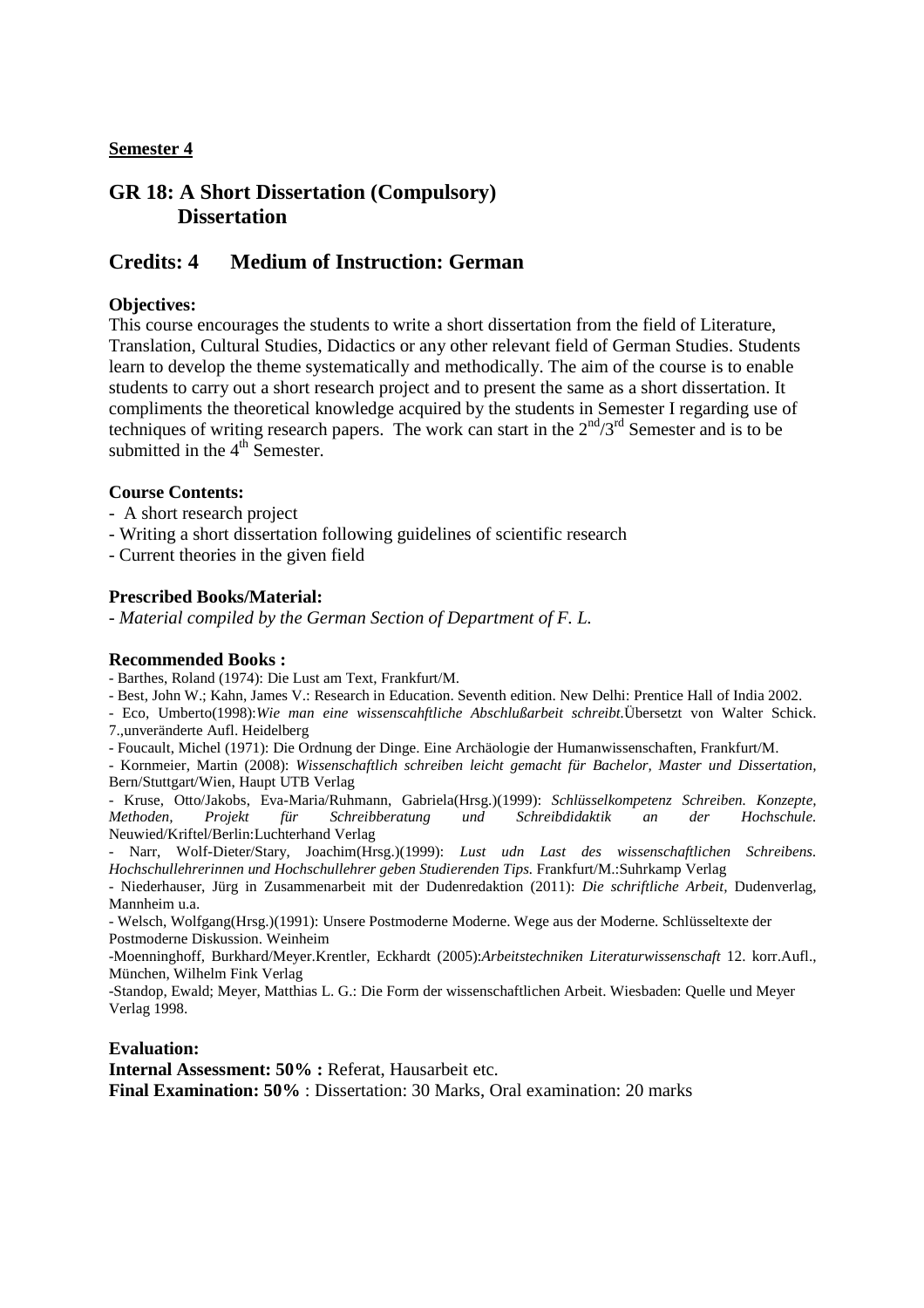## **GR 19A: Study of a literary form III: Novel (Optional) Studie einer literarischen Form III : Roman**

## **Credits: 4 Medium of Instruction: German**

### **Objectives:**

The course aims to discuss and introduce Novel as a literary form and its role in literature and society. The course should give an overview of German novels and discuss their changing structural patterns. The course deals with the theory and characteristics of the literary form. The students are expected to read, discuss and analyse novels.

#### **Course Contents:**

- Defintions, characteristics, Theories and Historical overview of the literary form 'Novel'

- A selection of novels from  $20<sup>th</sup>$  Century

#### **Prescribed Books/Material:**

*-A Selection of novels such as (and other): - Hein, Christoph: Weiskerns Nachlass. - Tellkamp, Uwe:Der Turm. Geschichte aus einem versunkenen Land./- Heinrich Mann: Der Untertan/- Thomas Mann: Buddenbrooks: Verfall einer Familie/- A. Döblin: Berlin, Alexanderplatz/- G.Grass: Die Blechtrommel/- M.Haushofer: Die Wand/- Christa Wolf: Der geteilte Himmel/Kassandra/- E. Jelinek: Die Liebhaberinnen/ Die Klavierspielerin/- D. Kehlmann: Die Vermessung der Welt - Material compiled by the German Section of Department of F. L.* 

#### **Recommended Books :**

- Bachtin, Michail: Literatur und Karneval. Romantheorie und Lachkultur. Frankfurt
- Bauer, Matthias: Romantheorie und Erzählforschung. 2. akt. u. erw. Aufl. Stuttgart
- Blamberger, Günter: Versuch über den deutschen Gegenwartsroman. Stuttgart 1985.
- Bode, Christoph: Der Roman. 2. Erw. Aufl. Tübingen u. Basel 2011.
- Eisele, Ulf: Die Struktur des modernen deutschen Romans. Tübingen 1984.
- Emmel, Hildegard: Geschichte des deutschen Romans. 3 Bde. Bern, München 1972-
- Koopmann, Helmut (Hrsg.): Handbuch des deutschen Romans. Düsseldorf 1983
- Kundera, Milan: Die Kunst des Romans. Frankfurt a.M. 2010
- Lützeler, Paul Michael (Hrsg.): Deutsche Romane des 20. Jhs. Königstein/Ts. 1983.
- Petersen, Jürgen H.: Der deutsche Roman der Moderne. Stuttgart 1991.
- Stanzel, Franz K.: Typische Formen des Romans. 12. Aufl. Göttingen 1993
- Steinecke, Hartmut u. Fritz Wahrenburg (Hg.): Romantheorie. Texte vom Barock

- Zima, Peter V.: Roman und Ideologie. Zur Sozialgeschichte des modernen Romans. München 1986.

#### **Evaluation:**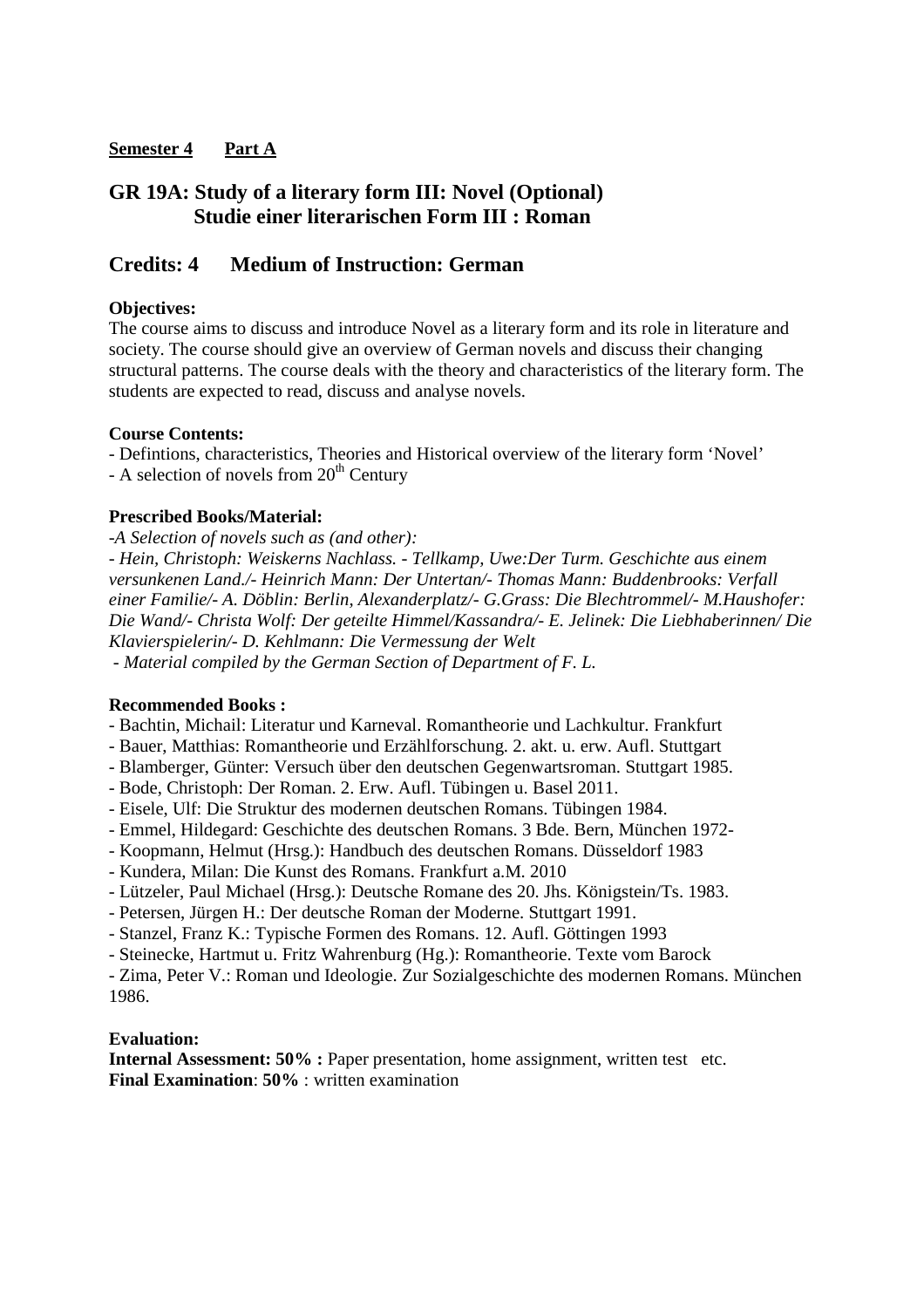## **GR 19 B: Study of a literary form IV: Drama (Optional) Studie einer literarischen Form IV : Drama**

## **Credits: 4 Medium of Instruction: German**

### **Objectives:**

The course enables the students to study the literary genre 'Drama' in details. It introduces various theories, aspects and characteristics related to drama. The course enables the students to analyze and interpret selected dramas with reference to the content and the form.

#### **Course Contents:**

- Definition and characteristics of Drama
- A historical overview of this literary form
- Various types of Drama
- Theories related to Drama (Gottsched, Lessing, Brecht, Dürrenmatt etc.)
- Analysis and interpretation of selected Dramas

### **Prescribed Books/Material:**

*- Material compiled by the German Section of Department of F. L.* 

*- A selection of dramas (e.g. Emilia Galotti / Iphigenie auf Tauris/ Kabale und Liebe/ Maria Magdalena / Der zerbrochene Krug / Die Weber / Der kaukasische Kreidekreis / Die Physiker / Andorra/ Die Zimmerschlacht / Publikumsbeschimpfungen / Der Park/ Das Sportstück etc.) written by: Lessing, Goethe, Kleist, F. Hebbel, G. Hauptmann, A. Schnitzler, B. Brecht, F.* 

*Dürrenmatt, M. Frisch, M. Walser, P. Handke, P. Hacks, B. Strauß etc.* 

#### **Recommended Books :**

-Fischer-Lichte, Erika (Hrsg.) : Das Drama und seine Inszenierung. Tübingen : Max Niemeyer Vlg. 1985.

- Hinck, Walter (Hrsg.) : Handbuch des deutschen Dramas. Düsseldorf : August Bagel Verlag 1980

-Klotz, Volker : Geschlossene und offene Form im Drama. München : Carl Hanser Verlag 7. Aufl. 1973.

-Neis, Edgar : Struktur und Thematik des klassischen und modernen Dramas. Paderborn : Ferdinand Schöningh Verlag 1984

-Pfister, Manfred : Das Drama. Theorie und Analyse. 5.Aufl.München : Wilhelm Fink Verlag 1988.

-Ulrich Staehle (Hg.): Theorie des Dramas, Ditzingen: Reclam 1986.

-Klaus Lazarowicz (Hg.): *Texte zur Theorie des Theaters,* Ditzingen: Reclam 1991.

#### **Evaluation:**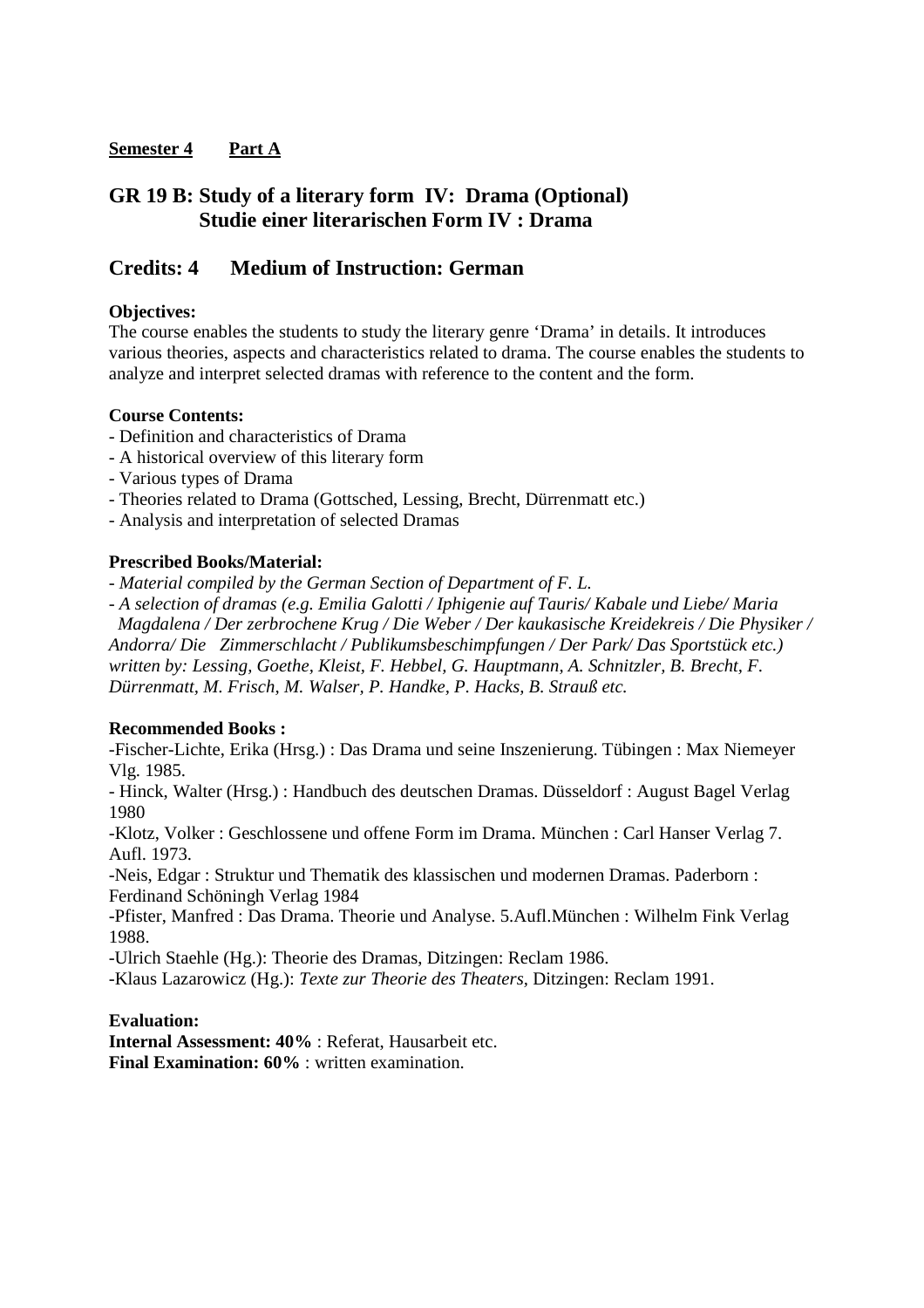## **GR 19 C: Study of a literary Motif (Optional) Motivstudie**

## **Credits: 4 Medium of Instruction : German**

### **Objectives:**

Literary motifs are images, symbols or themes that are used in a literary work or are repeated throughout a piece of literature so as to form a pattern. As they recur at different points in a narrative, motifs help to unify the text. The course attempts to study particular motifs in literary works from different periods and understand and analyze them.

#### **Course Contents:**

- Students should explore use and function of literary motifs in a given literary work e.g. death, sexuality, racism, nature etc.

- Students can focus on the intercultural aspects of comparative studies of various motifs

#### **Prescribed Books/Material:**

*- Material compiled by the German Section of the Department of F.L. depending on the selection of a motif* 

#### **Recommended Books:**

- Christian Timm / Francisco Uzcanga (Hrsg.): Das Motiv der Reise in Literatur und Alltag. Hamburg 2010

- Franz Anselm Schmitt: Stoff- und Motivgeschichte der deutschen Literatur: Eine Bibliographie - Martinez, Mathias & Scheffel, Michael(Ed.)(2010):Klassiker der modernen

Literaturtheorie.Von Sigmund Freud bis Judith Butler, Verlag C.H. Beck, München

- Uelings, Herbert(1997): Poetiken der Interkulturalität. Haiti bei Kleist, Seghers, Müller Buch und Fichte. Niemeyer Verlag, Tübingen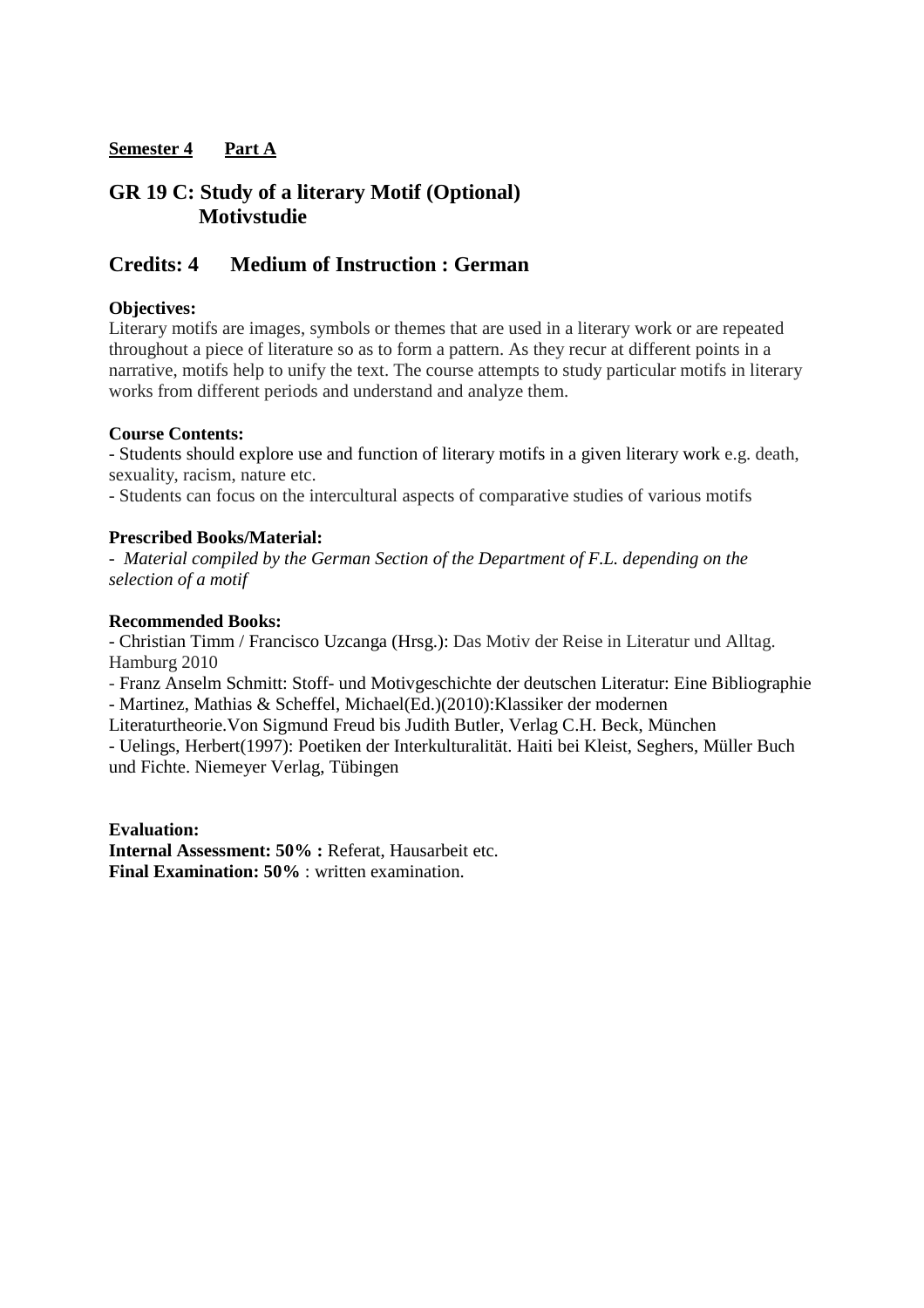## **GR 19 D: Migration and Literature (Optional) Migration und Literatur**

## **Credits: 4 Medium of Instruction: German**

### **Objectives:**

Migration has become an important part of the radically changing European culture. Today, the demographic makeup of Europe can be represented only through complex ethnic, cultural and linguistic cartographies. The main aim of the course is to make the students aware of this phenomenon and to study literary texts written by authors who migrated to German speaking countries and their second and third generations.

#### **Course Contents:**

- A selection of literary texts of authors having migrated from Turkey, Syria, Rumania, Russia etc. reflecting a wide range of issues regarding identity, belonging and co-existence of multicultural societies.

### **Prescribed Books/Material:**

*- A selection of texts such as (and other): Texts by* 

*- Özdamar, Emine Sevgi (Mutterzunge, Der Hof im Spiegel. Karagöz in Alamania. Drama.)* 

*- Schami, Rafik (Das letzte Wort der Wanderratte, Erzähler der Nacht)* 

*- Feridun Zaimoglu (Kanak Sprak ; Zwölf Gramm Glück. Erzählungen;Liebesbrand, Roman)* 

*- Aras Ören (Deutschland. Ein türkisches Märchen. Gedichte; Ich anders sprechen lernen),* 

*- Zafer Senocak (Atlas des tropischen Deutschland. ; Fernwehanstalten: Gedichte. ; Deutschsein. Eine Aufklärungsschrift).* 

*- Material compiled by the German Section of Department of F. L.* 

#### **Recommended Books:**

- Bhabha, Homi K. (2000): Die Verortung der Kultur. Eng. Originaltitel Location of Culture. Deutsche Übersetzung von Michael Schiffmann und Jürgen Freudl. Stauffenburg Verlag, Tübingen

- Chiellino, Carmine (2007): Interkulturelle Literatur in Deutschland. Ein Handbuch. J.B. Metzler Verlag, Stuttgart, Weimar.

**-** Müller, Peter; Cicek, Jasmin (Hrsg.): Migrantenliteratur. Arbeitstexte für den Unterricht. Stuttgart: Philipp Reclam 2007.

- Yesilada, Karin (2012):Poesie der Dritten Sprache. Türkisch-deutsceh Lyrik der zweiten Generation. Stauffenburg Verlag, Tübingen

#### **Evaluation:**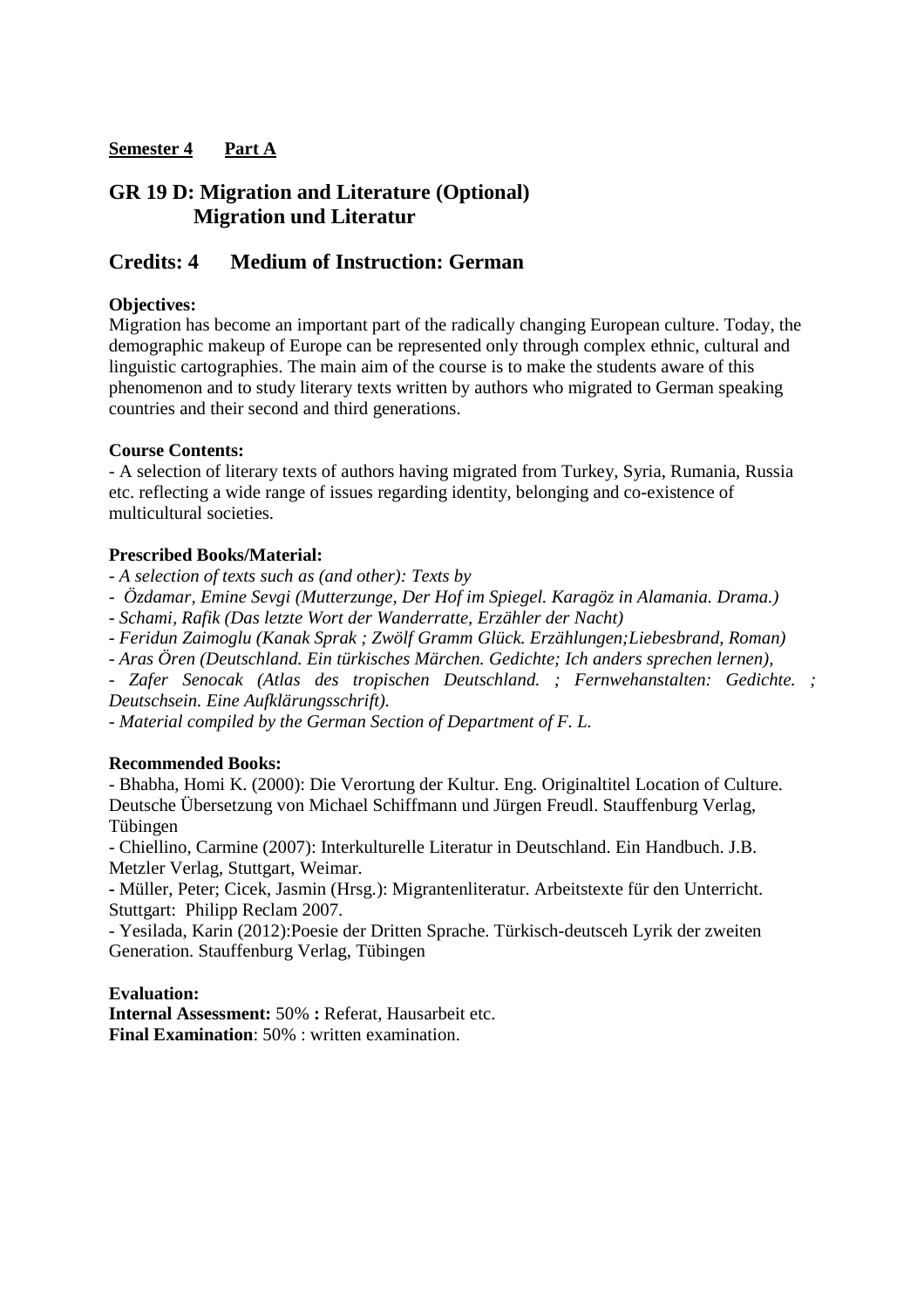## **GR 20 A: Culture Studies (Optional) Kulturwissenschaft Credits: 4 Medium of Instruction: German**

### **Objectives:**

Culture Studies is an academic field grounded in critical theory and literary criticism and is necessarily interdisciplinary. The course puts together texts from diverse areas attempting to situate the forces constructing our daily lives. It concerns the political dynamics of contemporary culture, as well as its historical foundations, conflicts and defining traits. Thus, cultural studies seeks to understand the ways in which meaning is generated, disseminated, and produced through various practices, beliefs and institutions.

#### **Course Contents:**

Students should handle various forms of artistic expression and explore the cultural traces. The course includes mainly discussions on theoretical issues within the realm of culture studies and can be elaborated with the help of concrete textual examples. Locating concepts like "cultural turn", "Iconic turn" the course shall attempt to help the students explore interdisciplinary approaches to various genres such as film, theatre, performing arts like music, dance, folk art forms etc. It should provide an additional impetus to comparative studies as an independent discipline.

#### **Prescribed Books/Material:**

*- Material compiled by the German Section of the Department of F. L.* 

#### **Recommended Books:**

- Bachmann-Medick, Doris(Hrsg.) (1998): Kultur als Text. Die anthropologische Wende in der Literaturwissenschaft. Fiscehr Verlag, Frankfurt/Main

- Bhabha, Homi K. (2000): Die Verortung der Kultur. Eng. Originaltitel Location of Culture. Deutsche Übersetzung von Michael Schiffmann und Jürgen Freudl. Stauffenburg Verlag, Tübingen

- Bhatti, Anil/Turk, Horst u.a.(Hrsg.)(1996): Kulturelle Identität? Deutsch-indische Kulturkontakte in Literatur, Politik und Religion, Berlin

- Claus Altmayer: Kultur als Hyperext, , 2004

- Harun Maye, Leander Scholz: Einfuehrung in die Kulturwissenschaft, , 2011

- Said, Edward (1994) Kultur und Imperialismus. Einbildungskraft und Politik im Zeitalter der Macht. Frankfurt/Main.

- Wolfgang Müller-Funk: Kulturtheorie: Einfuehrung in Schluesseltexte der - Kulturwissenschaften, 2006

**Evaluation:**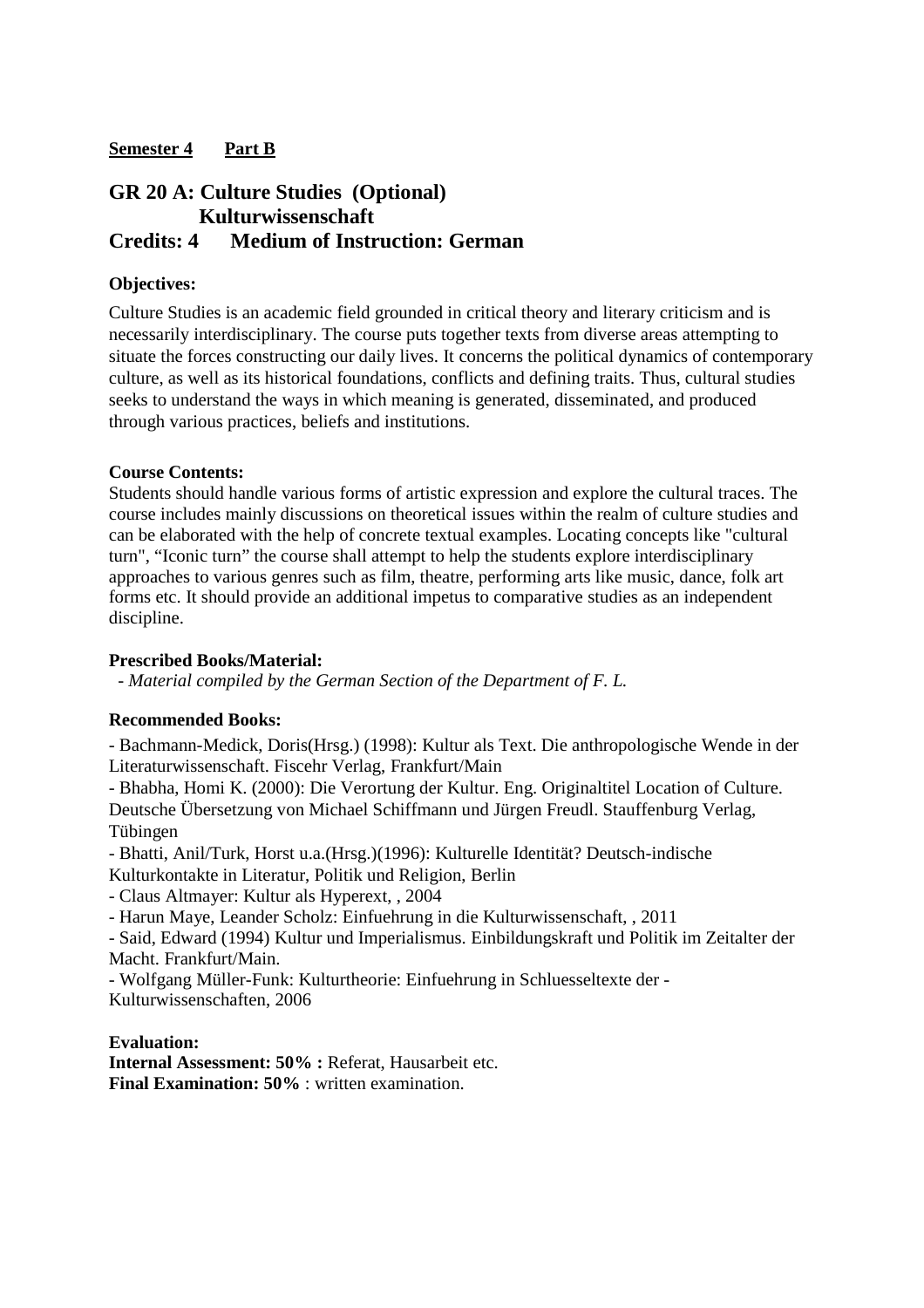## **GR 20 B : Media Studies (Optional) Medienwissenschaften**

## **Credits: 4 Medium of Instruction: German**

### **Objectives:**

In today's era of interdisciplinary studies it has become almost imperative to enable the students of literature to relate and connect to other sources influencing their perception. Media Studies is a discipline and field of study that deals with the content, history and effects of various media, in particular, the 'mass media'. The course is a special attempt to connect the diverse media to the study of literature with a special focus on traditional media like theatre, film and television and modern ones like virtual and digital media.

#### **Course Contents:**

The course includes discussions on theoretical issues of media convergence and handles concrete texts cutting across various media e.g. literary adaptations, films, theatre, inter-medial translations, radio plays, audio books, digital literature etc.

#### **Prescribed Books/Material :**

*- Material compiled by the German Section of the Department of F. L.* 

#### **Recommended Books :**

- Borstnar, Nils; Pabst, Eckhard; Wulff, Hans Jürgen: Einführung in die Film- und Fernsehwissenschaft. UTB Vlg., Konstanz, 2002.

- Christen, Thomas; Blanchet, Robert (Hrsg.): Einführung in die Filmgeschichte. New Hollywood bis Dogma 95. Schnüren Vlg., Marburg, 2008.

**-** Claudia Liebrand, Irmela Schneider, Björn Bohnenkamp, Laura Frahm (Hrsg.)(2005): Einführung in die

Medienkulturwissenschaft. Lit, Münster

- Dehn, Mechthild u. a.: Zwischen Text und Bild. Schreiben und Gestalten mit neuen Medien. Freiburg: Fillibach Verlag 2004

- *Faulstich, Werner (Hrsg.)(1998): Grundwissen Medien, 3.Aufl., München*
- Faulstich, Werner: Die Filminterpretation. 2. Aufl., Vandenhoeck & RUPRECHT Vlg., Göttingen, 1995.
- Faulstich, Werner: Grundkurs Filmanalyse. 2. Aufl., W. Fink UTB Vlg., München, 2008.
- Faulstich, Werner: Medienwissenschaft. UTB W. Fink Vlg., Paderborn, 2004.
- Helmes, Günter; Koester, Werner (Hrsg.): Texte zur Medientheorie. Philipp
- Liebrand, Claudia; Schneider, Laura; Bohnenkamp; Frahm, Laura (Hrsg.):
- Ludes, Peter: Einführung in die Medienwissenschaft: Einführung und Theorien. Berlin: Erich Schmidt Verlag 2003
- Marschall, S. (1996). *TextTanzTheater.* Frankfurt am Main: Peter Lang.
- Marschall, S. (2005). *Farbe im Kino* (2. Aufl. 2009)*.* Marburg: Schüren.
- Schaudig, Michael (Hrsg.): Strategien der Filmanalyse-Reloaded. Bd. 11, Diskurs film Vlg., München, 2010.

#### **Evaluation:**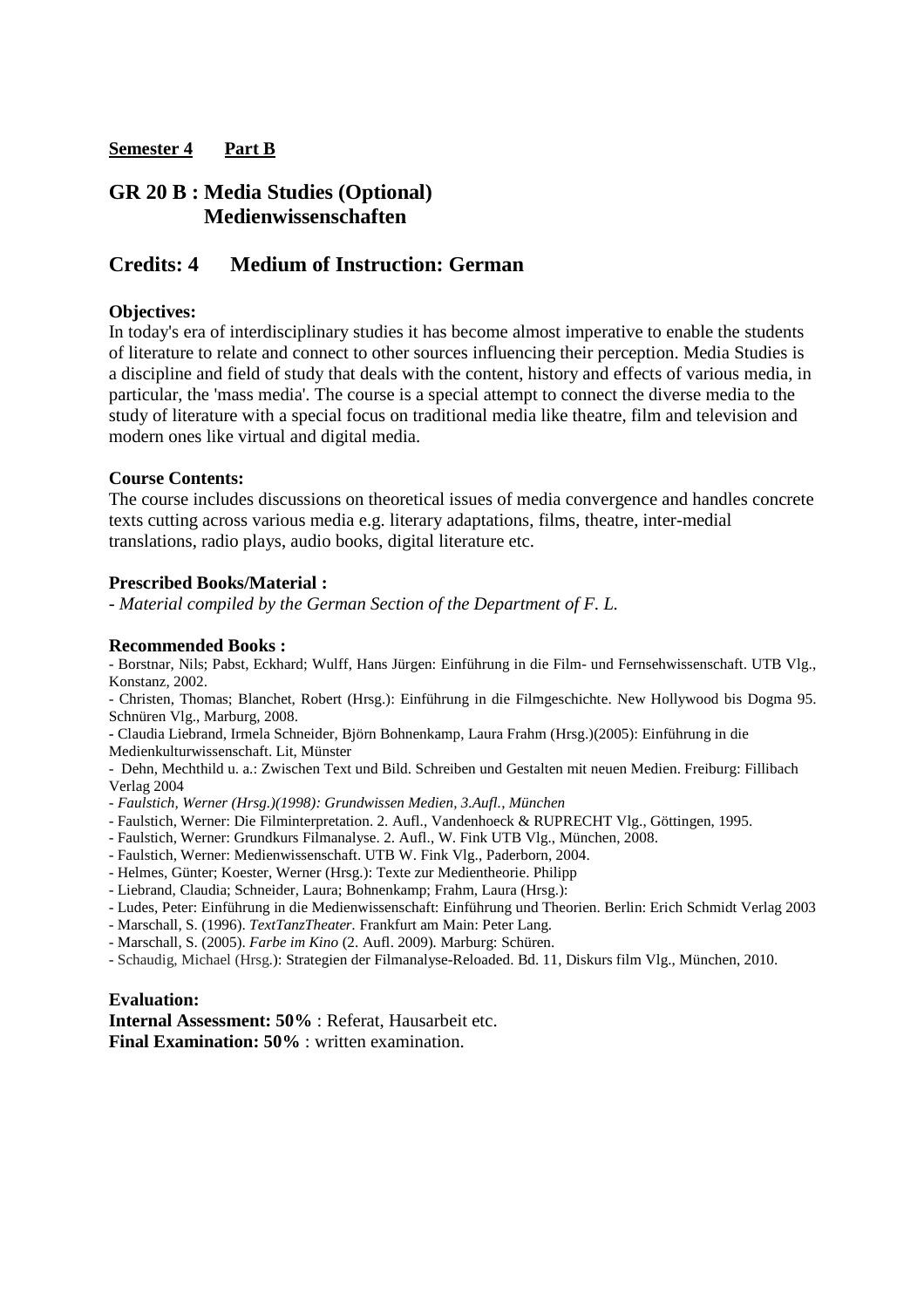## **GR 20 C: Intercultural Communication (Optional) Interkulturelle Kommunikation**

## **Credits: 4 Medium of Instruction: German**

### **Objectives:**

Due to globalization it is imperative to discuss various aspects of intercultural communication and to give practical training in the field.The aim of the course is to introduce the students to intercultural communication by discussing the concept, theories and scientific methods of analyzing intercultural communication.

#### **Course Contents:**

- Defining and discussing the field of intercultural communication

- Overview of theories of intercultural communication

- Various perspectives from which intercultural communication can be studied e.g. language, society, business etc.

- Exercises to demonstrate in which situations and in what form does intercultural communication take place

#### **Prescribed Books/Material:**

*- Material compiled by the German Section of the Department of F. L.* 

## **Recommended Books:**

- Alois Moosmüller (ed.): Interkulturelle Kommunikation Konturen einer wissenschaftlichen Disziplin – 2007

- Bolten, Jürgen.: Kultur, Kommunikation und Interkulturalität. Univ. Jena, Jena, 1996.

- Bolten, Jürgen: Im Netzwerk interkulturellen Handelns. Theoretische und praktische

Perspektiven der interkulturellen Kommunikationsforschung. Verl. Wiss. & Praxis, Sternenfels, 2001.

- Dagmar Kumbier and Friedemann Schulz von Thun: Interkulturelle Kommunikation Methoden, Modelle, Beispiele – 2008

- Geert Hofstede, Geert Jan Hofstede (translated by Mayer, Petra; Sondermann, Martina): Lokales Denken, globales Handeln Interkulturelle Zusammenarbeit und globales Management – 2011

- Hans Jürgen, Heringer: Interkulturelle Kommunikation. Grundlagen und Konzepte

- Schröer, Norbert: Interkulturelle Kommunikation – 2009

2004

#### **Evaluation:**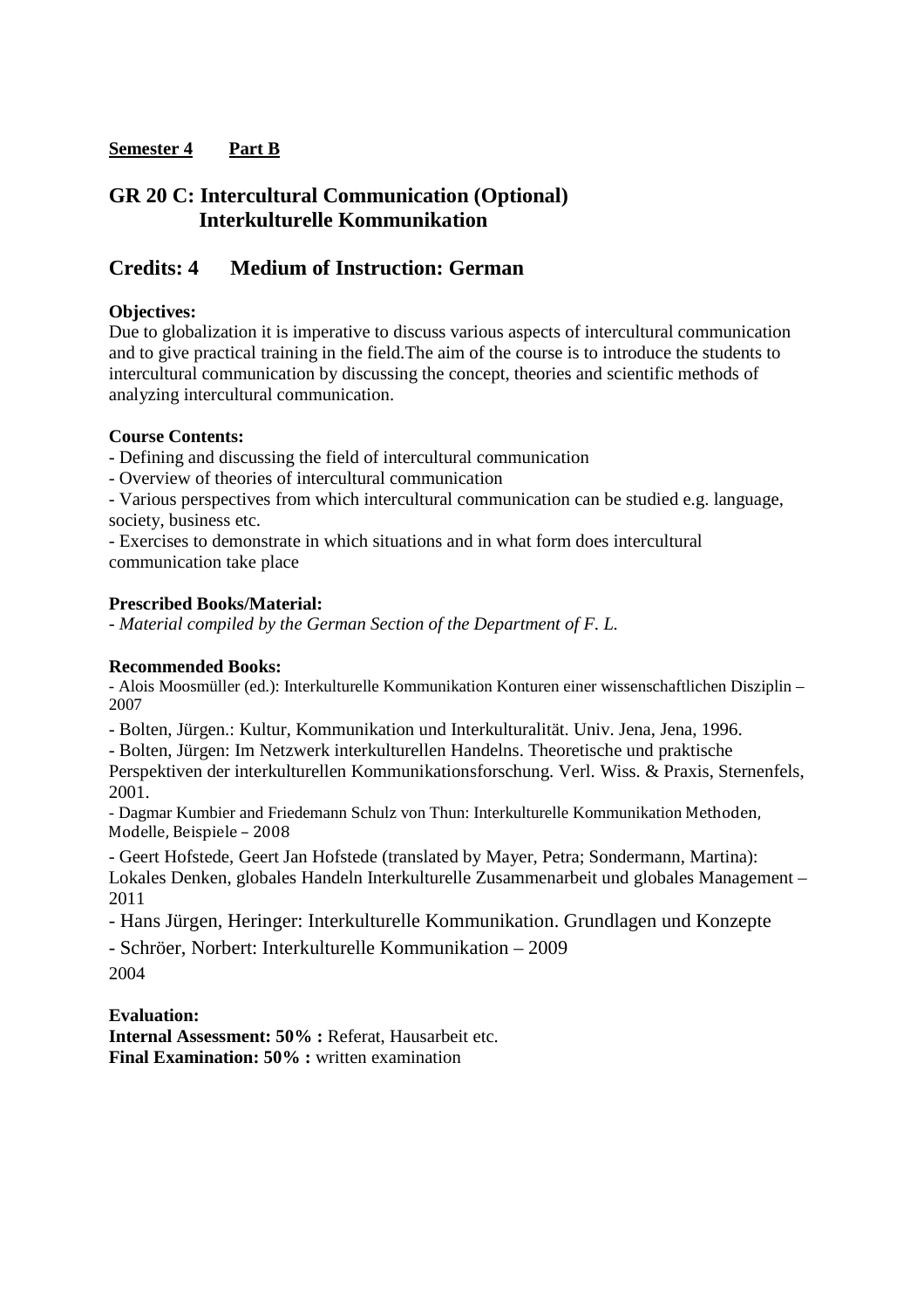## **GR 21A: Translation: Theory and Practice Part IV(Optional) Übersetzung: Theorie und Praxis Teil IV**

## **Credits: 4 Medium of Instruction: German**

### **Objectives:**

The course should give extensive translation practice to develop the skill of translating literary texts and texts, which require creativity while translating e.g. advertisements. Translation theories, which deal with literary translation will be discussed in detail in this course. The course includes a practical part either for LSP texts and /or for literary texts.

#### **Course Contents:**

- Practice for translating literary texts and creative texts

- Detailed discussion of various literary translation theories such as polysystem theory, postcolonial translation, gender based translation studies, Descriptive Translation Studies, Manipulation theory, Deconstruction, Lawrence Venut's `'invisibility of the translator'' the cannibalistic approach, the feminist approach etc. etc.

-Practical work

- Critical analysis of translations of a work by different translators

- Critical evaluation of the translations of the same text in different medium e.g. play being translated into a film etc.

#### **Prescribed Books/Material:**

*- Material compiled by the German Section of the Department of F. L.* 

#### **Recommended Books/Material:**

- Fleischmann, Eberhard; Kutz, Wladimir; Schmitt Peter A. (Hrsg.) : Translationsdidaktik. Grundfragen der Übersetzunsgwissenschaft.Tübingen: Gunter Narr. ( 1997 )

- Friedrich Apel, Annette Kopetzki Literarische Übersetzung – 2003

- Gile, Daniel : Basic Concepts and Models for Interpreter and Translator Training. Amsterdam / Philadelphia: John Benjamins Publishing Company ( 1995 )

- Hönig, Hans G.: Konstruktives Übersetzen. 2.Auflg. Tübingen: Stauffenburg Vlg. (1997)

- Kußmaul, Paul: Kreatives Übersetzen. Tübingen: Stauffenburg Vlg. Brigitte Narr GmbH. Auflage ( 2007 )

**-** Marianne Fischer: Das literarische Übersetzen in Theorie und Praxis am Beispiel der Erzählung Bildnis der Mutter als junge Frau von Friedrich Christian Delius – 2009

- Norbert Greiner: Grundlagen der Übersetzungsforschung: Übersetzung und Literaturwissenschaft – 2004

- Snell-Hornby, Mary: The Turns of Translation Studies: New Paradigms or shifting viewpoints? Amsterdam / Philadelphia: John Benjamins Publishing Company(2006 )

- Stolze, Radegundis: Übersetzungstheorien. Eine Einführung. 5.Auflage. Tübingen: Gunter Narr Verlag. (2008 )

- Umberto Eco (Author), Burkhart Kroeber (Translator): Quasi dasselbe mit anderen Worten: Über das Übersetzen - 2009

#### **Evaluation:**

**Internal Assessment: 50% :** Referat, Hausarbeit etc. **Final Examination: 50% :** 25Marks: Practical work, 25 Marks: written examination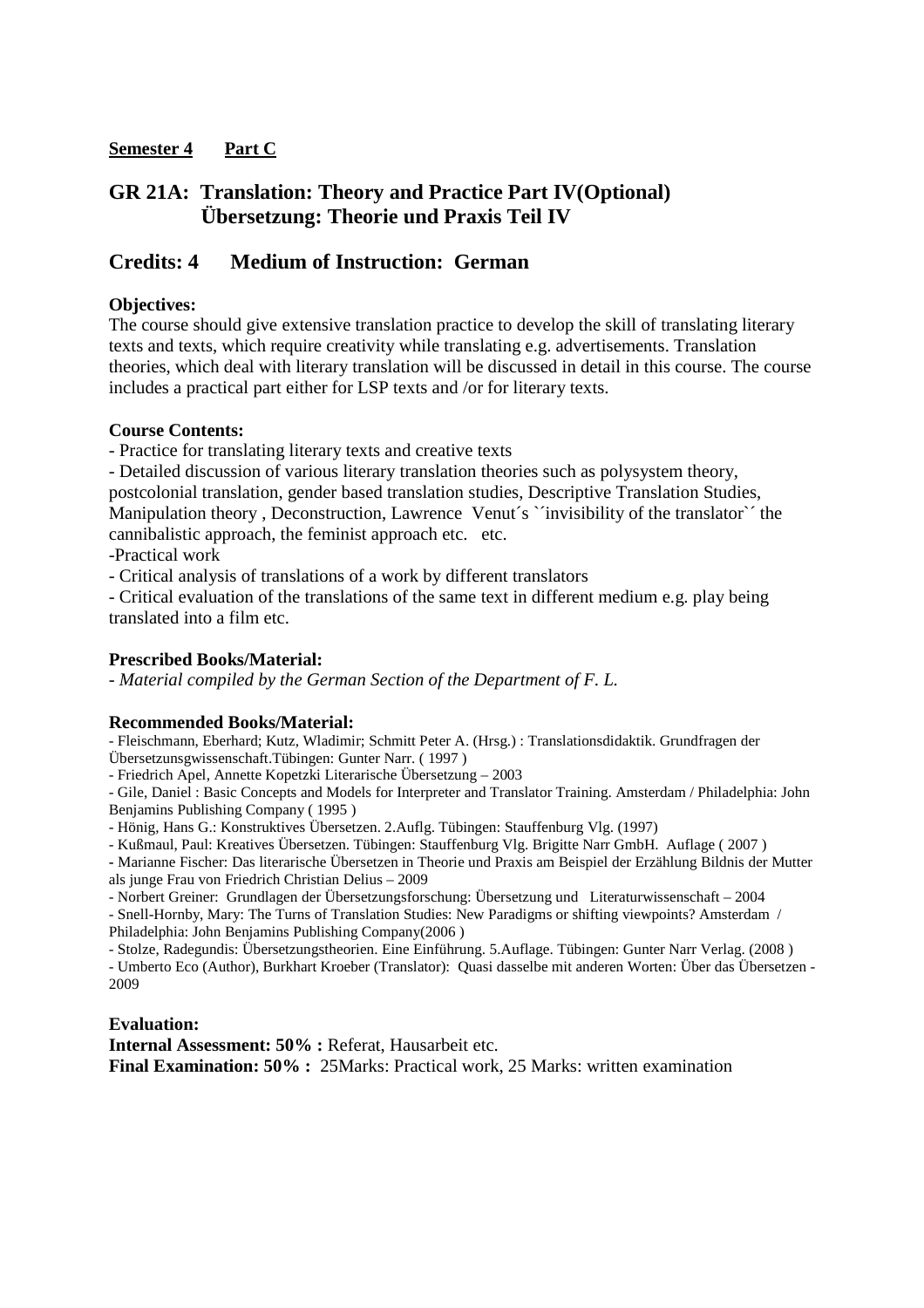## **GR 21 B: Lingustics Part II (Optional) Linguistik Teil II**

## **Credits: 4 Medium of Instruction: German**

#### **Objectives:**

This course will discuss various linguistic theories, trends and approaches in Linguistics. It gives introduction to various areas of Liguistics such as Socio-, Psycho-, Neuro- and Textlinguistics. .The students will get acquainted with the different linguistic elements and language structure, with Morphology and Syntax.

#### **Course Contents:**

- Morphology, Syntax, Pragmatics
- Theories and trends in Linguistics

- Introduction to Socio-, Psycho-, Neuro- and Textlinguistics

#### **Prescribed Books/Material:**

*- Material compiled by the German Section of the Department of F. L.* 

#### **Recommended Books :**

- Adamzik, Kirsten: Textlinguistik: Eine einführende Darstellung. De Gruyter 2004.

- Ammon, Ulrich; Norbert, Dittmar: Soziolinguistik. Ein internationales Handbuch zur Wissenschaft von Sprache und Gesellschaft. 1987

- Angela D. Friederici. Neuropsychologie der Sprache. Einführung in die Neurolinguistik. 1984
- Brinker, Klaus: Linguistische Textanalyse: Eine Einführung in die Grundbegriffe und Methoden. Schmidt Verlag. Berlin: 2010.

- Christa Dürscheid: Syntax (2010) Grundlagen und Theorien. 5., durchgeseh. Aufl. Göttingen: Vandenhoeck & Ruprecht.

- Dittmar, Norbert. Grundlagen der Soziolinguistik Ein Arbeitsbuch mit Aufgaben.
- Donalies, Elke (2007) Basiswissen Deutsche Wortbildung, Tübingen/Basel: A. Francke.
- Eisenberg, Peter (2004a): Das Wort. Grundriss der deutschen Sprache. Bd. 1. 2. Auflage. Suttgart: Metzler.
- Eisenberg, Peter (2004b): Der Satz. Grundriss der deutschen Sprache. Bd. 2. 2. Auflage. Suttgart: Metzler.
- Graefen, Gabriele / Liedke, Martina (2008): Germanistische Sprachwissenschaft. Tübingen/Basel: A. Francke
- Janich, Nina: Textlinguistik: 15 Einführungen. Narr 2008.
- Löffler, Heinrich. Germanistische Soziolinguistik. 2. Auflage. Berlin: Erich Schmidt Verlag. 1994.
- Rickheit, Gert; Hermann, Theo u a: Psycholinguistik. Ein Internationales Handbuch.
- Rickheit, Gert; Sichelschmitt, Lorenz: Psycholinguistik. 2002
- Ulrich Engel: Syntax der deutschen Gegenwartssprache, 2., überarbeitete Auflage , Berlin 1982

- Weinrich, Herald: Tempus: Besprochene und erzählte Welt. Beck Verlag 2001.

Tübingen: Niemeyer. 1997.

#### **Evaluation:**